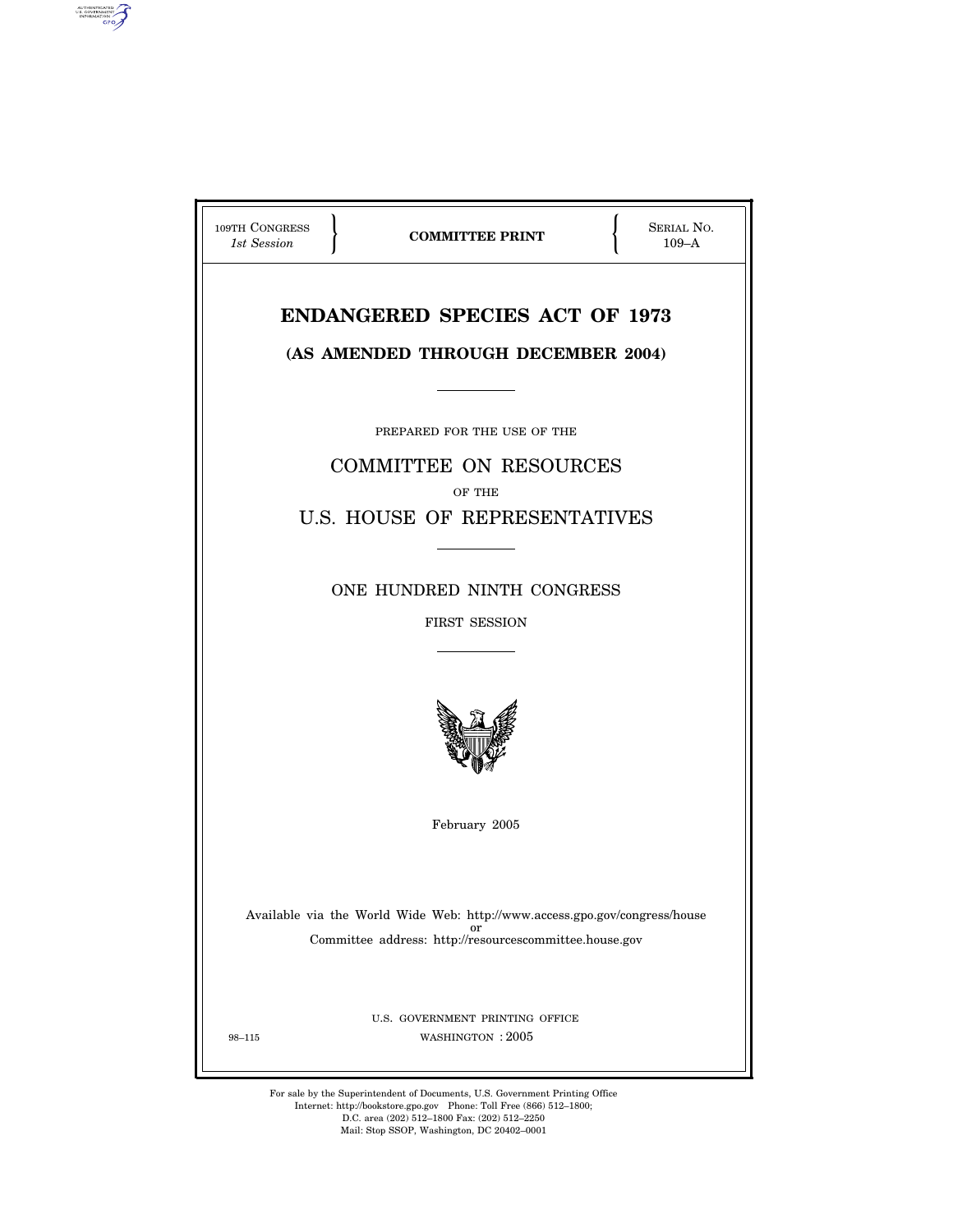# COMMITTEE ON RESOURCES

RICHARD W. POMBO, California, Chairman NICK J. RAHALL II, West Virginia, Ranking Democrat Member

Don Young, Alaska Jim Saxton, New Jersey Elton Gallegly, California John J. Duncan, Jr., Tennessee Wayne T. Gilchrest, Maryland Ken Calvert, California Barbara Cubin, Wyoming Vice Chair George P. Radanovich, California Walter B. Jones, Jr., North Carolina Chris Cannon, Utah John E. Peterson, Pennsylvania Jim Gibbons, Nevada Greg Walden, Oregon Thomas G. Tancredo, Colorado J.D. Hayworth, Arizona Jeff Flake, Arizona Rick Renzi, Arizona Stevan Pearce, New Mexico Devin Nunes, California Henry Brown, Jr., South Carolina Thelma Drake, Virginia Luis G. Fortuño, Puerto Rico Cathy McMorris, Washington Bobby Jindal, Louisiana Louie Gohmert, Texas Vacancy

Dale E. Kildee, Michigan Eni F.H. Faleomavaega, American Samoa Neil Abercrombie, Hawaii Solomon P. Ortiz, Texas Frank Pallone, Jr., New Jersey Donna M. Christensen, Virgin Islands Ron Kind, Wisconsin Grace F. Napolitano, California Tom Udall, New Mexico Raúl M. Grijalva, Arizona Madeleine Z. Bordallo, Guam Jim Costa, California Charlie Melancon, Louisiana Dan Boren, Oklahoma George Miller, California Edward J. Markey, Massachusetts Peter A. DeFazio, Oregon Jay Inslee, Washington Mark Udall, Colorado Dennis Cardoza, California Stephanie Herseth, South Dakota

Steven J. Ding, Chief of Staff Lisa Pittman, Chief Counsel James H. Zoia, Democrat Staff Director Jeffrey P. Petrich, Democrat Chief Counsel

Prepared by

HARRY A. (HANK) SAVAGE, Assistant Counsel CRAIG A. STERKX, Publications Coordinator OFFICE OF THE LEGISLATIVE COUNSEL, HOUSE OF REPRESENTATIVES

(II)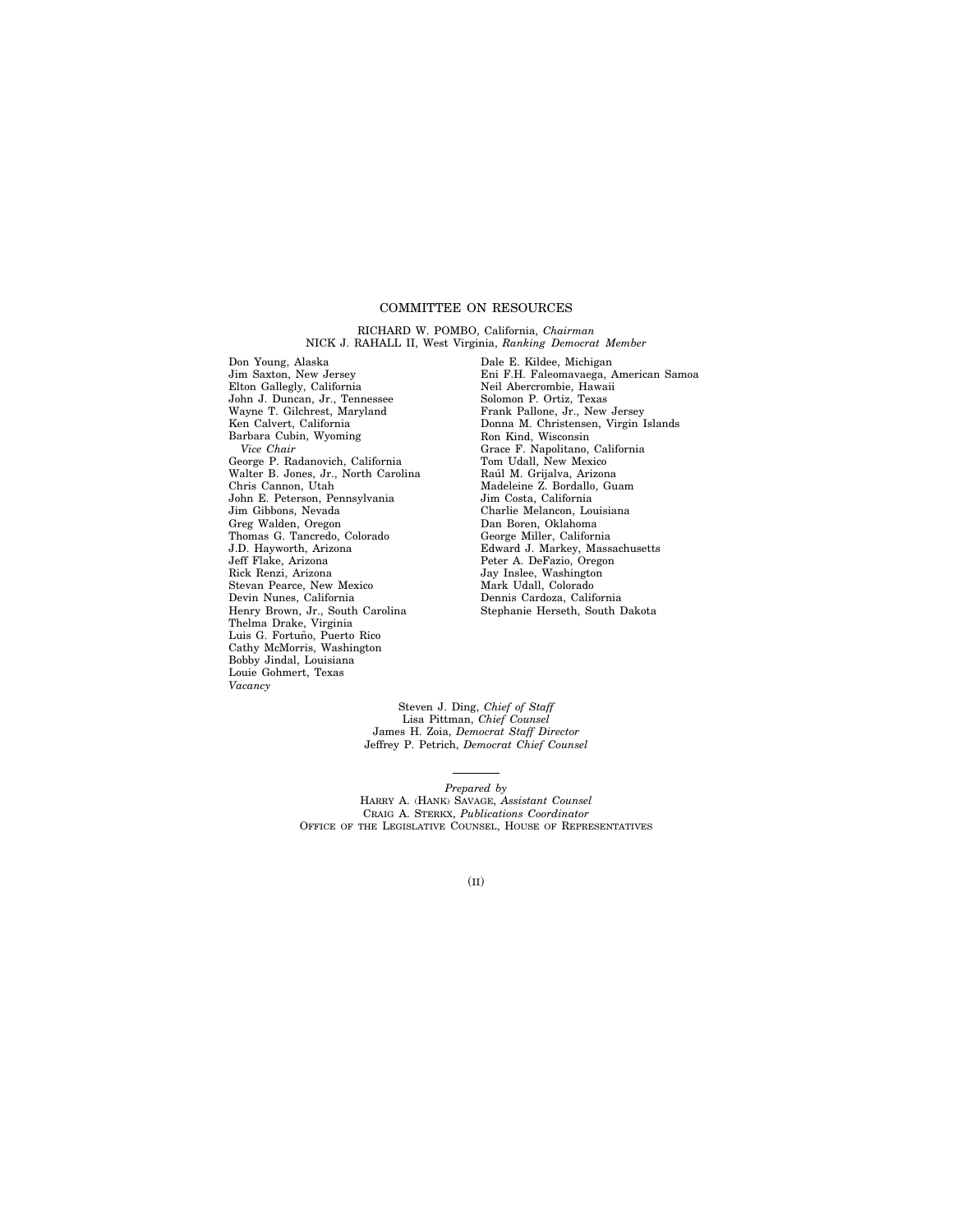# CONTENTS

|      |                                                               | Page           |
|------|---------------------------------------------------------------|----------------|
| Sec. |                                                               | 1              |
| Sec. |                                                               | 2              |
| Sec. | 4. Determination of endangered species and threatened species | $\overline{4}$ |
| Sec. |                                                               | 12             |
| Sec. |                                                               | 13             |
| Sec. |                                                               | 17             |
| Sec. |                                                               | 26             |
|      |                                                               | 27             |
|      |                                                               | 29             |
|      |                                                               | 32             |
|      |                                                               | 39             |
|      |                                                               | 44             |
|      |                                                               | 45             |
|      |                                                               | 45             |
|      |                                                               | 45             |
|      |                                                               | 45             |
|      |                                                               | 45             |
|      |                                                               | 46             |

 $\textbf{(III)}% \begin{pmatrix} \textbf{I} & \textbf{I} & \textbf{I} & \textbf{I} & \textbf{I} & \textbf{I} & \textbf{I} \\ \textbf{I} & \textbf{I} & \textbf{I} & \textbf{I} & \textbf{I} & \textbf{I} & \textbf{I} \\ \textbf{I} & \textbf{I} & \textbf{I} & \textbf{I} & \textbf{I} & \textbf{I} & \textbf{I} \end{pmatrix}$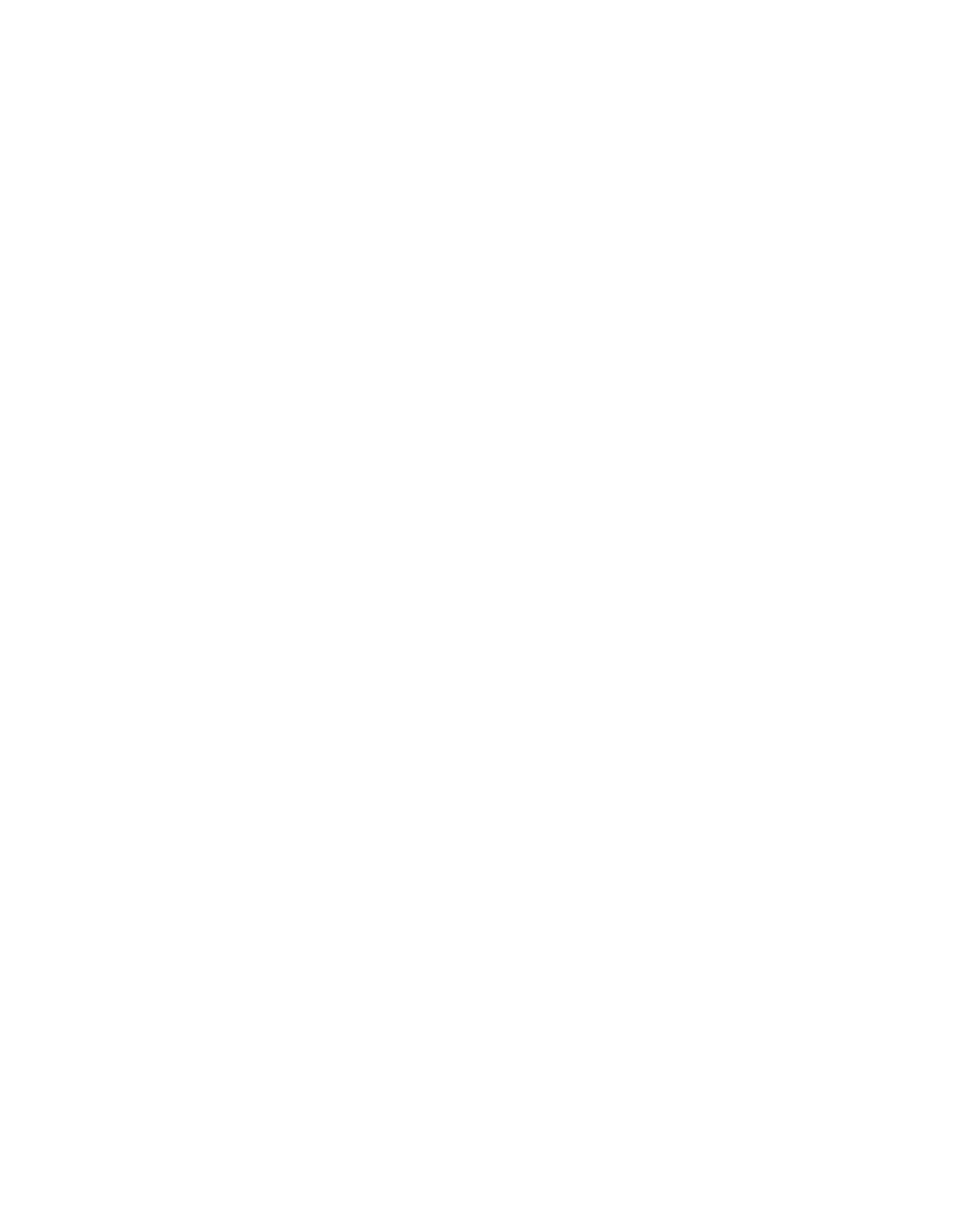# ENDANGERED SPECIES ACT OF 1973

÷

(As amended through December 31, 2004)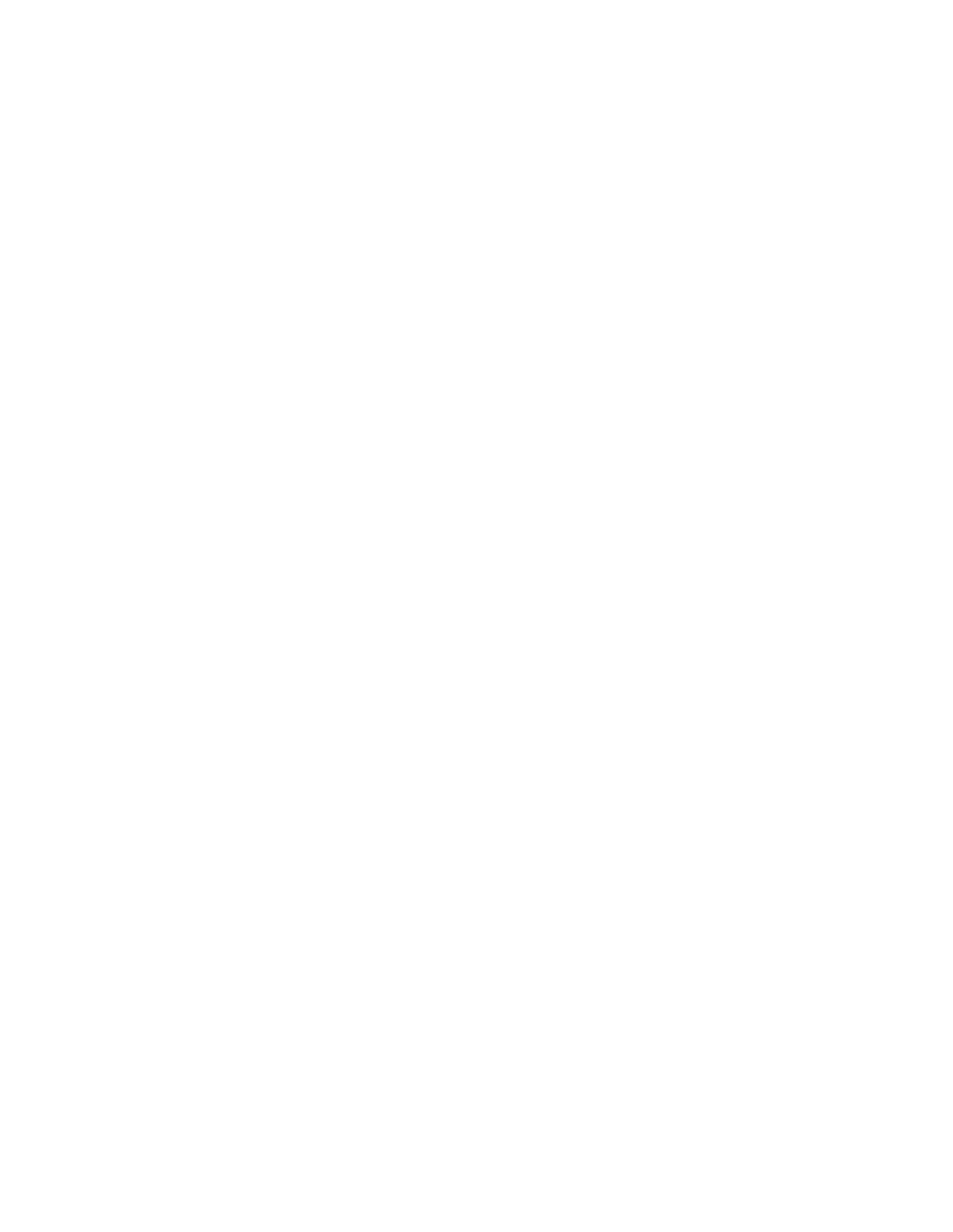# ENDANGERED SPECIES ACT OF 1973

### [Public Law 93–205, Approved Dec. 28, 1973, 87 Stat. 884]

[Amended through Public Law 108–136, Nov. 24, 2003]

## AN ACT To provide for the conservation of endangered and threatened species of fish, wildlife, and plants, and for other purposes.

Be it enacted by the Senate and House of Representatives of the United States of America in Congress assembled, [16 U.S.C. 1531 note] That this Act may be cited as the "Endangered Species Act of 1973''.

# TABLE OF CONTENTS

- Sec. 2. Findings, purposes, and policy.
- Sec. 3. Definitions.
- Sec. 4. Determination of endangered species and threatened species.
- 
- Sec. 5. Land acquisition. Sec. 6. Cooperation with the States.
- Sec. 7. Interagency cooperation.
- Sec. 8. International cooperation.
- Sec. 8A. Convention implementation.
- Sec. 9. Prohibited acts.
- Sec. 10. Exceptions.
- Sec. 11. Penalties and enforcement.
- Sec. 12. Endangered plants.
- Sec. 13. Conforming amendments.
- Sec. 14. Repealer.
- Sec. 15. Authorization of appropriations.
- Sec. 16. Effective date.
- Sec. 17. Marine Mammal Protection Act of 1972. [Sec. 18. Annual cost analysis by the Fish and Wildlife Service.<sup>1</sup>]
	- FINDINGS, PURPOSES, AND POLICY

SEC. 2.  $[16 \text{ U.S.C. } 1531]$  (a) FINDINGS.—The Congress finds and declares that—

(1) various species of fish, wildlife, and plants in the United States have been rendered extinct as a consequence of economic growth and development untempered by adequate concern and conservation;

(2) other species of fish, wildlife, and plants have been so depleted in numbers that they are in danger of or threatened with extinction;

(3) these species of fish, wildlife, and plants are of esthetic, ecological, educational, historical, recreational, and scientific value to the Nation and its people;

<sup>1</sup> Bracketed material does not appear in Act. Sec. 1012 of P.L. 100–478, 102 Stat. 2314, October 7, 1988, added sec. 18 of the Act but did not conform the table of contents of the Act.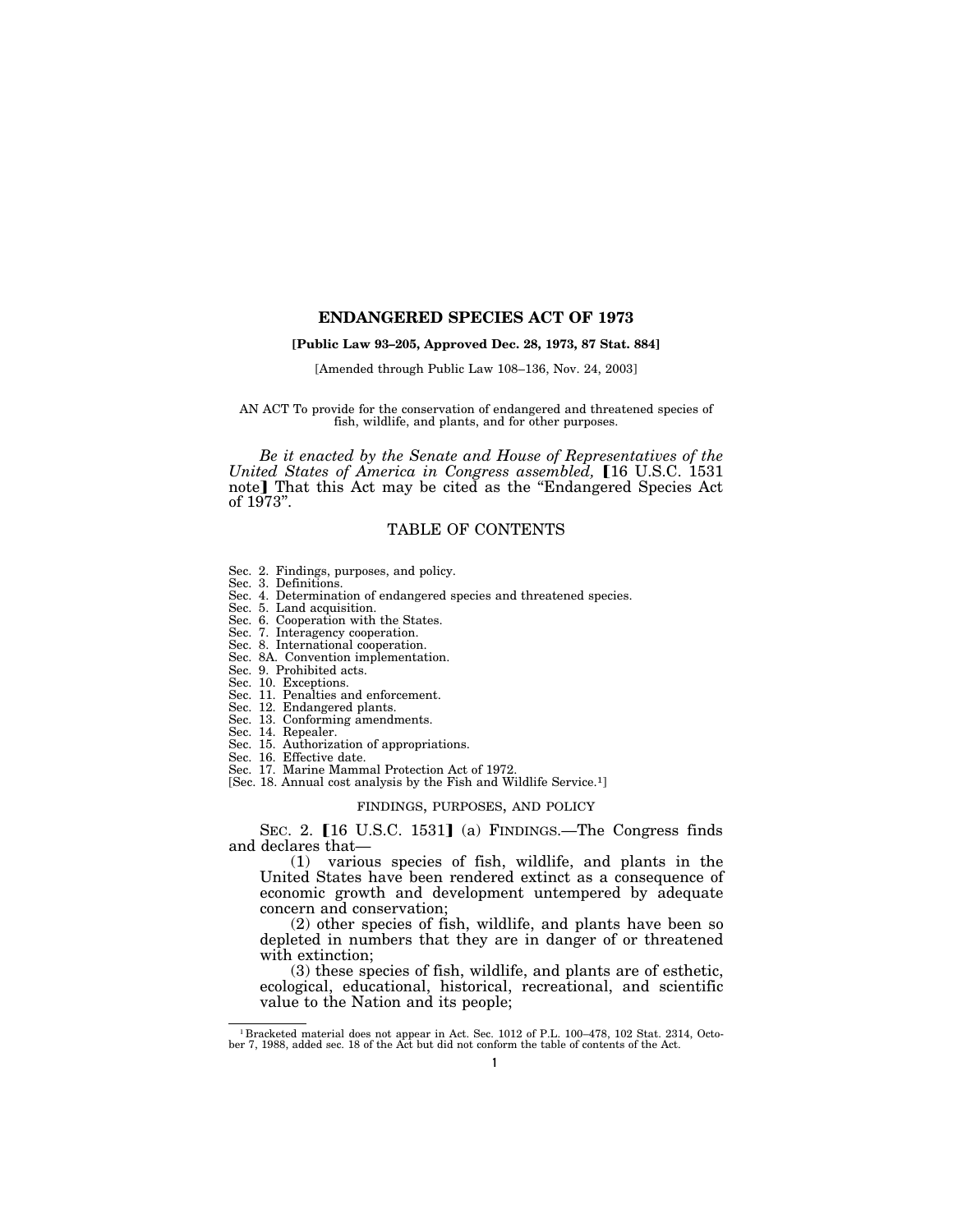(4) the United States has pledged itself as a sovereign state in the international community to conserve to the extent practicable the various species of fish or wildlife and plants facing extinction, pursuant to—

(A) migratory bird treaties with Canada and Mexico;

(B) the Migratory and Endangered Bird Treaty with Japan;

(C) the Convention on Nature Protection and Wildlife Preservation in the Western Hemisphere;

(D) the International Convention for the Northwest Atlantic Fisheries;

(E) the International Convention for the High Seas Fisheries of the North Pacific Ocean;

(F) the Convention on International Trade in Endangered Species of Wild Fauna and Flora; and

(G) other international agreements; and

(5) encouraging the States and other interested parties, through Federal financial assistance and a system of incentives, to develop and maintain conservation programs which meet national and international standards is a key to meeting the Nation's international commitments and to better safeguarding, for the benefit of all citizens, the Nation's heritage in fish, wildlife, and plants.

(b) PURPOSES.—The purposes of this Act are to provide a means whereby the ecosystems upon which endangered species and threatened species depend may be conserved, to provide a program for the conservation of such endangered species and threatened species, and to take such steps as may be appropriate to achieve the purposes of the treaties and conventions set forth in subsection (a) of this section.

(c) POLICY.—(1) It is further declared to be the policy of Congress that all Federal departments and agencies shall seek to conserve endangered species and threatened species and shall utilize their authorities in furtherance of the purposes of this Act.

(2) It is further declared to be the policy of Congress that Federal agencies shall cooperate with State and local agencies to resolve water resource issues in concert with conservation of endangered species.

#### **DEFINITIONS**

SEC. 3.  $[16 \text{ U.S.C. } 1532]$  For the purposes of this Act—

(1) The term "alternative courses of action" means all alternatives and thus is not limited to original project objectives and agency jurisdiction.

 $(2)$  The term "commercial activity" means all activities of industry and trade, including, but not limited to, the buying or selling of commodities and activities conducted for the purpose of facilitating such buying and selling: *Provided, however,* That it does not include exhibitions of commodities by museums or similar cultural or historical organizations.

(3) The terms "conserve," "conserving," and "conservation" mean to use and the use of all methods and procedures which are necessary to bring any endangered species or threatened species to the point at which the measures provided pursuant to this Act are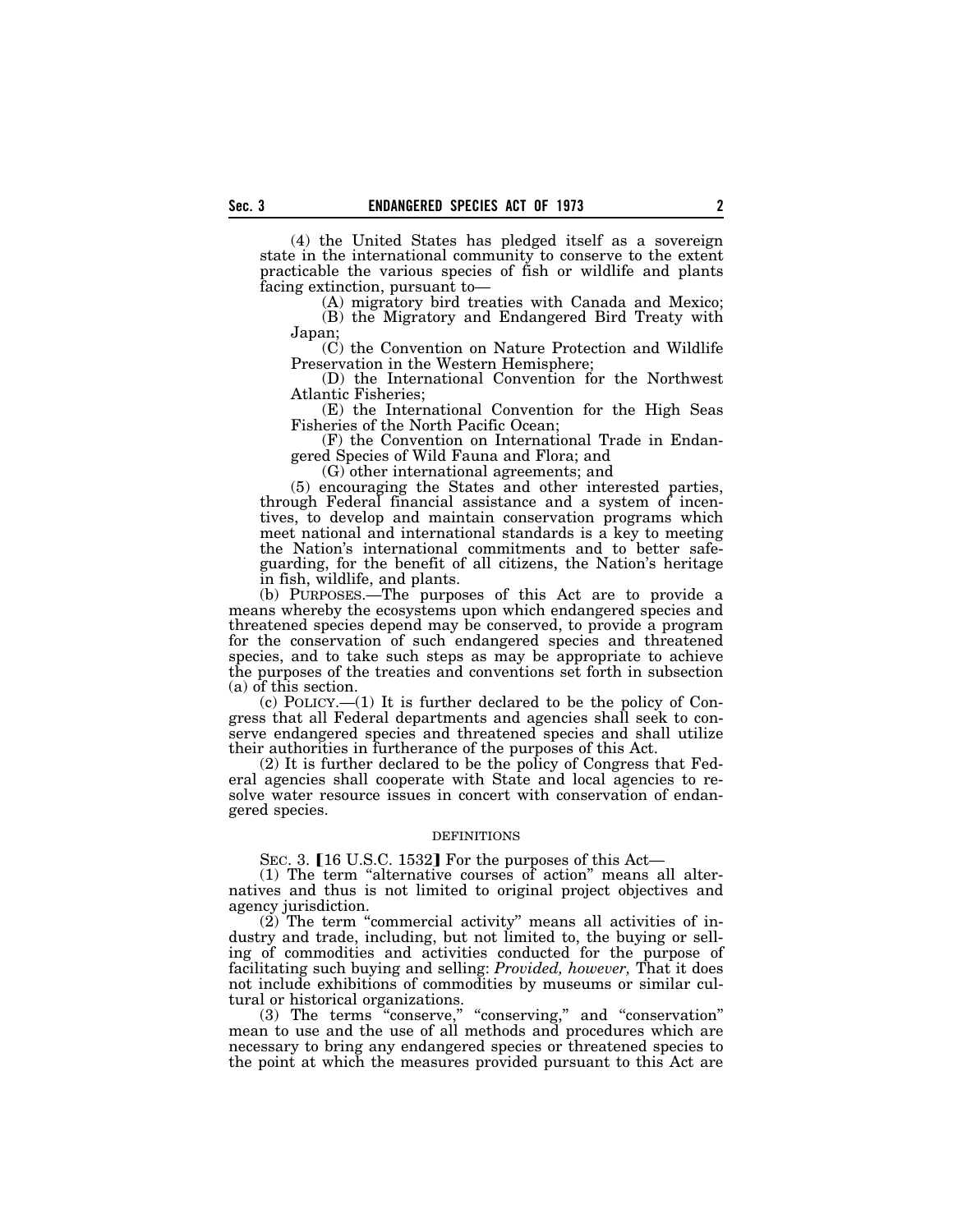no longer necessary. Such methods and procedures include, but are not limited to, all activities associated with scientific resources management such as research, census, law enforcement, habitat acquisition and maintenance, propagation, live trapping, and transplantation, and, in the extraordinary case where population pressures within a given ecosystem cannot be otherwise relieved, may include regulated taking.

(4) The term ''Convention'' means the Convention on International Trade in Endangered Species of Wild Fauna and Flora, signed on March 3, 1973, and the appendices thereto.

 $(5)(A)$  The term "critical habitat" for a threatened or endangered species means—

(i) the specific areas within the geographical area occupied by the species, at the time it is listed in accordance with the provisions of section 4 of this Act, on which are found those physical or biological features (I) essential to the conservation of the species and (II) which may require special management considerations or protection; and

(ii) specific areas outside the geographical area occupied by the species at the time it is listed in accordance with the provisions of section 4 of this Act, upon a determination by the Secretary that such areas are essential for the conservation of the species.

(B) Critical habitat may be established for those species now listed as threatened or endangered species for which no critical habitat has heretofore been established as set forth in subparagraph (A) of this paragraph.

(C) Except in those circumstances determined by the Secretary, critical habitat shall not include the entire geographical area which can be occupied by the threatened or endangered species.

(6) The term ''endangered species'' means any species which is in danger of extinction throughout all or a significant portion of its range other than a species of the Class Insecta determined by the Secretary to constitute a pest whose protection under the provisions of this Act would present an overwhelming and overriding risk to man.

(7) The term ''Federal agency'' means any department, agency, or instrumentality of the United States.

(8) The term ''fish or wildlife'' means any member of the animal kingdom, including without limitation any mammal, fish, bird (including any migratory, nonmigratory, or endangered bird for which protection is also afforded by treaty or other international agreement), amphibian, reptile, mollusk, crustacean, arthropod or other invertebrate, and includes any part, product, egg, or offspring thereof, or the dead body or parts thereof.

(9) The term ''foreign commerce'' includes, among other things, any transaction—

(A) between persons within one foreign country;

(B) between persons in two or more foreign countries;

(C) between a person within the United States and a person in a foreign country; or

(D) between persons within the United States, where the fish and wildlife in question are moving in any country or countries outside the United States.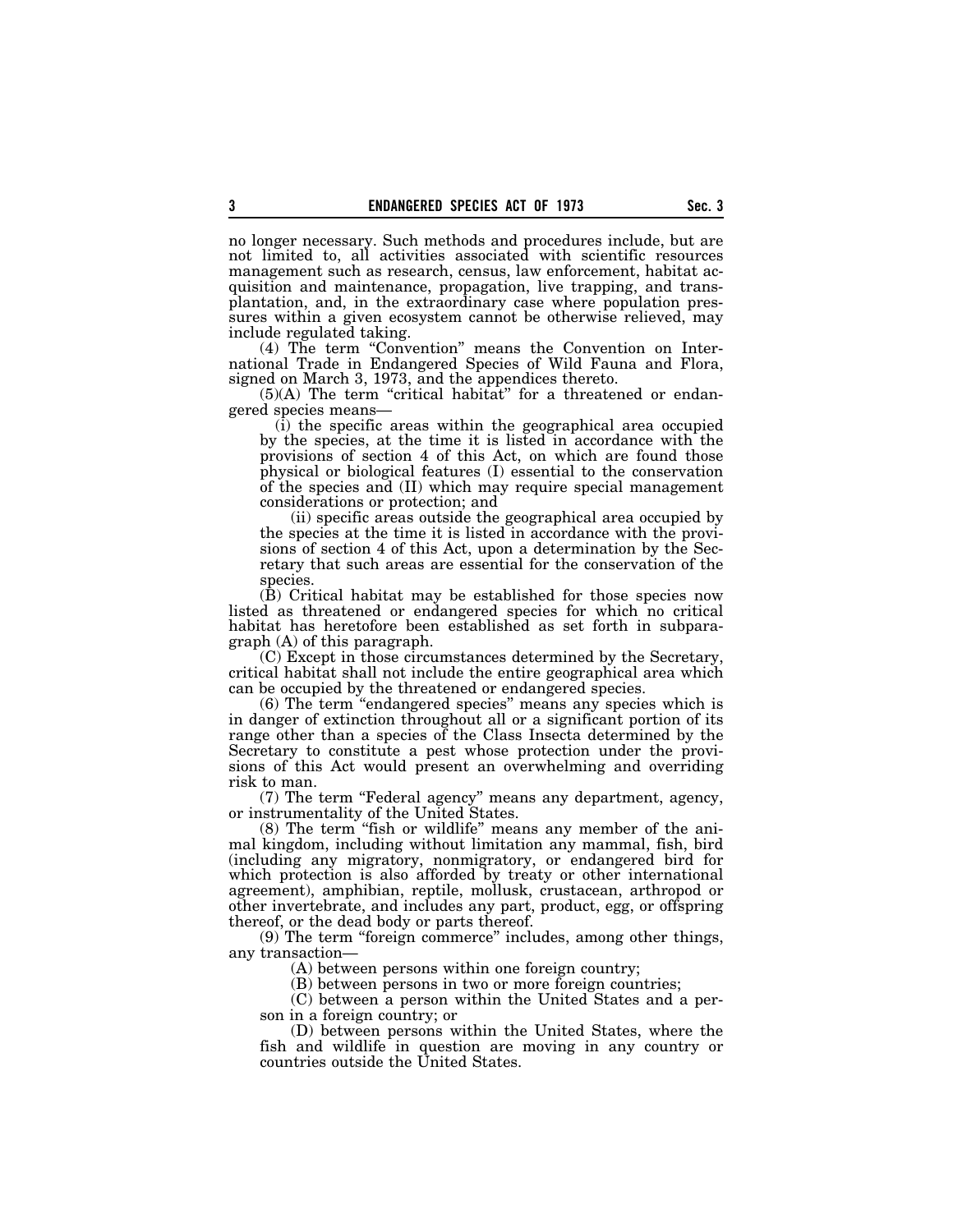(10) The term ''import'' means to land on, bring into, or introduce into or attempt to land on, bring into, or introduce into, any place subject to the jurisdiction of the United States, whether or not such landing, bringing, or introduction constitutes an importation within the meaning of the customs laws of the United States.

 $(11)$  Repealed by section 4(b) of P.L. 97–304, 96 Stat. 1420.

(12) The term ''permit or license applicant'' means, when used with respect to an action of a Federal agency for which exemption is sought under section 7, any person whose application to such agency for a permit or license has been denied primarily because  $\sigma$  if the application of section  $7(a)$  to such agency action.

 $(13)$  The term "person" means an individual, corporation, partnership, trust, association, or any other private entity; or any officer, employee, agent, department, or instrumentality of the Federal Government, of any State, municipality, or political subdivision of a State, or of any foreign government; any State, municipality, or political subdivision of a State; or any other entity subject to the jurisdiction of the United States.

(14) The term "plant" means any member of the plant kingdom, including seeds, roots and other parts thereof.

(15) The term ''Secretary'' means, except as otherwise herein provided, the Secretary of the Interior or the Secretary of Commerce as program responsibilities are vested pursuant to the provisions of Reorganization Plan Numbered 4 of 1970; except that with respect to the enforcement of the provisions of this Act and the Convention which pertain to the importation or exportation of terrestrial plants, the term also means the Secretary of Agriculture.

(16) The term ''species'' includes any subspecies of fish or wildlife or plants, and any distinct population segment of any species of vertebrate fish or wildlife which interbreeds when mature.

(17) The term ''State'' means any of the several States, the District of Columbia, the Commonwealth of Puerto Rico, American Samoa, the Virgin Islands, Guam, and the Trust Territory of the Pacific Islands.

(18) The term ''State agency'' means any State agency, department, board, commission, or other governmental entity which is responsible for the management and conservation of fish, plant, or wildlife resources within a State.

(19) The term ''take'' means to harass, harm, pursue, hunt, shoot, wound, kill, trap, capture, or collect, or to attempt to engage in any such conduct.

(20) The term ''threatened species'' means any species which is likely to become an endangered species within the foreseeable future throughout all or a significant portion of its range.

 $(21)$  The term "United States," when used in a geographical context, includes all States.

## DETERMINATION OF ENDANGERED SPECIES AND THREATENED SPECIES

SEC. 4.  $[16 \text{ U.S.C. } 1533]$  (a) GENERAL.—(1) The Secretary shall by regulation promulgated in accordance with subsection (b) determine whether any species is an endangered species or a threatened species because of any of the following factors: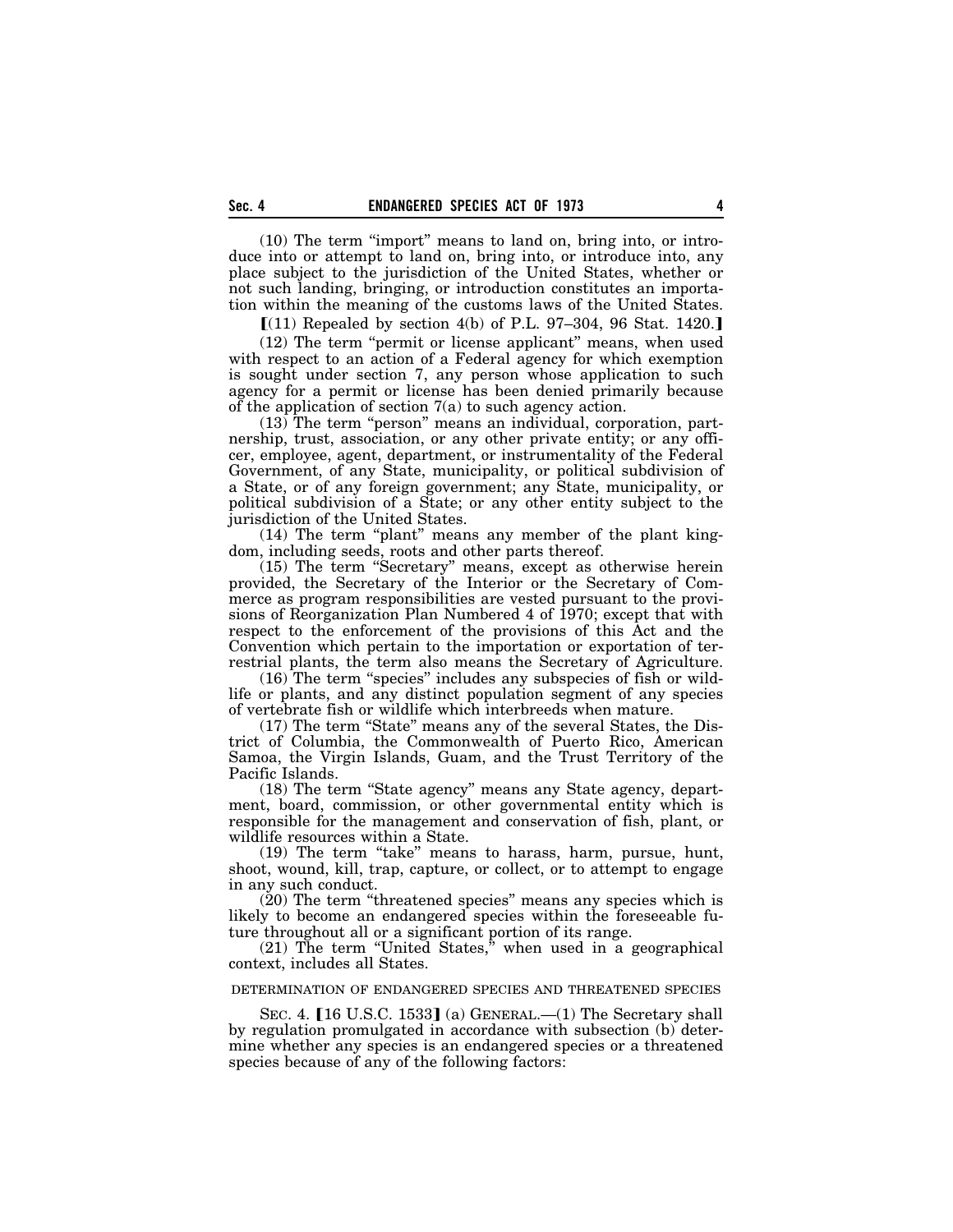(A) the present or threatened destruction, modification, or curtailment of its habitat or range;

(B) overutilization for commercial, recreational, scientific, or educational purposes;

(C) disease or predation;

(D) the inadequacy of existing regulatory mechanisms; or (E) other natural or manmade factors affecting its continued existence.

(2) With respect to any species over which program responsibilities have been vested in the Secretary of Commerce pursuant to Reorganization Plan Numbered 4 of 1970—

(A) in any case in which the Secretary of Commerce determines that such species should—

(i) be listed as an endangered species or a threatened species, or

(ii) be changed in status from a threatened species to an endangered species, he shall so inform the Secretary of the Interior, who shall list such species in accordance with this section;

(B) in any case in which the Secretary of Commerce determines that such species should—

(i) be removed from any list published pursuant to subsection (c) of this section, or

(ii) be changed in status from an endangered species to a threatened species, he shall recommend such action to the Secretary of the Interior, and the Secretary of the Interior, if he concurs in the recommendation, shall implement such action; and

(C) the Secretary of the Interior may not list or remove from any list any such species, and may not change the status of any such species which are listed, without a prior favorable determination made pursuant to this section by the Secretary of Commerce.

(3)(A) The Secretary, by regulation promulgated in accordance with subsection (b) and to the maximum extent prudent and determinable—

(i) shall, concurrently with making a determination under paragraph (1) that a species is an endangered species or a threatened species, designate any habitat of such species which is then considered to be critical habitat; and

(ii) may, from time-to-time thereafter as appropriate, revise such designation.

(B)(i) The Secretary shall not designate as critical habitat any lands or other geographical areas owned or controlled by the Department of Defense, or designated for its use, that are subject to an integrated natural resources management plan prepared under section 101 of the Sikes Act (16 U.S.C. 670a), if the Secretary determines in writing that such plan provides a benefit to the species for which critical habitat is proposed for designation.

(ii) Nothing in this paragraph affects the requirement to consult under section  $7(a)(2)$  with respect to an agency action (as that term is defined in that section).

(iii) Nothing in this paragraph affects the obligation of the Department of Defense to comply with section 9, including the pro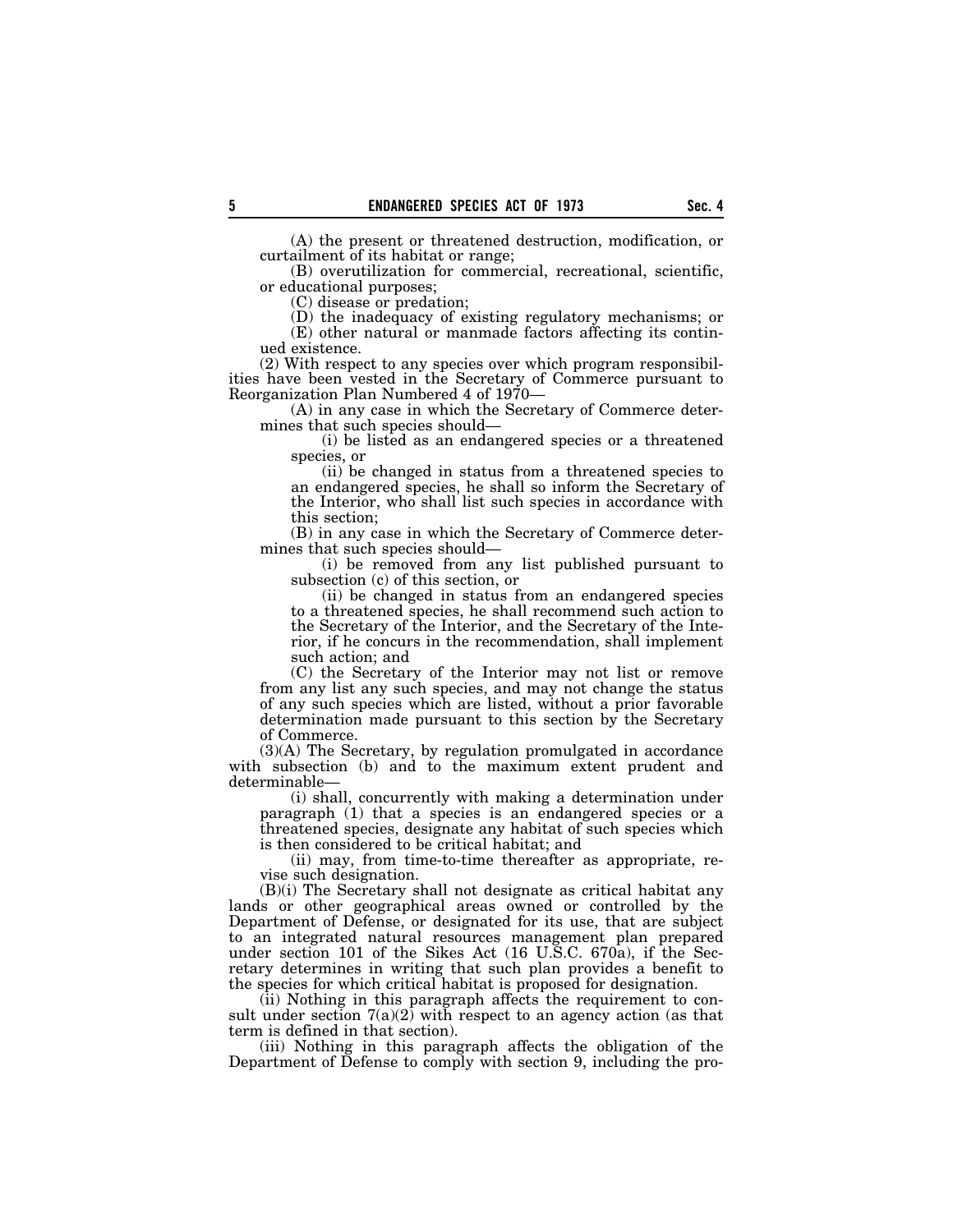hibition preventing extinction and taking of endangered species and threatened species.

(b) BASIS FOR DETERMINATIONS.—(1)(A) The Secretary shall make determinations required by subsection  $(a)(1)$  solely on the basis of the best scientific and commercial data available to him after conducting a review of the status of the species and after taking into account those efforts, if any, being made by any State or foreign nation, or any political subdivision of a State or foreign nation, to protect such species, whether by predator control, protection of habitat and food supply, or other conservation practices, within any area under its jurisdiction, or on the high seas.

(B) In carrying out this section, the Secretary shall give consideration to species which have been—

(i) designated as requiring protection from unrestricted commerce by any foreign nation, or pursuant to any international agreement; or

(ii) identified as in danger of extinction, or likely to become so within the foreseeable future, by any State agency or by any agency of a foreign nation that is responsible for the conservation of fish or wildlife or plants.

(2) The Secretary shall designate critical habitat, and make revisions thereto, under subsection (a)(3) on the basis of the best scientific data available and after taking into consideration the economic impact, the impact on national security, and any other relevant impact, of specifying any particular area as critical habitat. The Secretary may exclude any area from critical habitat if he determines that the benefits of such exclusion outweigh the benefits of specifying such area as part of the critical habitat, unless he determines, based on the best scientific and commercial data available, that the failure to designate such area as critical habitat will result in the extinction of the species concerned.

(3)(A) To the maximum extent practicable, within 90 days after receiving the petition of an interested person under section 553(e) of title 5, United States Code, to add a species to, or to remove a species from, either of the lists published under subsection (c), the Secretary shall make a finding as to whether the petition presents substantial scientific or commercial information indicating that the petitioned action may be warranted. If such a petition is found to present such information, the Secretary shall promptly commence a review of the status of the species concerned. The Secretary shall promptly publish each finding made under this subparagraph in the Federal Register.

(B) Within 12 months after receiving a petition that is found under subparagraph (A) to present substantial information indicating that the petitioned action may be warranted, the Secretary shall make one of the following findings:

(i) The petitioned action is not warranted, in which case the Secretary shall promptly publish such finding in the Federal Register.

(ii) The petitioned action is warranted in which case the Secretary shall promptly publish in the Federal Register a general notice and the complete text of a proposed regulation to implement such action in accordance with paragraph (5).

(iii) The petitioned action is warranted but that—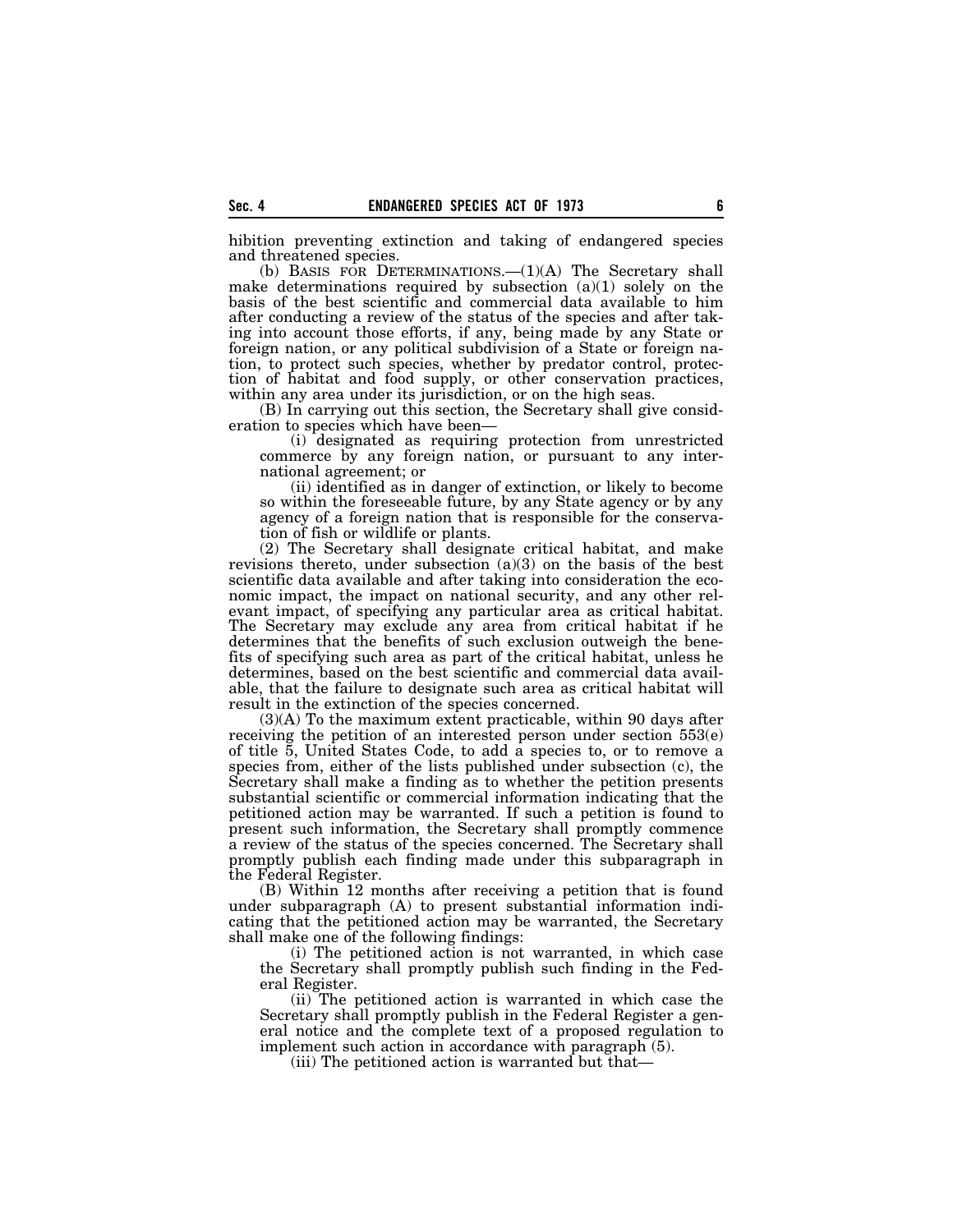(I) the immediate proposal and timely promulgation of a final regulation implementing the petitioned action in accordance with paragraphs  $(5)$  and  $(6)$  is precluded by pending proposals to determine whether any species is an endangered species or a threatened species, and

(II) expeditious progress is being made to add qualified species to either of the lists published under subsection (c) and to remove from such lists species for which the protections of the Act are no longer necessary,

in which case the Secretary shall promptly publish such finding in the Federal Register, together with a description and evaluation of the reasons and data on which the finding is based.

 $(C)(i)$  A petition with respect to which a finding is made under subparagraph  $(B)(iii)$  shall be treated as a petition that is resubmitted to the Secretary under subparagraph  $(A)$  on the date of such finding and that presents substantial scientific or commercial information that the petitioned action may be warranted.

(ii) Any negative finding described in subparagraph (A) and any finding described in subparagraph  $(B)(i)$  or  $(iii)$  shall be subject to judicial review.

(iii) The Secretary shall implement a system to monitor effectively the status of all species with respect to which a finding is made under subparagraph (B)(iii) and shall make prompt use of the authority under paragraph  $7<sup>2</sup>$  to prevent a significant risk to the well being of any such species.

(D)(i) To the maximum extent practicable, within 90 days after receiving the petition of an interested person under section 553(e) of title 5, United States Code, to revise a critical habitat designation, the Secretary shall make a finding as to whether the petition presents substantial scientific information indicating that the revision may be warranted. The Secretary shall promptly publish such finding in the Federal Register.

(ii) Within 12 months after receiving a petition that is found under clause (i) to present substantial information indicating that the requested revision may be warranted, the Secretary shall determine how he intends to proceed with the requested revision, and shall promptly publish notice of such intention in the Federal Register.

(4) Except as provided in paragraphs (5) and (6) of this subsection, the provisions of section 553 of title 5, United States Code (relating to rulemaking procedures), shall apply to any regulation promulgated to carry out the purposes of this Act.

(5) With respect to any regulation proposed by the Secretary to implement a determination, designation, or revision referred to in subsection (a)(1) or (3), the Secretary shall—

(A) not less than 90 days before the effective date of the regulation—

(i) publish a general notice and the complete text of the proposed regulation in the Federal Register, and

(ii) give actual notice of the proposed regulation (including the complete text of the regulation) to the State

 $2$  So in law. Probably should be paragraph " $(7)$ ".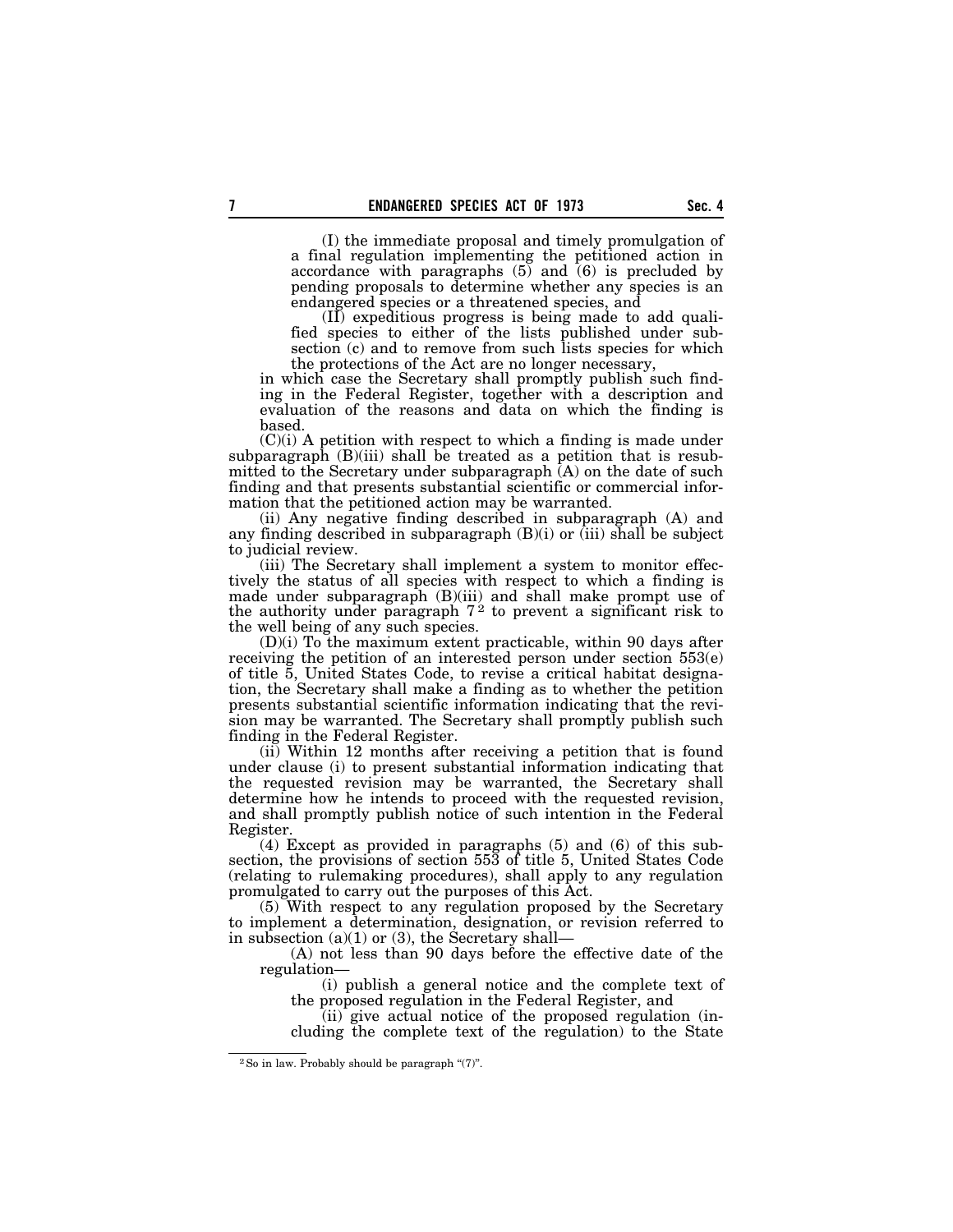agency in each State in which the species is believed to occur, and to each county or equivalent jurisdiction in which the species is believed to occur, and invite the comment of such agency, and each such jurisdiction, thereon;

(B) insofar as practical, and in cooperation with the Secretary of State, give notice of the proposed regulation to each foreign nation in which the species is believed to occur or whose citizens harvest the species on the high seas, and invite the comment of such nation thereon;

(C) give notice of the proposed regulation to such professional scientific organizations as he deems appropriate;

(D) publish a summary of the proposed regulation in a newspaper of general circulation in each area of the United States in which the species is believed to occur; and

(E) promptly hold one public hearing on the proposed regulation if any person files a request for such a hearing within 45 days after the date of publication of general notice.

(6)(A) Within the one-year period beginning on the date on which general notice is published in accordance with paragraph  $(5)(A)(i)$  regarding a proposed regulation, the Secretary shall publish in the Federal Register—

(i) if a determination as to whether a species is an endangered species or a threatened species, or a revision of critical habitat, is involved, either—

(I) a final regulation to implement such determination,

(II) a final regulation to implement such revision or a finding that such revision should not be made,

(III) notice that such one-year period is being extended under subparagraph (B)(i), or

(IV) notice that the proposed regulation is being withdrawn under subparagraph (B)(ii), together with the finding on which such withdrawal is based; or

(ii) subject to subparagraph (C), if a designation of critical habitat is involved, either-

(I) a final regulation to implement such designation, or

(II) notice that such one-year period is being extended under such subparagraph.

(B)(i) If the Secretary finds with respect to a proposed regulation referred to in subparagraph  $(A)(i)$  that there is substantial disagreement regarding the sufficiency or accuracy of the available data relevant to the determination or revision concerned, the Secretary may extend the one-year period specified in subparagraph (A) for not more than six months for purposes of soliciting additional data.

(ii) If a proposed regulation referred to in subparagraph  $(A)(i)$ is not promulgated as a final regulation within such one-year period (or longer period if extension under clause (i) applies) because the Secretary finds that there is not sufficient evidence to justify the action proposed by the regulation, the Secretary shall immediately withdraw the regulation. The finding on which a with- drawal is based shall be subject to judicial review. The Secretary may not propose a regulation that has previously been withdrawn under this clause unless he determines that sufficient new information is available to warrant such proposal.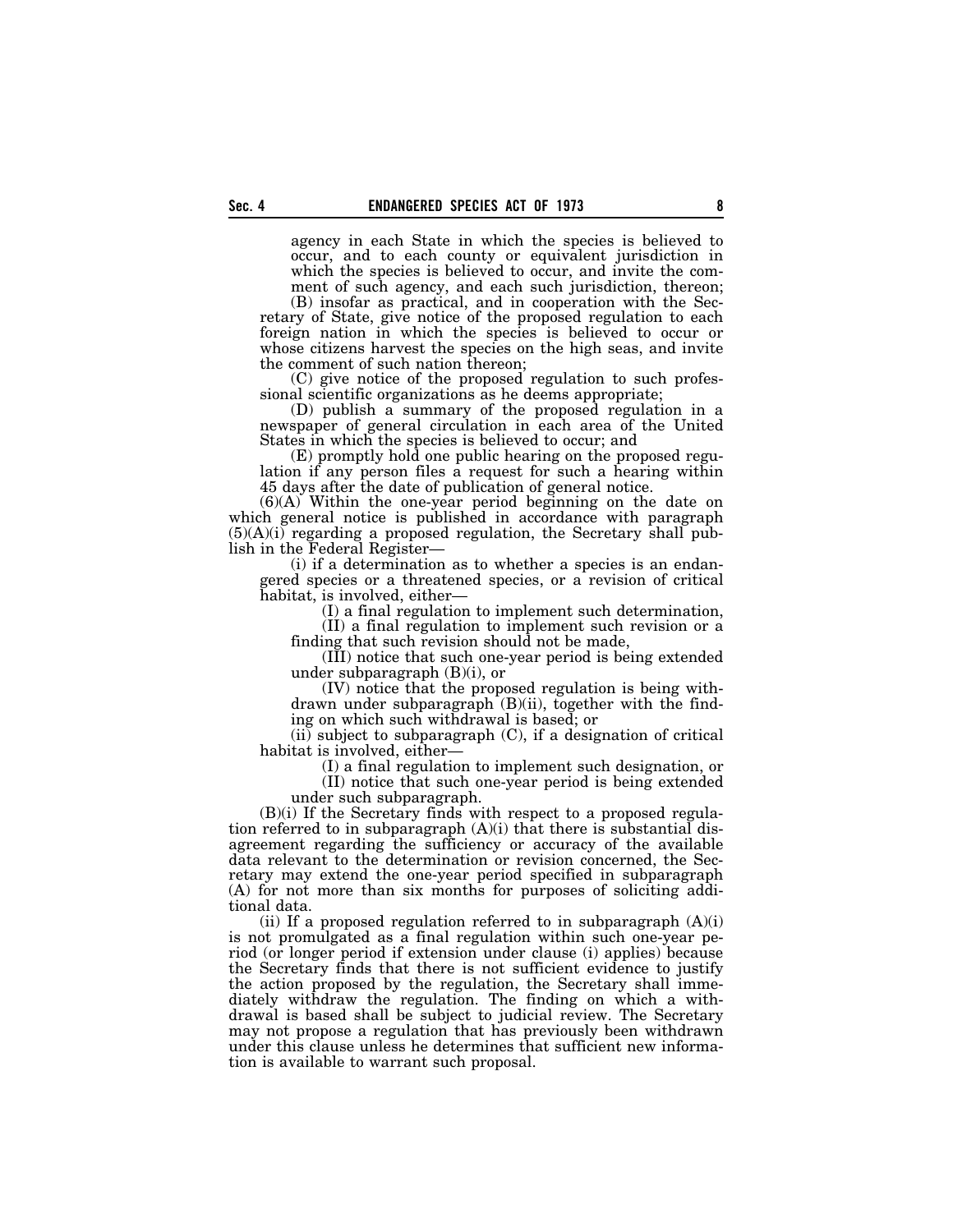(iii) If the one-year period specified in subparagraph (A) is extended under clause (i) with respect to a proposed regulation, then before the close of such extended period the Secretary shall publish in the Federal Register either a final regulation to implement the determination or revision concerned, a finding that the revision should not be made, or a notice of withdrawal of the regulation under clause (ii), together with the finding on which the with- drawal is based.

(C) A final regulation designating critical habitat of an endangered species or a threatened species shall be published concurrently with the final regulation implementing the determination that such species is endangered or threatened, unless the Secretary deems that—

(i) it is essential to the conservation of such species that the regulation implementing such determination be promptly published; or

(ii) critical habitat of such species is not then determinable, in which case the Secretary, with respect to the proposed regulation to designate such habitat, may extend the one-year period specified in subparagraph (A) by not more than one additional year, but not later than the close of such additional year the Secretary must publish a final regulation, based on such data as may be available at that time, designating, to the maximum extent prudent, such habitat.

 $(7)$  Neither paragraph  $(4)$ ,  $(5)$ , or  $(6)$  of this subsection nor section 553 of title 5, United States Code, shall apply to any regulation issued by the Secretary in regard to any emergency posing a significant risk to the well-being of any species of fish and wildlife or plants, but only if—

(A) at the time of publication of the regulation in the Federal Register the Secretary publishes therein detailed reasons why such regulation is necessary; and

(B) in the case such regulation applies to resident species of fish or wildlife, or plants, the Secretary gives actual notice of such regulation to the State agency in each State in which such species is believed to occur.

Such regulation shall, at the discretion of the Secretary, take effect immediately upon the publication of the regulation in the Federal Register. Any regulation promulgated under the authority of this paragraph shall cease to have force and effect at the close of the 240-day period following the date of publication unless, during such 240-day period, the rulemaking procedures which would apply to such regulation without regard to this paragraph are complied with. If at any time after issuing an emergency regulation the Secretary determines, on the basis of the best appropriate data available to him, that substantial evidence does not exist to warrant such regulation, he shall withdraw it.

(8) The publication in the Federal Register of any proposed or final regulation which is necessary or appropriate to carry out the purposes of this Act shall include a summary by the Secretary of the data on which such regulation is based and shall show the relationship of such data to such regulation; and if such regulation designates or revises critical habitat, such summary shall, to the maximum extent practicable, also include a brief description and eval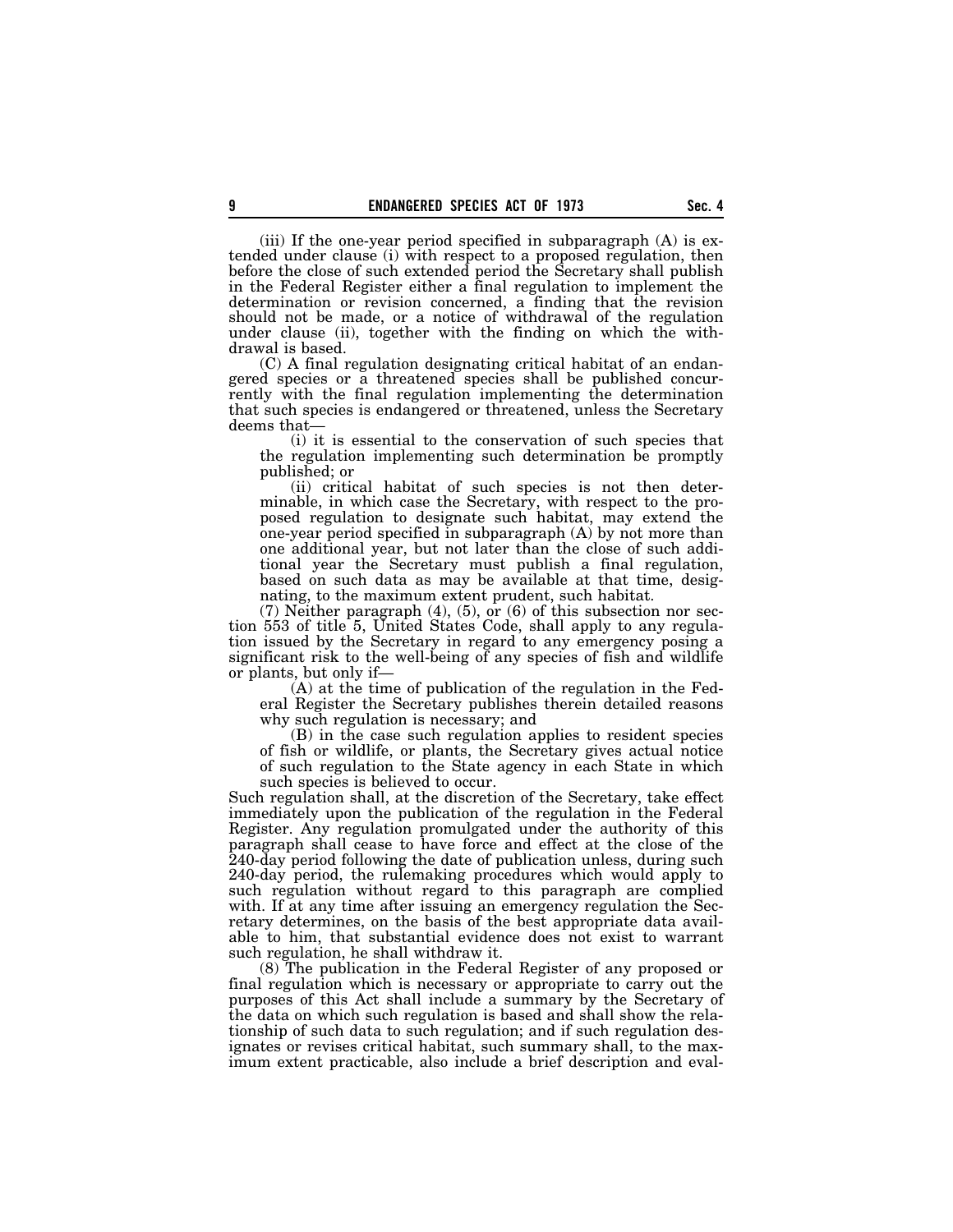uation of those activities (whether public or private) which, in the opinion of the Secretary, if undertaken may adversely modify such habitat, or may be affected by such designation.

(c) LISTS.—(1) The Secretary of the Interior shall publish in the Federal Register a list of all species determined by him or the Secretary of Commerce to be endangered species and a list of all species determined by him or the Secretary of Commerce to be threatened species. Each list shall refer to the species contained therein by scientific and common name or names, if any, specify with respect to such species over what portion of its range it is endangered or threatened, and specify any critical habitat within such range. The Secretary shall from time to time revise each list published under the authority of this subsection to reflect recent determinations, designations, and revisions made in accordance with subsections (a) and (b).

(2) The Secretary shall—

(A) conduct, at least once every five years, a review of all species included in a list which is published pursuant to paragraph (1) and which is in effect at the time of such review; and

(B) determine on the basis of such review whether any such species should—

(i) be removed from such list;

(ii) be changed in status from an endangered species to a threatened species; or

(iii) be changed in status from a threatened species to an endangered species.

Each determination under subparagraph (B) shall be made in accordance with the provisions of subsection (a) and (b).

(d) PROTECTIVE REGULATIONS.—Whenever any species is listed as a threatened species pursuant to subsection (c) of this section, the Secretary shall issue such regulations as he deems necessary and advisable to provide for the conservation of such species. The Secretary may by regulation prohibit with respect to any threatened species any act prohibited under section  $\overline{9}(a)(1)$ , in the case of fish or wildlife, or section  $9(a)(2)$  in the case of plants, with respect to endangered species; except that with respect to the taking of resident species of fish or wildlife, such, regulations shall apply in any State which has entered into a cooperative agreement pursuant to section 6(c) of this Act only to the extent that such regulations have also been adopted by such State.

(e) SIMILARITY OF APPEARANCE CASES.—The Secretary may, by regulation of commerce or taking, and to the extent he deems advisable, treat any species as an endangered species or threatened species even through it is not listed pursuant to section 4 of this Act if he finds that—

(A) such species so closely resembles in appearance, at the point in question, a species which has been listed pursuant to such section that enforcement personnel would have substantial difficulty in attempting to differentiate between the listed and unlisted species;

(B) the effect of this substantial difficulty is an additional threat to an endangered or threatened species; and

(C) such treatment of an unlisted species will substantially facilitate the enforcement and further the policy of this Act.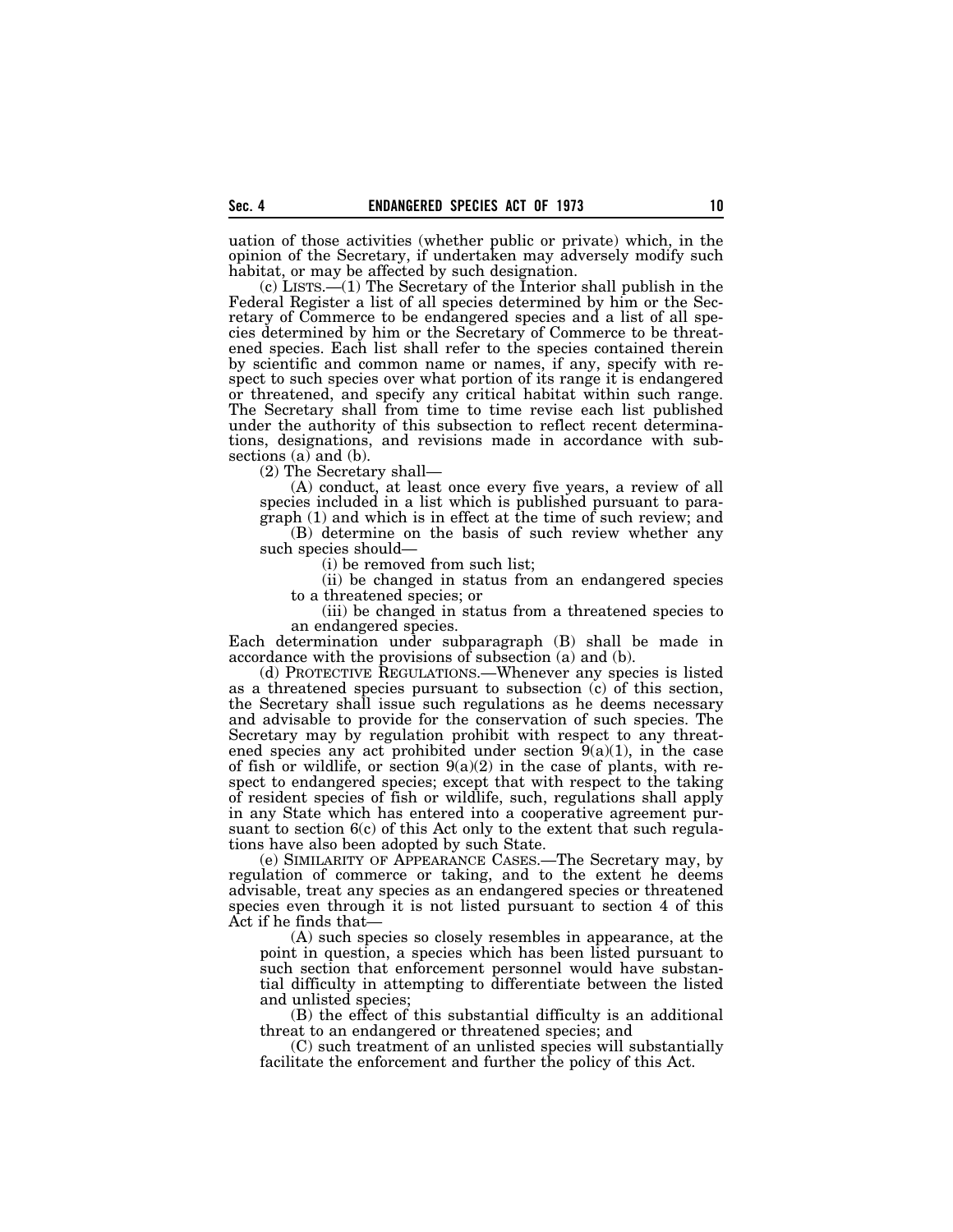(f)(1) RECOVERY PLANS.—The Secretary shall develop and implement plans (hereinafter in this subsection referred to as ''recovery plans'') for the conservation and survival of endangered species and threatened species listed pursuant to this section, unless he finds that such a plan will not promote the conservation of the species. The Secretary, in developing and implementing recovery plans, shall, to the maximum extent practicable—

(A) give priority to those endangered species or threatened species, without regard to taxonomic classification, that are most likely to benefit from such plans, particularly those species that are, or may be, in conflict with construction or other development projects or other forms of economic activity;<sup>3</sup>

(B) incorporate in each plan—

(i) a description of such site-specific management actions as may be necessary to achieve the plan's goal for the conservation and survival of the species;

(ii) objective, measurable criteria which, when met, would result in a determination, in accordance with the provisions of this section, that the species be removed from the list; and

(iii) estimates of the time required and the cost to carry out those measures needed to achieve the plan's goal and to achieve intermediate steps toward that goal.

(2) The Secretary, in developing and implementing recovery plans, may procure the services of appropriate public and private agencies and institutions and other qualified persons. Recovery teams appointed pursuant to this subsection shall not be subject to the Federal Advisory Committee Act.

(3) The Secretary shall report every two years to the Committee on Environment and Public Works of the Senate and the Committee on Merchant Marine and Fisheries 4 of the House of Representatives on the status of efforts to develop and implement recovery plans for all species listed pursuant to this section and on the status of all species for which such plans have been developed.

(4) The Secretary shall, prior to final approval of a new or revised recovery plan, provide public notice and an opportunity for public review and comment on such plan. The Secretary shall consider all information presented during the public comment period prior to approval of the plan.

(5) Each Federal agency shall, prior to implementation of a new or revised recovery plan, consider all information presented during the public comment period under paragraph (4).

(g) MONITORING.—(1) The Secretary shall implement a system in cooperation with the States to monitor effectively for not less than five years the status of all species which have recovered to the point at which the measures provided pursuant to this Act are no longer necessary and which, in accordance with the provisions of this section, have been removed from either of the lists published under subsection (c).

 $^3$  So in law. Probably should be "; and".  $^4$ The reference to "the Committee on Merchant Marine and Fisheries" probably should reference to "the Committee on Merchant Marine and Fisheries" probably should refer to ''the Committee on Resources''.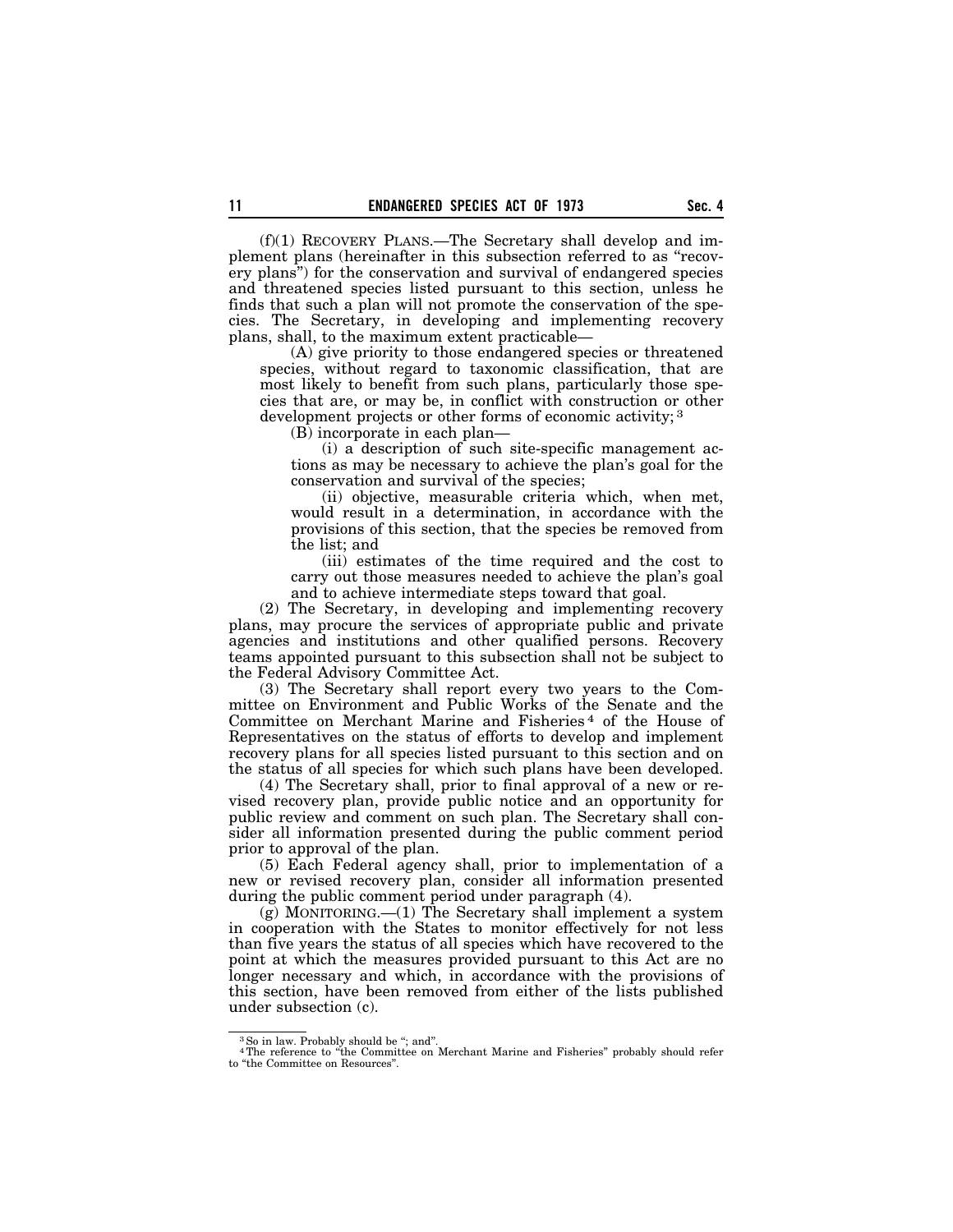(2) The Secretary shall make prompt use of the authority under paragraph  $7<sup>5</sup>$  of subsection (b) of this section to prevent a significant risk to the well being of any such recovered species.

(h) AGENCY GUIDELINES.—The Secretary shall establish, and publish in the Federal Register, agency guidelines to insure that the purposes of this section are achieved efficiently and effectively. Such guidelines shall include, but are not limited to—

(1) procedures for recording the receipt and the disposition of petitions submitted under subsection  $(b)(3)$  of this section;

(2) criteria for making the findings required under such subsection with respect to petitions;

(3) a ranking system to assist in the identification of species that should receive priority review under subsection  $(a)$  $(1)$ of the section; and

(4) a system for developing and implementing, on a priority basis, recovery plans under subsection (f) of this section. The Secretary shall provide to the public notice of, and opportunity to submit written comments on, any guideline (including any amendment thereto) proposed to be established under this subsection.

(i) If, in the case of any regulation proposed by the Secretary under the authority of this section, a State agency to which notice thereof was given in accordance with subsection  $(b)(5)(A)(ii)$  files comments disagreeing with all or part of the proposed regulation, and the Secretary issues a final regulation which is in conflict with such comments, or if the Secretary fails to adopt a regulation pursuant to an action petitioned by a State agency under subsection (b)(3), the Secretary shall submit to the State agency a written justification for his failure to adopt regulations consistent with the agency's comments or petition.

### LAND ACQUISITION

SEC. 5. (a) [16 U.S.C. 1534] PROGRAM.—The Secretary, and the Secretary of Agriculture with respect to the National Forest System, shall establish and implement a program to conserve fish, wildlife, and plants, including those which are listed as endangered species or threatened species pursuant to section 4 of this Act. To carry out such a program, the appropriate Secretary—

(1) shall utilize the land acquisition and other authority under the Fish and Wildlife Act of 1956, as amended, the Fish and Wildlife Coordination Act, as amended, and the Migratory Bird Conservation Act, as appropriate; and

(2) is authorized to acquire by purchase, donation, or otherwise, lands, waters, or interest therein, and such authority shall be in addition to any other land acquisition vested in him.

(b) ACQUISITIONS.—Funds made available pursuant to the Land and Water Conservation Fund Act of 1965, as amended, may be used for the purpose of acquiring lands, waters, or interests therein under subsection (a) of this section.

 $5S$ o in law. Probably should be paragraph "(7)".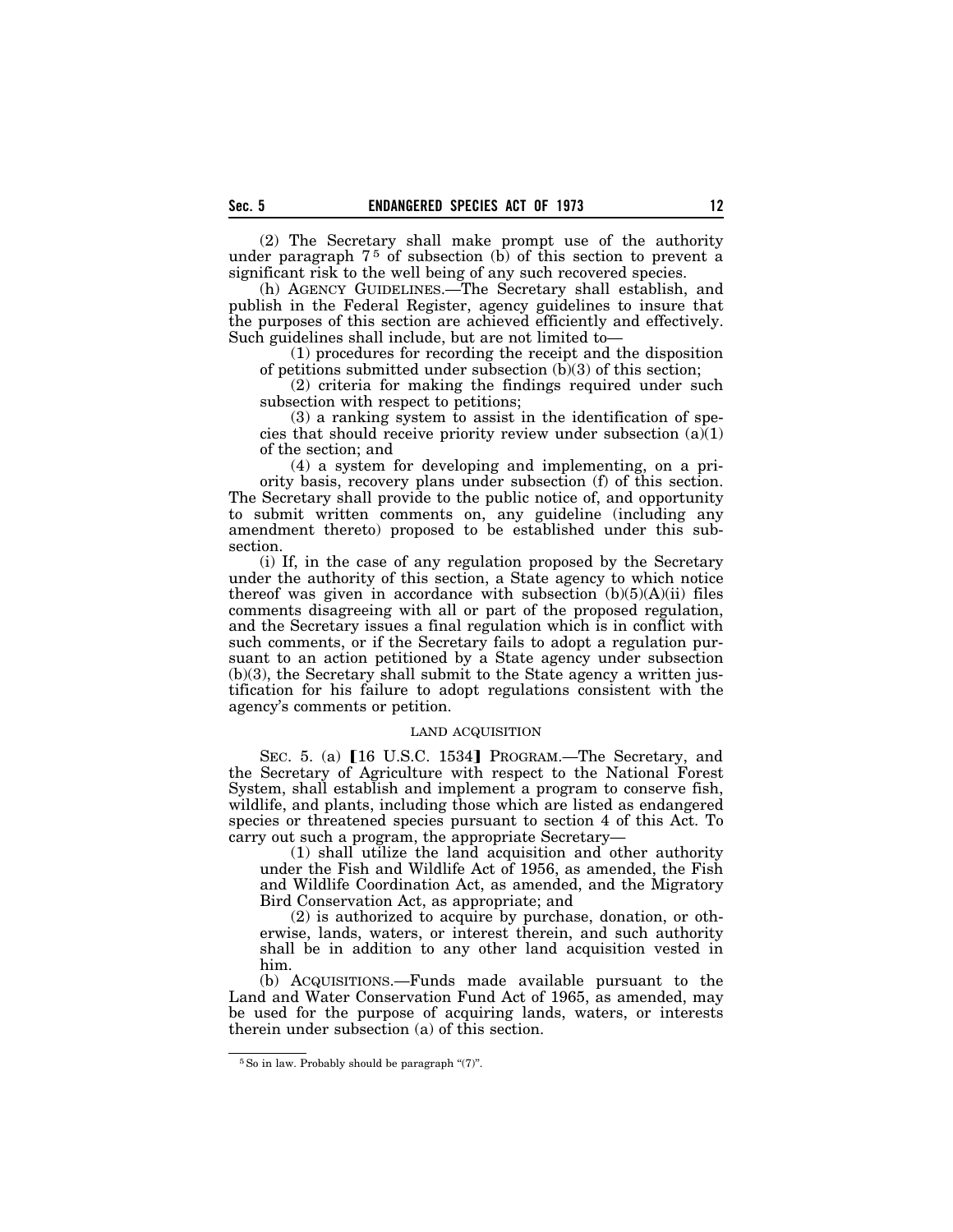#### COOPERATION WITH THE STATES

SEC. 6.  $[16 \text{ U.S.C. } 1535]$  (a) GENERAL.—In carrying out the program authorized by this Act, the Secretary shall cooperate to the maximum extent practicable with the States. Such cooperation shall include consultation with the States concerned before acquiring any land or water, or interest therein, for the purpose of conserving any endangered species or threatened species.

(b) MANAGEMENT AGREEMENTS.—The Secretary may enter into agreements with any State for the administration and management of any area established for the conservation of endangered species or threatened species. Any revenues derived from the administration of such areas under these agreements shall be subject to the provisions of section 401 of the Act of June 15, 1935 (49 Stat. 383; 16 U.S.C. 715s).

 $(c)(1)$  COOPERATIVE AGREEMENTS.—In furtherance of the purposes of this Act, the Secretary is authorized to enter into a cooperative agreement in accordance with this section with any State which establishes and maintains an adequate and active program for the conservation of endangered species and threatened species. Within one hundred and twenty days after the Secretary receives a certified copy of such a proposed State program, he shall make a determination whether such program is in accordance with this Act. Unless he determines, pursuant to this paragraph, that the State program is not in accordance with this Act, he shall enter into a cooperative agreement with the State for the purpose of assisting in implementation of the State program. In order for a State program to be deemed an adequate and active program for the conservation of endangered species and threatened species, the Secretary must find, and annually thereafter reconfirm such finding, that under the State program—

(A) authority resides in the State agency to conserve resident species of fish or wildlife determined by the State agency or the Secretary to be endangered or threatened;

(B) the State agency has established acceptable conservation programs, consistent with the purposes and policies of this Act, for all resident species of fish or wildlife in the State which are deemed by the Secretary to be endangered or threatened, and has furnished a copy of such plan and program together with all pertinent details, information, and data requested to the Secretary;

(C) the State agency is authorized to conduct investigations to determine the status and requirements for survival of resident species of fish and wildlife;

(D) the State agency is authorized to establish programs, including the acquisition of land or aquatic habitat or interests therein, for the conservation of resident endangered or threatened species of fish or wildlife; and

(E) provision is made for public participation in designating resident species of fish or wildlife as endangered or threatened; or

that under the State program—

(i) the requirements set forth in subparagraphs  $(C)$ ,  $(D)$ , and (E) of this paragraph are complied with, and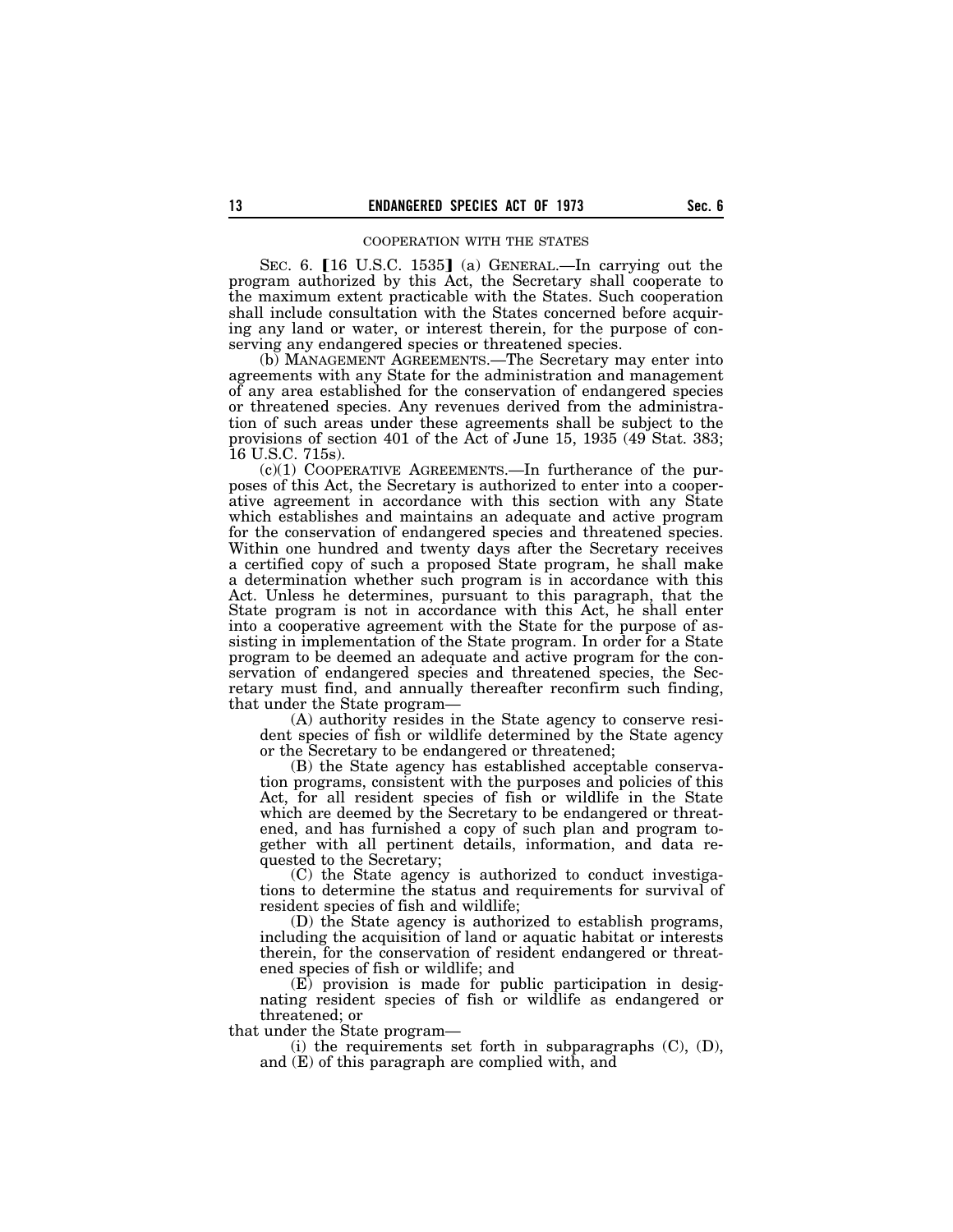(ii) plans are included under which immediate attention will be given to those resident species of fish and wildlife which are determined by the Secretary or the State agency to be endangered or threatened and which the Secretary and the State agency agree are most urgently in need of conservation programs; except that a cooperative agreement entered into with a State whose program is deemed adequate and active pursuant to clause (i) and this clause shall not affect the applicability of prohibitions set forth in or authorized pursuant to section  $4(d)$  or section  $9(a)(1)$  with respect to the taking of any resident endangered or threatened species.

(2) In furtherance of the purposes of this Act, the Secretary is authorized to enter into a cooperative agreement in accordance with this section with any State which establishes and maintains an adequate and active program for the conservation of endangered species and threatened species of plants. Within one hundred and twenty days after the Secretary receives a certified copy of such a proposed State program, he shall make a determination whether such program is in accordance with this Act. Unless he determines, pursuant to this paragraph, that the State program is not in accordance with this Act, he shall enter into a cooperative agreement with the State for the purpose of assisting in implementation of the State program. In order for a State program to be deemed an adequate and active program for the conservation of endangered species of plants and threatened species of plants, the Secretary must find, and annually thereafter reconfirm such findings, that under the State program—

(A) authority resides in the State agency to conserve resident species of plants determined by the State agency or the Secretary to be endangered or threatened;

(B) the State agency has established acceptable conservation programs, consistent with the purposes and policies of this Act, for all resident species of plants in the State which are deemed by the Secretary to be endangered or threatened, and has furnished a copy of such plan and program together with all pertinent details, information, and data requested to the Secretary;

(C) the State agency is authorized to conduct investigations to determine the status and requirements for survival of resident species of plants; and

(D) provision is made for public participation in designating resident species of plants as endangered or threatened; or that under the State program—

(i) the requirements set forth in subparagraphs (C) and (D) of this paragraph are complied with, and

(ii) plans are included under which immediate attention will be given to those resident species of plants which are determined by the Secretary or the State agency to be endangered or threatened and which the Secretary and the State agency agree are most urgently in need of conservation programs; except that a cooperative agreement entered into with a State whose program is deemed adequate and active pursuant to clause (i) and this clause shall not affect the applicability of prohibitions set forth in or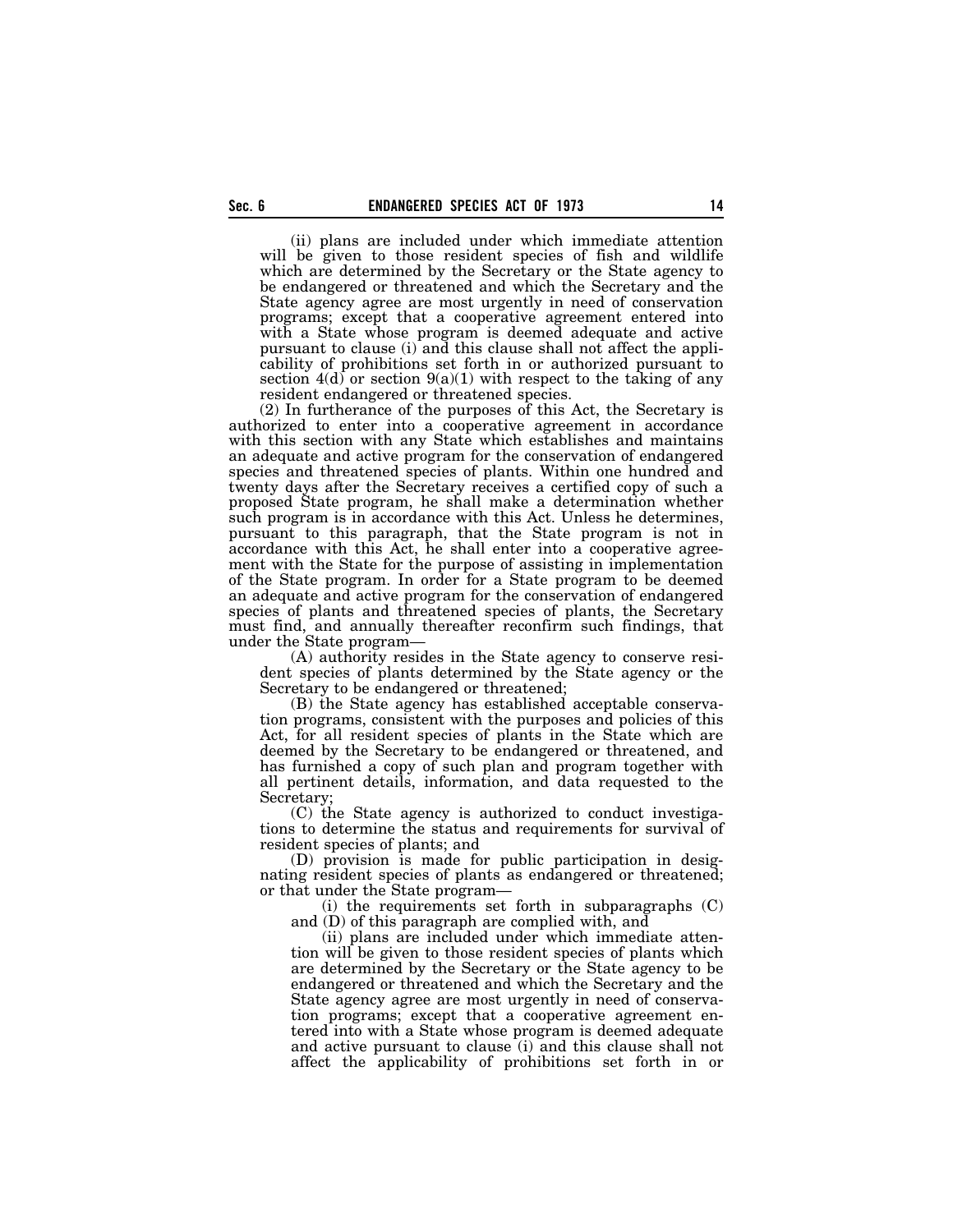authorized pursuant to section  $4(d)$  or section  $9(a)(1)$  with respect to the taking of any resident endangered or threatened species.

(d) ALLOCATION OF FUNDS.—(1) The Secretary is authorized to provide financial assistance to any State, through its respective State agency, which has entered into a cooperative agreement pursuant to subsection (c) of this section to assist in development of programs for the conservation of endangered and threatened species or to assist in monitoring the status of candidate species pursuant to subparagraph  $(C)$  of section  $4(b)(3)$  and recovered species pursuant to section 4(g). The Secretary shall allocate each annual appropriation made in accordance with the provisions of subsection (i) of this section to such States based on consideration of—

(A) the international commitments of the United States to protect endangered species or threatened species;

(B) the readiness of a State to proceed with a conservation program consistent with the objectives and purposes of this Act;

(C) the number of endangered species and threatened species within a State;

(D) the potential for restoring endangered species and threatened species within a State;

(E) the relative urgency to initiate a program to restore and protect an endangered species or threatened species in terms of survival of the species;

(F) the importance of monitoring the status of candidate species within a State to prevent a significant risk to the well being of any such species; and

(G) the importance of monitoring the status of recovered species within a State to assure that such species do not return to the point at which the measures provided pursuant to this Act are again necessary.

So much of the annual appropriation made in accordance with provisions of subsection (i) of this section allocated for obligation to any State for any fiscal year as remains unobligated at the close thereof is authorized to be made available to that State until the close of the succeeding fiscal year. Any amount allocated to any State which is unobligated at the end of the period during which it is available for expenditure is authorized to be made available for expenditure by the Secretary in conducting programs under this section.

(2) Such cooperative agreements shall provide for (A) the actions to be taken by the Secretary and the States; (B) the benefits that are expected to be derived in connection with the conservation of endangered or threatened species; (C) the estimated cost of these actions; and (D) the share of such costs to be bore by the Federal Government and by the States; except that—

(i) the Federal share of such program costs shall not exceed 75 percent of the estimated program cost stated in the agreement; and

(ii) the Federal share may be increased to 90 percent whenever two or more States having a common interest in one or more endangered or threatened species, the conservation of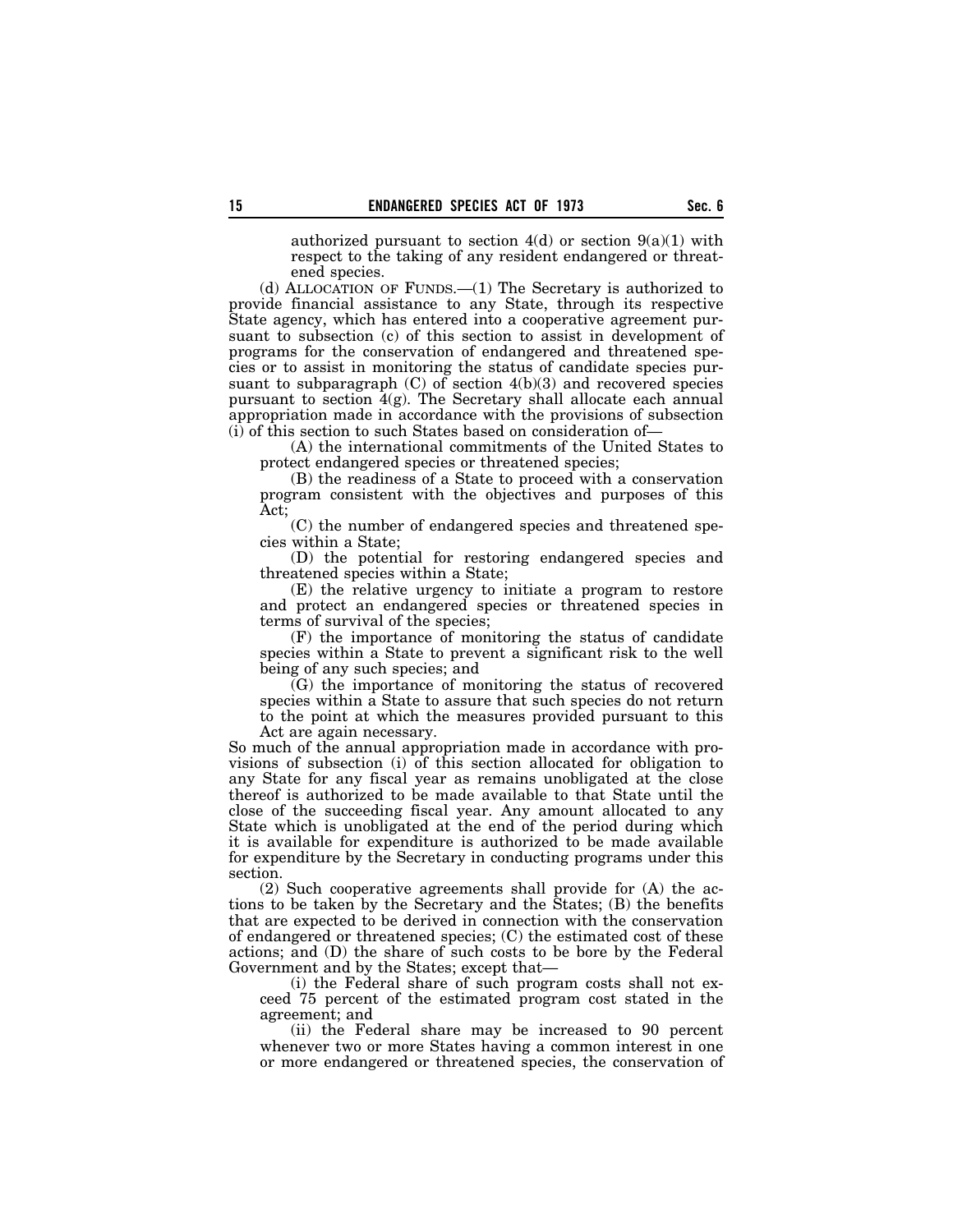which may be enhanced by cooperation of such States, enter jointly into agreement with the Secretary.

The Secretary may, in his discretion, and under such rules and regulations as he may prescribe, advance funds to the State for financing the United States pro rata share agreed upon in the cooperative agreement. For the purposes of this section, the non-Federal share may, in the discretion of the Secretary, be in the form of money or real property, the value of which will be determined by the Secretary whose decision shall be final.

(e) REVIEW OF STATE PROGRAMS.—Any action taken by the Secretary under this section shall be subject to his periodic review at no greater than annual intervals.

(f) CONFLICTS BETWEEN FEDERAL AND STATE LAWS.—Any State law or regulation which applies with respect to the importation or exportation of, or interstate or foreign commerce in, endangered species or threatened species is void to the extent that it may effectively (1) permit what is prohibited by this Act or by any regulation which implements this Act, or  $(2)$  prohibit what is authorized pursuant to an exemption or permit provided for in this Act or in any regulation which implements this Act. This Act shall not otherwise be construed to void any State law or regulation which is intended to conserve migratory, resident, or introduced fish or wildlife, or to permit or prohibit sale of such fish or wildlife. Any State law or regulation respecting the taking of an endangered species or threatened species may be more restrictive than the exemptions or permits provided for in this Act or in any regulation which implements this Act but not less restrictive than the prohibitions so defined.

 $(g)$  TRANSITION.—(1) For purposes of this subsection, the term "establishment period" means, with respect to any State, the period beginning on the date of enactment of this Act and ending on whichever of the following dates first occurs:  $(A)$  the date of the close of the 120-day period following the adjournment of the first regular session of the legislature of such State which commences after such date of enactment, or (B) the date of the close of the 15 month period following such date of enactment.

(2) The prohibitions set forth in or authorized pursuant to sections  $4(d)$  and  $9(a)(1)(B)$  of this Act shall not apply with respect to the taking of any resident endangered species or threatened species (other than species listed in Appendix I to the Convention or otherwise specifically covered by any other treaty or Federal law) within any State—

(A) which is then a party to a cooperative agreement with the Secretary pursuant to section 6(c) of this Act (except to the extent that the taking of any such species is contrary to the law of such State); or

(B) except for any time within the establishment period when—

(i) the Secretary applies such prohibition to such species at the request of the State, or

(ii) the Secretary applies such prohibition after he finds, and publishes his finding, that an emergency exists posing a significant risk to the well-being of such species and that the prohibition must be applied to protect such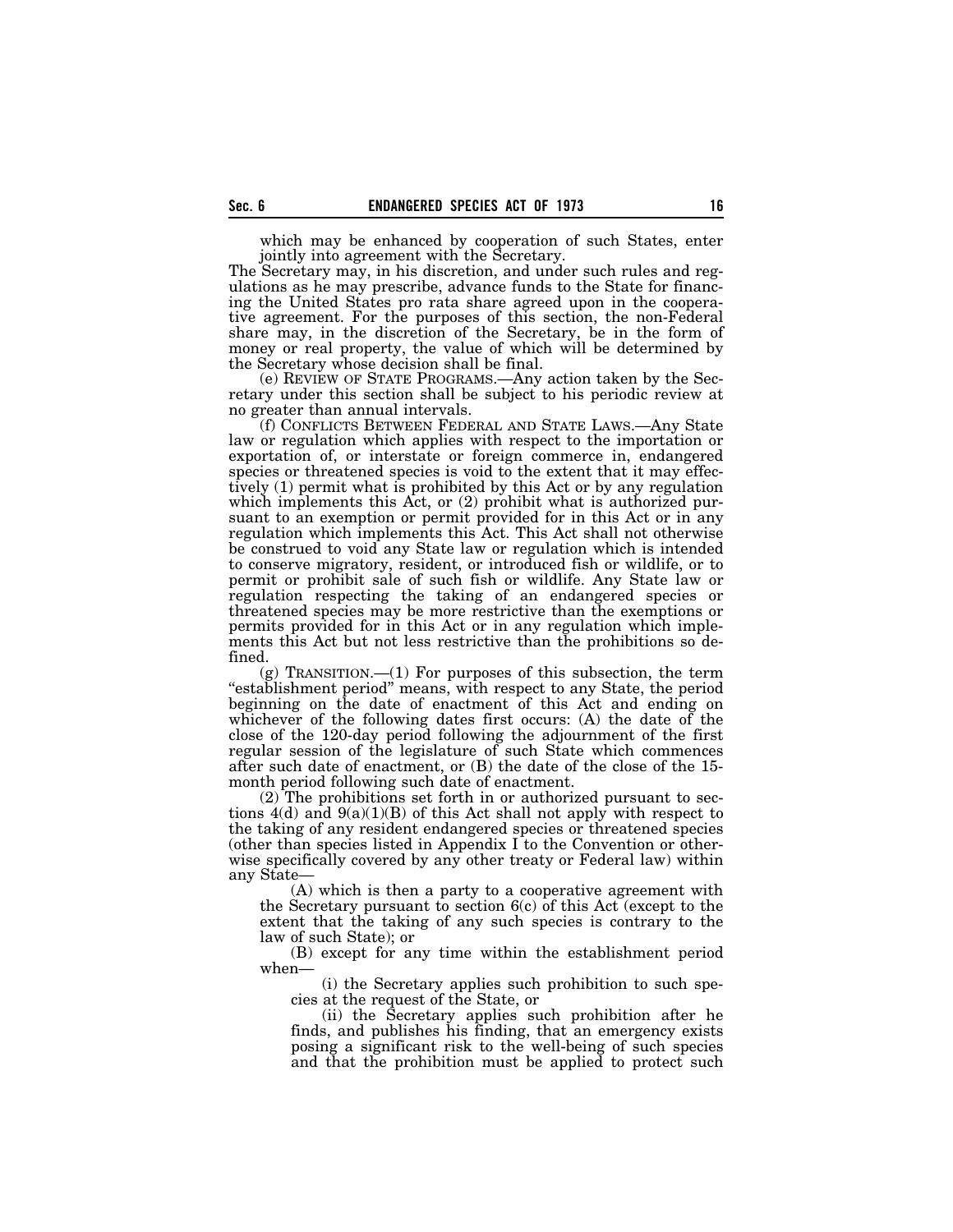species. The Secretary's finding and publication may be made without regard to the public hearing or comment provisions of section 553 of title 5, United States Code, or any other provision of this Act; but such prohibition shall expire 90 days after the date of its imposition unless the Secretary further extends such prohibition by publishing notice and a statement of justification of such extension.

(h) REGULATIONS.—The Secretary is authorized to promulgate such regulations as may be appropriate to carry out the provisions of this section relating to financial assistance to States.

 $(i)$  APPROPRIATIONS.— $(1)$  To carry out the provisions of this section for fiscal years after September 30, 1988, there shall be deposited into a special fund known as the cooperative endangered species conservation fund, to be administered by the Secretary, an amount equal to five percent of the combined amounts covered each fiscal year into the Federal aid to wildlife restoration fund under section 3 of the Act of September 2, 1937, and paid, transferred, or otherwise credited each fiscal year to the Sport Fishing Restoration Account established under 1016 of the Act of July 18, 1984 6.

(2) Amounts deposited into the special fund are authorized to be appropriated annually and allocated in accordance with subsection (d) of this section.

# INTERAGENCY COOPERATION

SEC. 7. [16 U.S.C. 1536] (a) FEDERAL AGENCY ACTIONS AND CONSULTATIONS.—(1) The Secretary shall review other programs administered by him and utilize such programs in furtherance of the purposes of this Act. All other Federal agencies shall, in consultation with and with the assistance of the Secretary, utilize their authorities in furtherance of the purposes of this Act by carrying out programs for the conservation of endangered species and threatened species listed pursuant to section 4 of this Act.

(2) Each Federal agency shall, in consultation with and with the assistance of the Secretary, insure that any action authorized, funded, or carried out by such agency (hereinafter in this section referred to as an ''agency action'') is not likely to jeopardize the continued existence of any endangered species or threatened species or result in the destruction or adverse modification of habitat of such species which is determined by the Secretary, after consultation as appropriate with affected States, to be critical, unless such agency has been granted an exemption for such action by the Committee pursuant to subsection (h) of this section. In fulfilling the requirements of this paragraph each agency shall use the best scientific and commercial data available.

(3) Subject to such guidelines as the Secretary may establish, a Federal agency shall consult with the Secretary on any prospective agency action at the request of, and in cooperation with, the prospective permit or license applicant if the applicant has reason to believe that an endangered species or a threatened species may be present in the area affected by his project and that implementation of such action will likely affect such species.

<sup>6</sup>So in law. Probably should refer to the Sport Fish Restoration Account provided for in section 9504(a)(2) of the Internal Revenue Code of 1986 (26 U.S.C. 9504(a)(2)).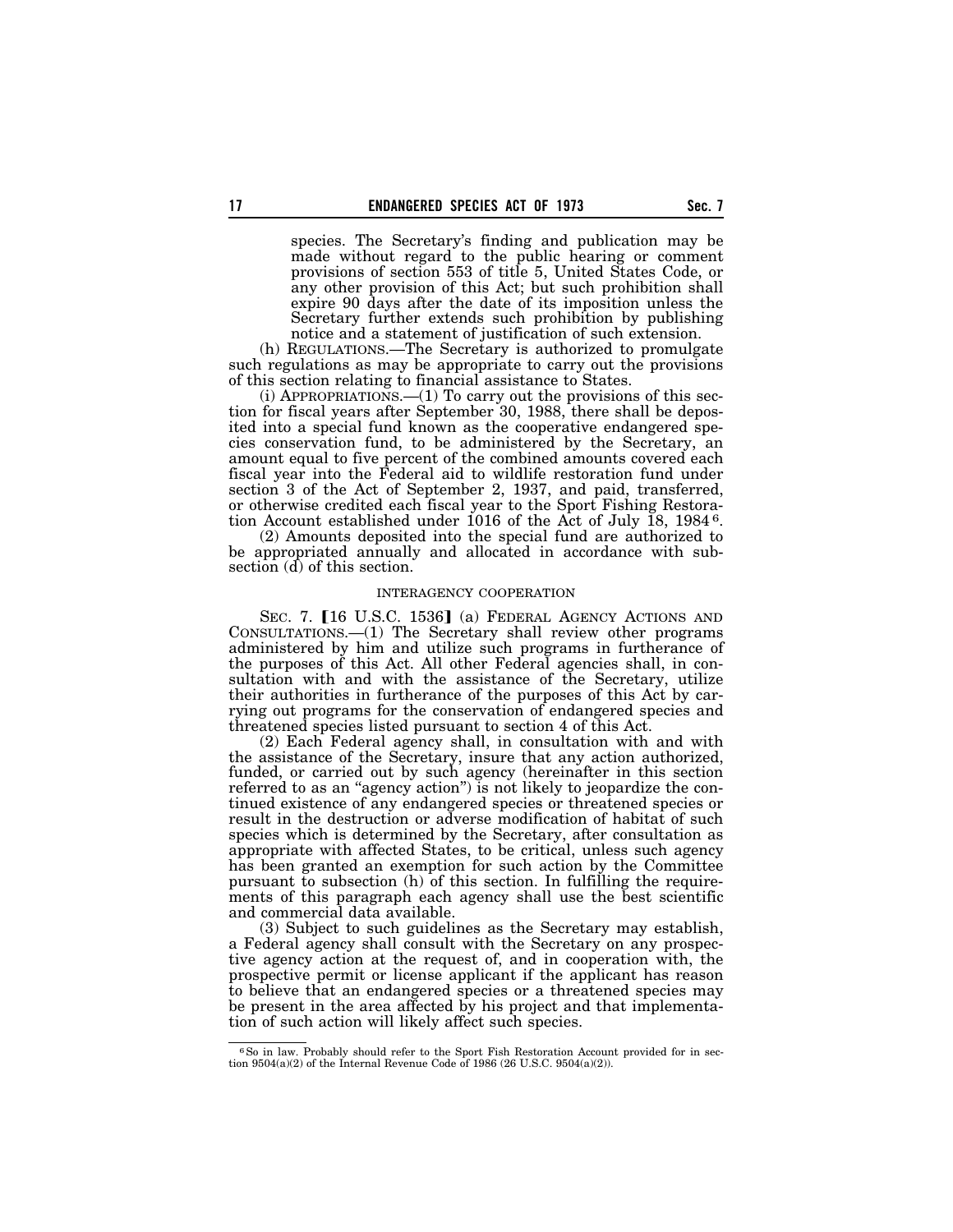(4) Each Federal agency shall confer with the Secretary on any agency action which is likely to jeopardize the continued existence of any species proposed to be listed under section 4 or result in the destruction or adverse modification of critical habitat proposed to be designated for such species. This paragraph does not require a limitation on the commitment of resources as described in subsection (d).

(b) OPINION OF SECRETARY.—(1)(A) Consultation under subsection (a)(2) with respect to any agency action shall be concluded within the 90-day period beginning on the date on which initiated or, subject to subparagraph (B), within such other period of time as is mutually agreeable to the Secretary and the Federal agency.

(B) In the case of an agency action involving a permit or license applicant, the Secretary and the Federal agency may not mutually agree to conclude consultation within a period exceeding 90 days unless the Secretary, before the close of the 90th day referred to in subparagraph (A)—

(i) if the consultation period proposed to be agreed to will end before the 150th day after the date on which consultation was initiated, submits to the applicant a written statement setting forth—

(I) the reasons why a longer period is required;

(II) the information that is required to complete the consultation; and

(III) the estimated date on which consultation will be completed; or

(ii) if the consultation period proposed to be agreed to will end 150 or more days after the date on which consultation was

initiated, obtains the consent of the applicant to such period. The Secretary and the Federal agency may mutually agree to extend a consultation period established under the preceding sentence if the Secretary, before the close of such period, obtains the consent of the applicant to the extension.

(2) Consultation under subsection (a)(3) shall be concluded within such period as is agreeable to the Secretary, the Federal agency, and the applicant concerned.

(3)(A) Promptly after conclusion of consultation under paragraph (2) or (3) of subsection (a), the Secretary shall provide to the Federal agency and the applicant, if any, a written statement setting forth the Secretary's opinion, and a summary of the information on which the opinion is based, detailing how the agency action affects the species or its critical habitat. If jeopardy or adverse modification is found, the Secretary shall suggest those reasonable and prudent alternatives which he believes would not violate subsection (a)(2) and can be taken by the Federal agency or applicant in implementing the agency action.

 $(\dot{B})$  Consultation under subsection (a)(3), and an opinion based by the Secretary incident to such consultation, regarding an agency action shall be treated respectively as a consultation under subsection (a)(2), and as an opinion issued after consultation under such subsection, regarding that action if the Secretary reviews the action before it is commenced by the Federal agency and finds, and notifies such agency, that no significant changes have been made with respect to the action and that no significant change has oc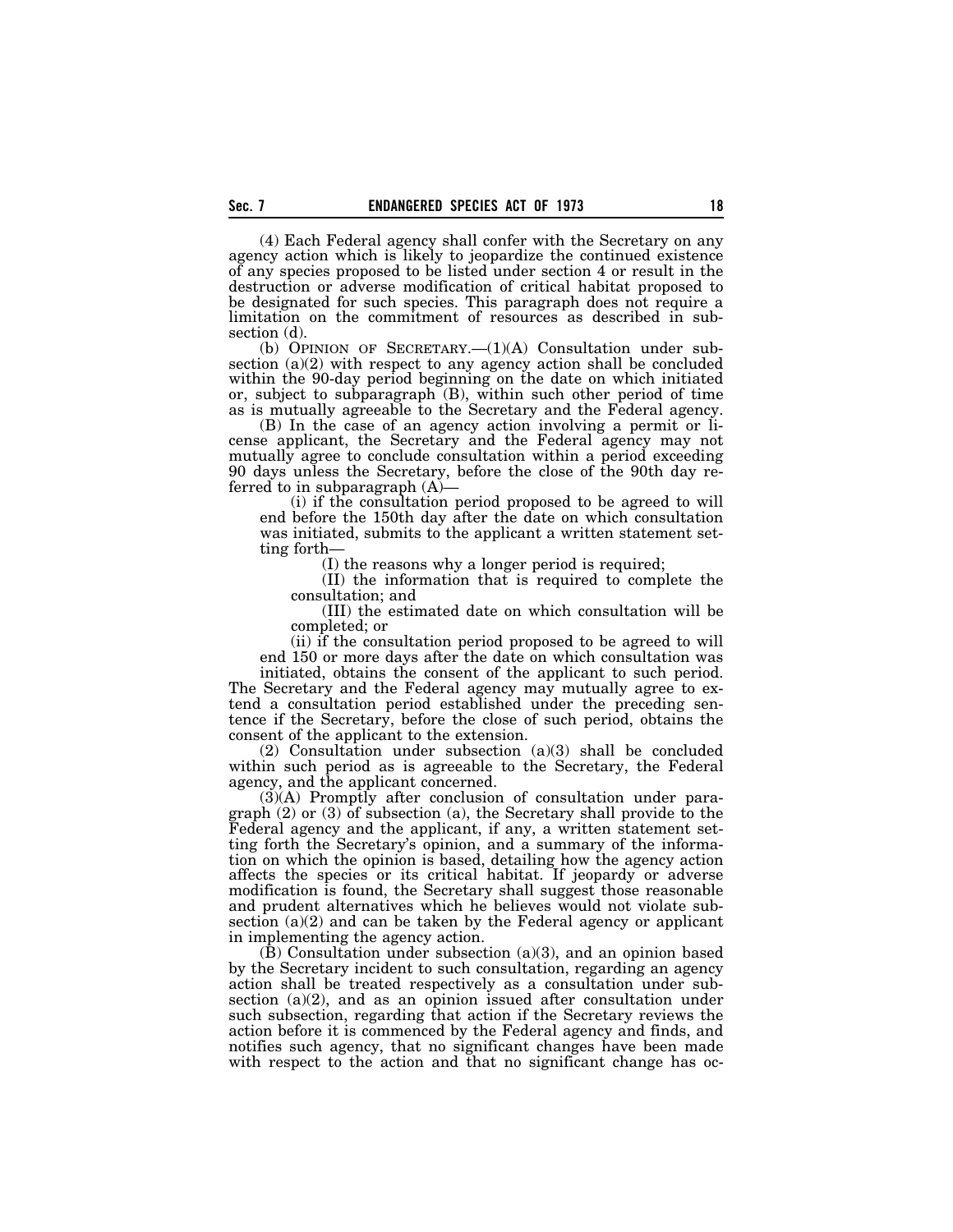curred regarding the information used during the initial consultation.

(4) If after consultation under subsection (a)(2) of this section, the Secretary concludes that—

(A) the agency action will not violate such subsection, or offers reasonable and prudent alternatives which the Secretary believes would not violate such subsection;

(B) the taking of an endangered species or a threatened species incidental to the agency action will not violate such subsection; and

(C) if an endangered species or threatened species of a marine mammal is involved, the taking is authorized pursuant to section 101(a)(5) of the Marine Mammal Protection Act of 1972; the Secretary shall provide the Federal agency and the applicant concerned, if any, with a written statement that—

(i) specifies the impact of such incidental taking on the species,

(ii) specifies those reasonable and prudent measures that the Secretary considers necessary or appropriate to minimize such impact,

(iii) in the case of marine mammals, specifies those measures that are necessary to comply with section 101(a)(5) of the Marine Mammal Protection Act of 1972 with regard to such taking, and

(iv) sets forth the terms and conditions (including, but not limited to, reporting requirements) that must be complied with by the Federal agency or applicant (if any), or both, to implement the measures specified under clauses (ii) and (iii).

(c) BIOLOGICAL ASSESSMENT.—(1) To facilitate compliance with the requirements of subsection  $(a)(2)$  each Federal agency shall, with respect to any agency action of such agency for which no contract for construction has been entered into and for which no construction has begun on the date of enactment of the Endangered Species Act Amendments of 1978, request of the Secretary information whether any species which is listed or proposed to be listed may be present in the area of such proposed action. If the Secretary advises, based on the best scientific and commercial data available, that such species may be present, such agency shall conduct a biological assessment for the purpose of identifying any endangered species or threatened species which is likely to be affected by such action. Such assessment shall be completed within 180 days after the date on which initiated (or within such other period as in mutually agreed to by the Secretary and such agency, except that if a permit or license applicant is involved, the 180-day period may not be extended unless such agency provides the applicant, before the close of such period, with a written statement setting forth the estimated length of the proposed extension and the reasons therefor) and, before any contract for construction is entered into and before construction is begun with respect to such action. Such assessment may be undertaken as part of a Federal agency's compliance with the requirements of section 102 of the National Environmental Policy Act of 1969 (42 U.S.C. 4332).

(2) Any person who may wish to apply for an exemption under subsection (g) of this section for that action may conduct a biologi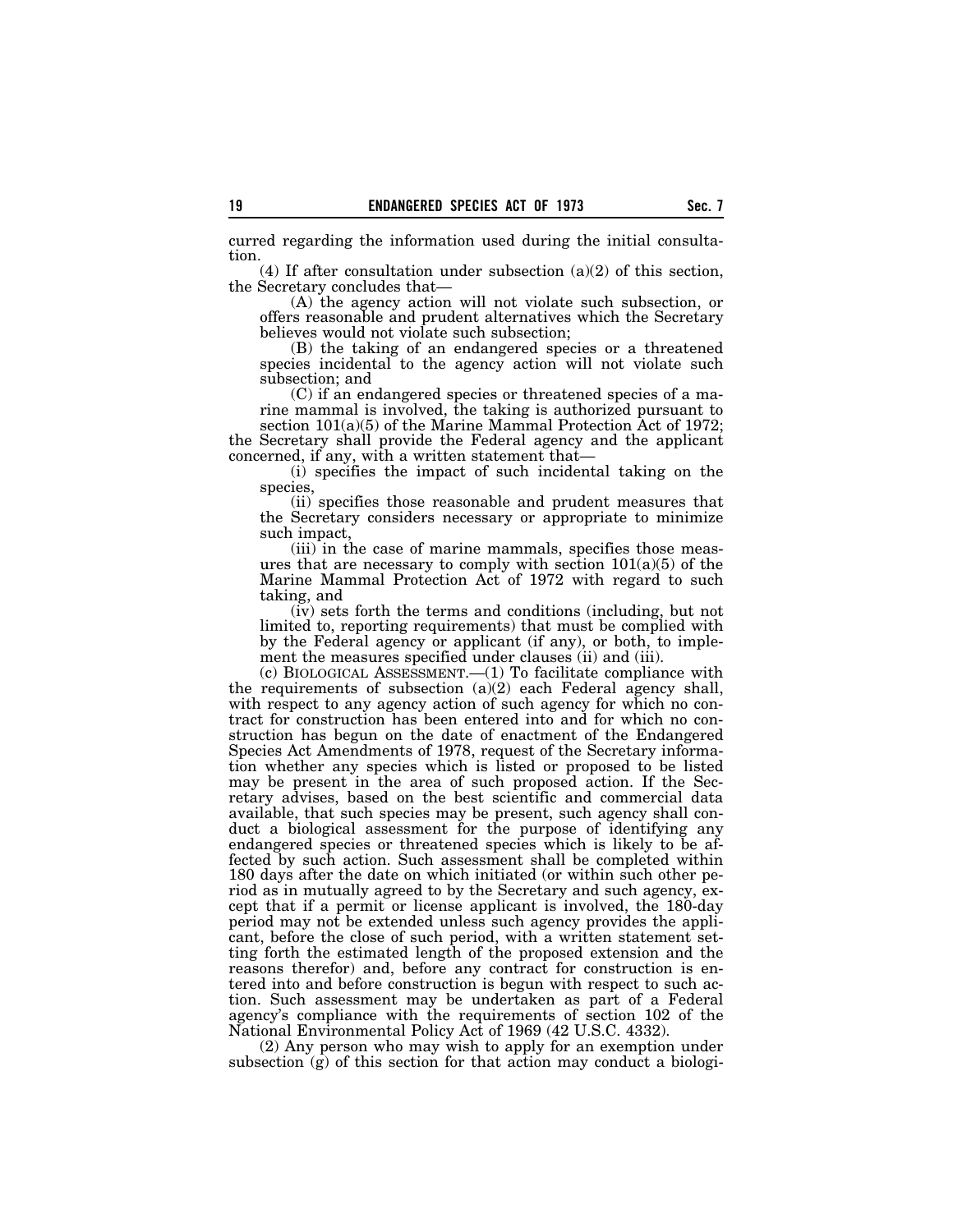cal assessment to identify any endangered species or threatened species which is likely to be affected by such action. Any such biological assessment must, however, be conducted in cooperation with the Secretary and under the supervision of the appropriate Federal agency.

(d) LIMITATION ON COMMITMENT OF RESOURCES.—After initiation of consultation required under subsection (a)(2), the Federal agency and the permit or license applicant shall not make any irreversible or irretrievable commitment of resources with respect to the agency action which has the effect of foreclosing the formulation or implementation of any reasonable and prudent alternative measures which would not violate subsection  $(a)$  $(2)$ .

(e)(1) ESTABLISHMENT OF COMMITTEE.—There is established a committee to be known as the Endangered Species Committee (hereinafter in this section referred to as the "Committee").

(2) The Committee shall review any application submitted to it pursuant to this section and determine in accordance with subsection (h) of this section whether or not to grant an exemption from the requirements of subsection  $(a)(2)$  of this action for the action set forth in such application.

(3) The Committee shall be composed of seven members as follows:

(A) The Secretary of Agriculture.

(B) The Secretary of the Army.

(C) The Chairman of the Council of Economic Advisors.

(D) The Administrator of the Environmental Protection Agency. Agency.<sup>7</sup>

(E) The Secretary of the Interior.

(F) The Administrator of the National Oceanic and Atmospheric Administration.

(G) The President, after consideration of any recommendations received pursuant to subsection  $(g)(2)(B)$  shall appoint one individual from each affected State, as determined by the Secretary, to be a member of the Committee for the consideration of the application for exemption for an agency action with respect to which such recommendations are made, not later than 30 days after an application is submitted pursuant to this section.

(4)(A) Members of the Committee shall receive no additional pay on account of their service on the Committee.

(B) While away from their homes or regular places of business in the performance of services for the Committee, members of the Committee shall be allowed travel expenses, including per diem in lieu of subsistence, in the same manner as persons employed intermittently in the Government service are allowed expenses under section 5703 of title 5 of the United States Code 8

(5)(A) Five members of the Committee or their representatives shall constitute a quorum for the transaction of any function of the Committee, except that, in no case shall any representative be considered in determining the existence of a quorum for the trans-

<sup>&</sup>lt;sup>7</sup>So in law. At the end of section  $7(e)(3)(D)$  of the Endangered Species Act of 1973, the second "Agency." should had been stricken.<br>8So in law. At the end of section  $7(e)(4)(B)$  of the Endangered Species Act of 1973, the period

at end of the paragraph was omitted.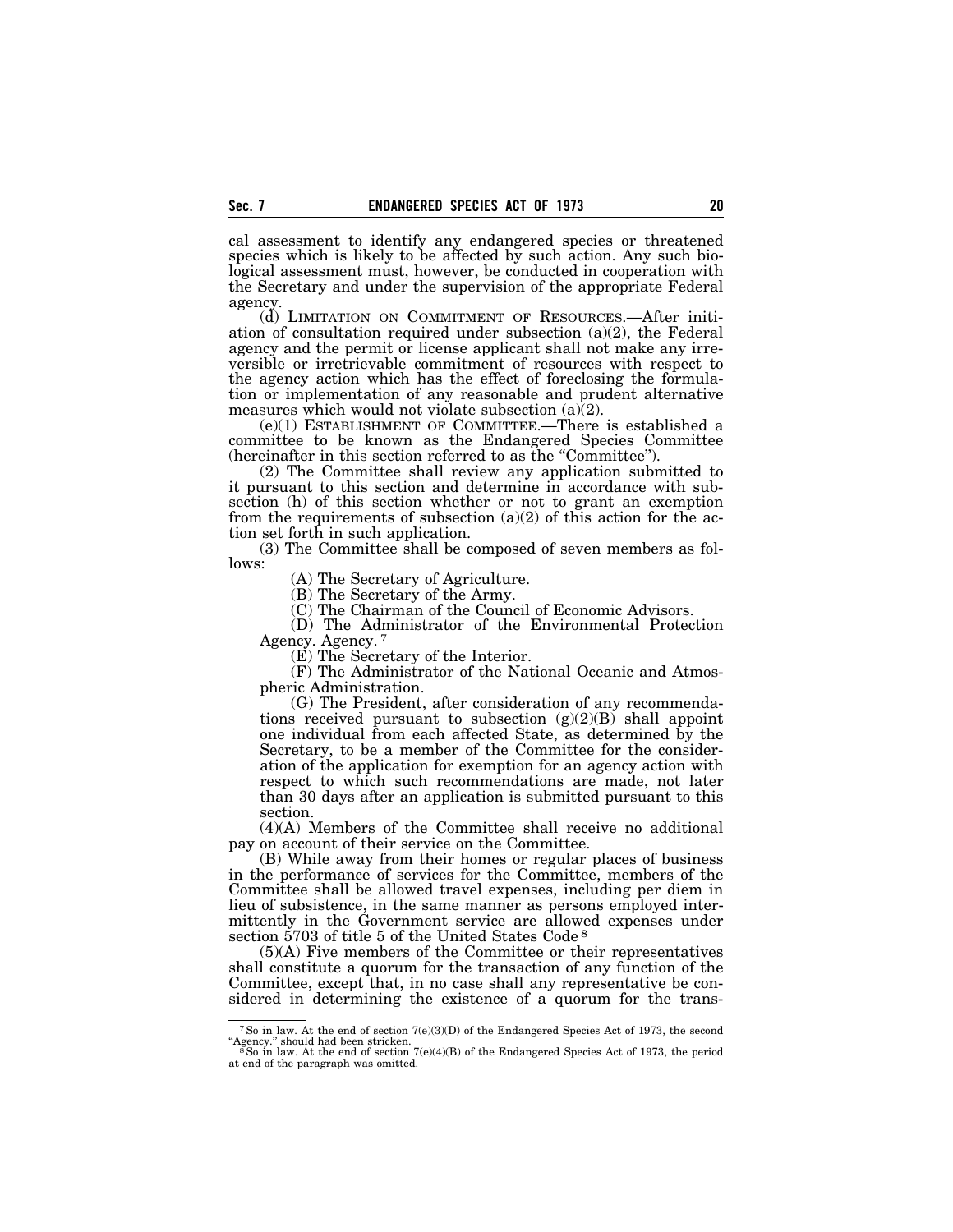action of any function of the Committee if that function involves a vote by the Committee on any matter before the Committee.

(B) The Secretary of the Interior shall be the Chairman of the Committee.

(C) The Committee shall meet at the call of the Chairman or five of its members.

(D) All meetings and records of the Committee shall be open to the public.

(6) Upon request of the Committee, the head of any Federal agency is authorized to detail, on a nonreimbursable basis, any of the personnel of such agency to the Committee to assist it in carrying out its duties under this section.

 $(7)(A)$  The Committee may for the purpose of carrying out its duties under this section hold such hearings, sit and act at such times and places, take such testimony, and receive such evidence, as the Committee deems advisable.

(B) When so authorized by the Committee, any member or agent of the Committee may take any action which the Committee is authorized to take by this paragraph.

(C) Subject to the Privacy Act, the Committee may secure directly from any Federal agency information necessary to enable it to carry out its duties under this section. Upon request of the Chairman of the Committee, the head of such Federal agency shall furnish such information to the Committee.

(D) The Committee may use the United States mails in the same manner and upon the same conditions as a Federal agency.

(E) The Administrator of General Services shall provide to the Committee on a reimbursable basis such administrative support services as the Committee may request.

(8) In carrying out its duties under this section, the Committee may promulgate and amend such rules, regulations, and procedures, and issue and amend such orders as it deems necessary.

(9) For the purpose of obtaining information necessary for the consideration of an application for an exemption under this section the Committee may issue subpoenas for the attendance and testimony of witnesses and the production of relevant papers, books, and documents.

(10) In no case shall any representative, including a representative of a member designated pursuant to paragraph  $(3)(G)$  of this subsection, be eligible to cast a vote on behalf of any member.

(f) REGULATIONS.—Not later than 90 days after the date of enactment of the Endangered Species Act Amendments of 1978, the Secretary shall promulgate regulations which set forth the form and manner in which applications for exemption shall be submitted to the Secretary and the information to be contained in such applications. Such regulations shall require that information submitted in an application by the head of any Federal agency with respect to any agency action include but not be limited to—

 $(1)$  a description of the consultation process carried out pursuant to subsection  $(a)(2)$  of this section between the head of the Federal agency and the Secretary; and

(2) a statement describing why such action cannot be altered or modified to conform with the requirements of subsection  $(a)(2)$  of this section.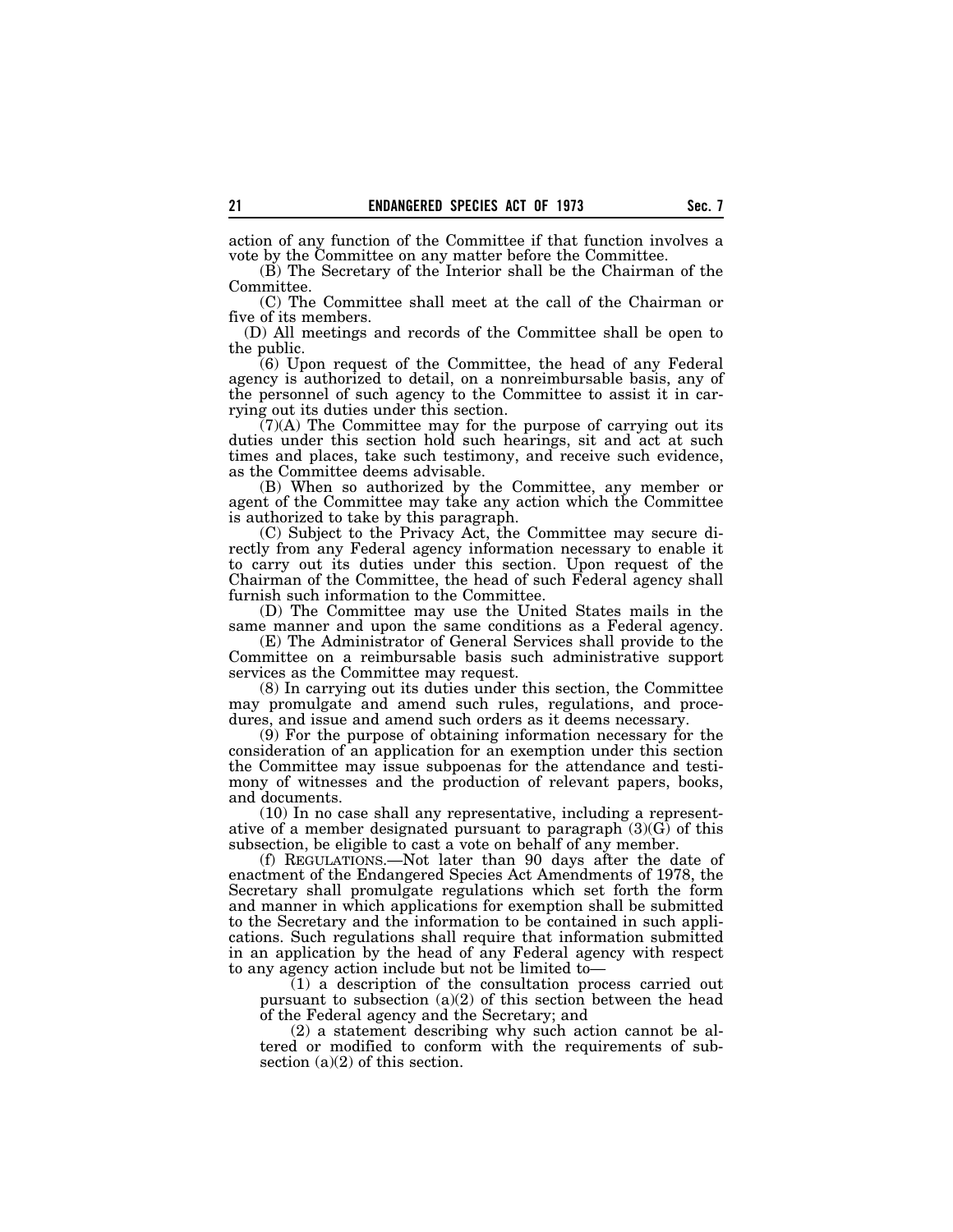(g) APPLICATION FOR EXEMPTION AND REPORT TO THE COM- MITTEE.—(1) A Federal agency, the Governor of the State in which an agency action will occur, if any, or a permit or license applicant may apply to the Secretary for an exemption for an agency action of such agency if, after consultation under subsection  $(a)(2)$ , the Secretary's opinion under subsection (b) indicates that the agency action would violate subsection  $(a)(2)$ . An application for an exemption shall be considered initially by the Secretary in the manner provided for in this subsection, and shall be considered by the Committee for a final determination under subsection (h) after a report is made pursuant to paragraph (5). The applicant for an exemption shall be referred to as the "exemption applicant" in this section.

 $(2)(A)$  An exemption applicant shall submit a written application to the Secretary, in a form prescribed under subsection  $(f)$ , not later than 90 days after the completion of the consultation process; except that, in the case of any agency action involving a permit or license applicant, such application shall be submitted not later than 90 days after the date on which the Federal agency concerned takes final agency action with respect to the issuance of the permit or license. For purposes of the preceding sentence, the term ''final agency action'' means (i) a disposition by an agency with respect to the issuance of a permit or license that is subject to administrative review, whether or not such disposition is subject to judicial review; or (ii) if administrative review is sought with respect to such disposition, the decision resulting after such review. Such application shall set forth the reasons why the exemption applicant considers that the agency action meets the requirements for an exemption

 $(B)$  Upon receipt of an application for exemption for an agency action under paragraph (1), the Secretary shall promptly (i) notify the Governor of each affected State, if any, as determined by the Secretary, and request the Governors so notified to recommend individuals to be appointed to the Endangered Species Committee for consideration of such application; and (ii) publish notice of receipt of the application in the Federal Register, including a summary of the information contained in the application and a description of the agency action with respect to which the application for exemption has been filed.

(3) The Secretary shall within 20 days after the receipt of an application for exemption, or within such other period of time as is mutually agreeable to the exemption applicant and the Secretary—

(A) determine that the Federal agency concerned and the exemption applicant have—

(i) carried out the consultation responsibilities described in subsection (a) in good faith and made a reasonable and responsible effort to develop and fairly consider modifications or reasonable and prudent alternatives to the proposed agency action which would not violate subsection  $(a)(2)$ ;

(ii) conducted any biological assessment required by subsection (c); and

(iii) to the extent determinable within the time provided herein, refrained from making any irreversible or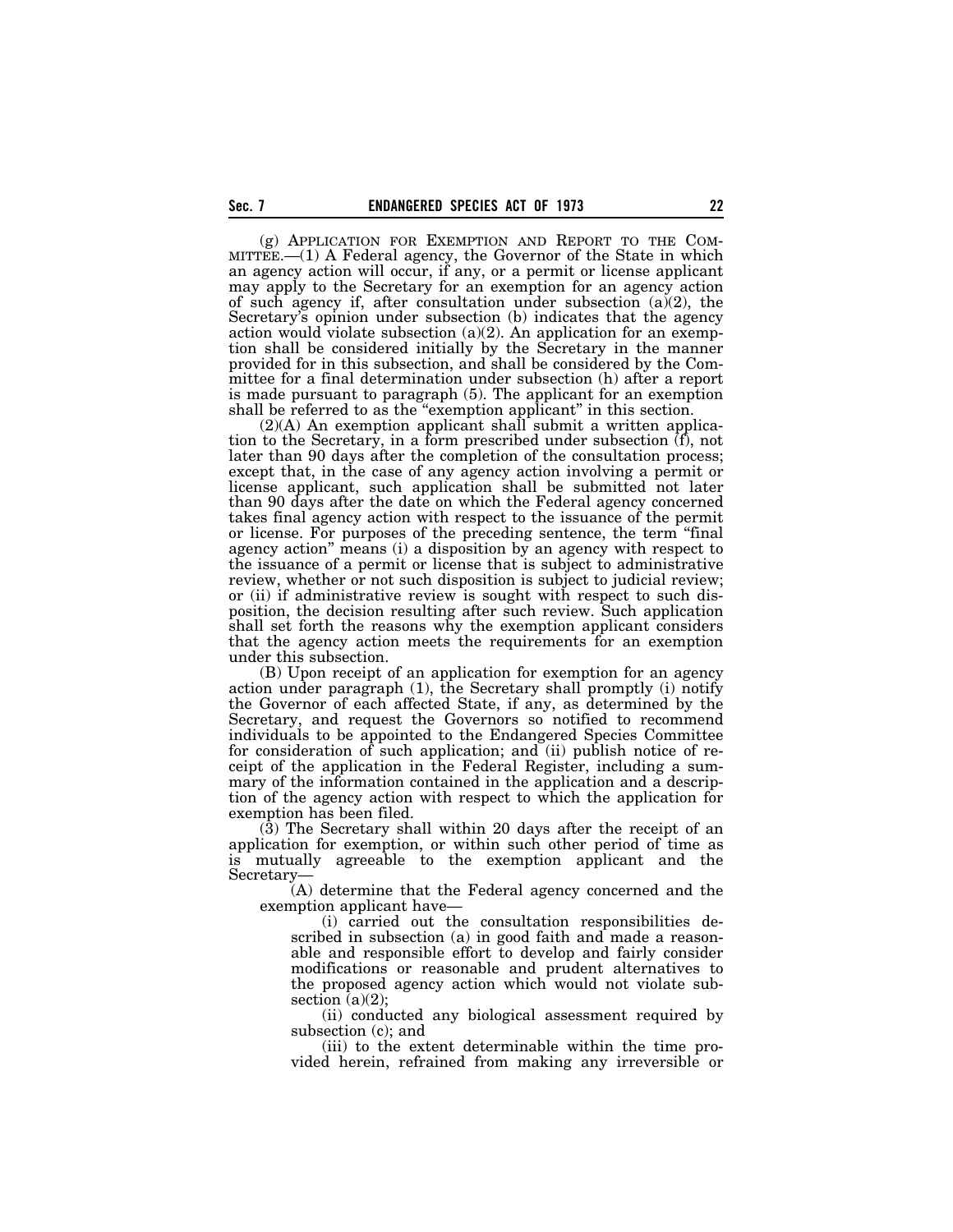irretrievable commitment of resources prohibited by subsection (d); or

(B) deny the application for exemption because the Federal agency concerned or the exemption applicant have not met the requirements set forth in subparagraph  $(A)(i)$ ,  $(ii)$ , and  $(iii)$ .

The denial of an application under subparagraph (B) shall be considered final agency action for purposes of chapter 7 of title 5, United States Code.

(4) If the Secretary determines that the Federal agency concerned and the exemption applicant have met the requirements set forth in paragraph  $(\bar{3})(A)$   $(i)$ ,  $(ii)$  and  $(iii)$  he shall, in consultation with the Members of the Committee, hold a hearing on the application for exemption in accordance with sections 554, 555, and 556 (other than subsection (b) (1) and (2) thereof) of title 5, United States Code, and prepare the report to be submitted pursuant to paragraph (5).

(5) Within 140 days after making the determinations under paragraph (3) or within such other period of time as is mutually agreeable to the exemption applicant and the Secretary, the Secretary shall submit to the Committee a report discussing—

(A) the availability and reasonable and prudent alternatives to the agency action, and the nature and extent of the benefits of the agency action and of alternative courses of action consistent with conserving the species or the critical habitat;

(B) a summary of the evidence concerning whether or not the agency action is in the public interest and is of national or regional significance;

(C) appropriate reasonable mitigation and enhancement measures which should be considered by the Committee; and

(D) whether the Federal agency concerned and the exemption applicant refrained from making any irreversible or irretrievable commitment of resources prohibited by subsection (d).

(6) To the extent practicable within the time required for action under subsection (g) of this section, and except to the extent inconsistent with the requirements of this section, the consideration of any application for an exemption under this section and the conduct of any hearing under this subsection shall be in accordance with sections 554, 555, and 556 (other than subsection (b)(3) of section 556) of title 5, United States Code.

(7) Upon request of the Secretary, the head of any Federal agency is authorized to detail, on a nonreimbursable basis, any of the personnel of such agency to the Secretary to assist him in carrying out his duties under this section.

(8) All meetings and records resulting from activities pursuant to this subsection shall be open to the public.

 $(h)$  EXEMPTION.— $(1)$  The Committee shall make a final determination whether or not to grant an exemption within 30 days after receiving the report of the Secretary pursuant to subsection (g)(5). The Committee shall grant an exemption from the requirements of subsection  $(a)(2)$  for an agency action if, by a vote of not less than five of its members voting in person—

(A) it determines on the record, based on the report of the Secretary, the record of the hearing held under subsection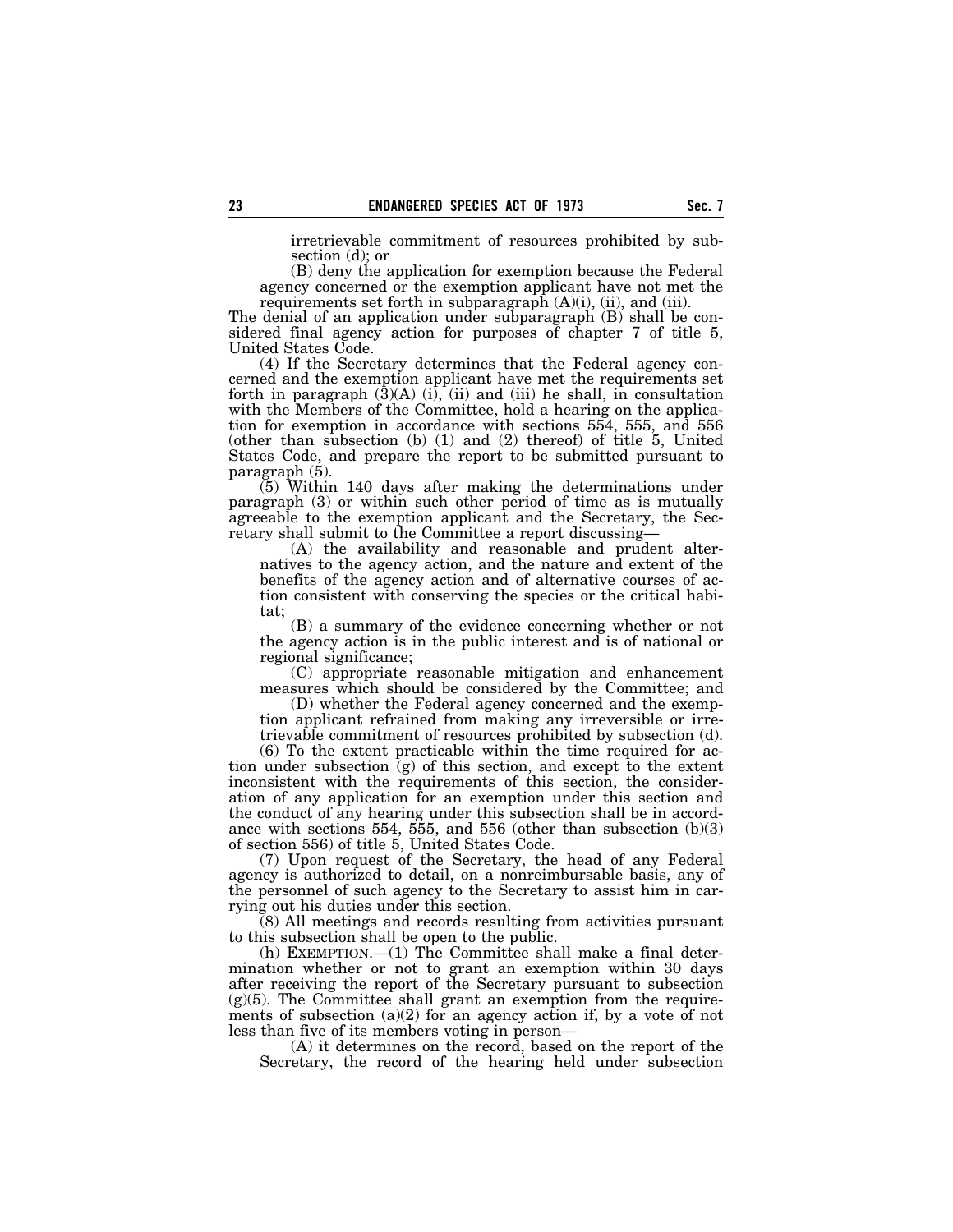$(g)(4)$ , and on such other testimony or evidence as it may receive, that—

(i) there are no reasonable and prudent alternatives to the agency action;

(ii) the benefits of such action clearly outweigh the benefits of alternative courses of action consistent with conserving the species or its critical habitat, and such action is in the public interest;

(iii) the action is of regional or national significance; and

(iv) neither the Federal agency concerned nor the exemption applicant made any irreversible or irretrievable commitment of resources prohibited by subsection (d); and

(B) it establishes such reasonable mitigation and enhancement measures, including, but not limited to, live propagation, transplantation, and habitat acquisition and improvement, as are necessary and appropriate to minimize the adverse effects of the agency action upon the endangered species, threatened species, or critical habitat concerned.

Any final determination by Committee under this subsection shall be considered final agency action for purposes of chapter 7 of title 5 of the United States Code.

(2)(A) Except as provided in subparagraph (B), an exemption for an agency action granted under paragraph (1) shall constitute a permanent exemption with respect to all endangered or threatened species for the purposes of completing such agency action—

(i) regardless whether the species was identified in the biological assessment; and

(ii) only if a biological assessment has been conducted under subsection (c) with respect to such agency action.

(B) An exemption shall be permanent under subparagraph (A) unless—

(i) the Secretary finds, based on the best scientific and commercial data available, that such exemption would result in the extinction of a species that was not the subject of consultation under subsection (a)(2) or was not identified in any biological assessment conducted under subsection (c), and

(ii) the Committee determines within 60 days after the date of the Secretary's finding that the exemption should not be permanent.

If the Secretary makes a finding described in clause (i), the Committee shall meet with respect to the matter within 30 days after the date of the finding. (i) REVIEW BY SECRETARY OF STATE.—Notwithstanding any

other provision of this Act, the Committee shall be prohibited from considering for exemption any application made to it, if the Secretary of State, after a review of the proposed agency action and its potential implications, and after hearing, certifies, in writing, to the Committee within 60 days of any application made under this section that the granting of any such exemption and the carrying out of such action would be in violation of an international treaty obligation or other international obligation of the United States. The Secretary of State shall, at the time of such certification, publish a copy thereof in the Federal Register.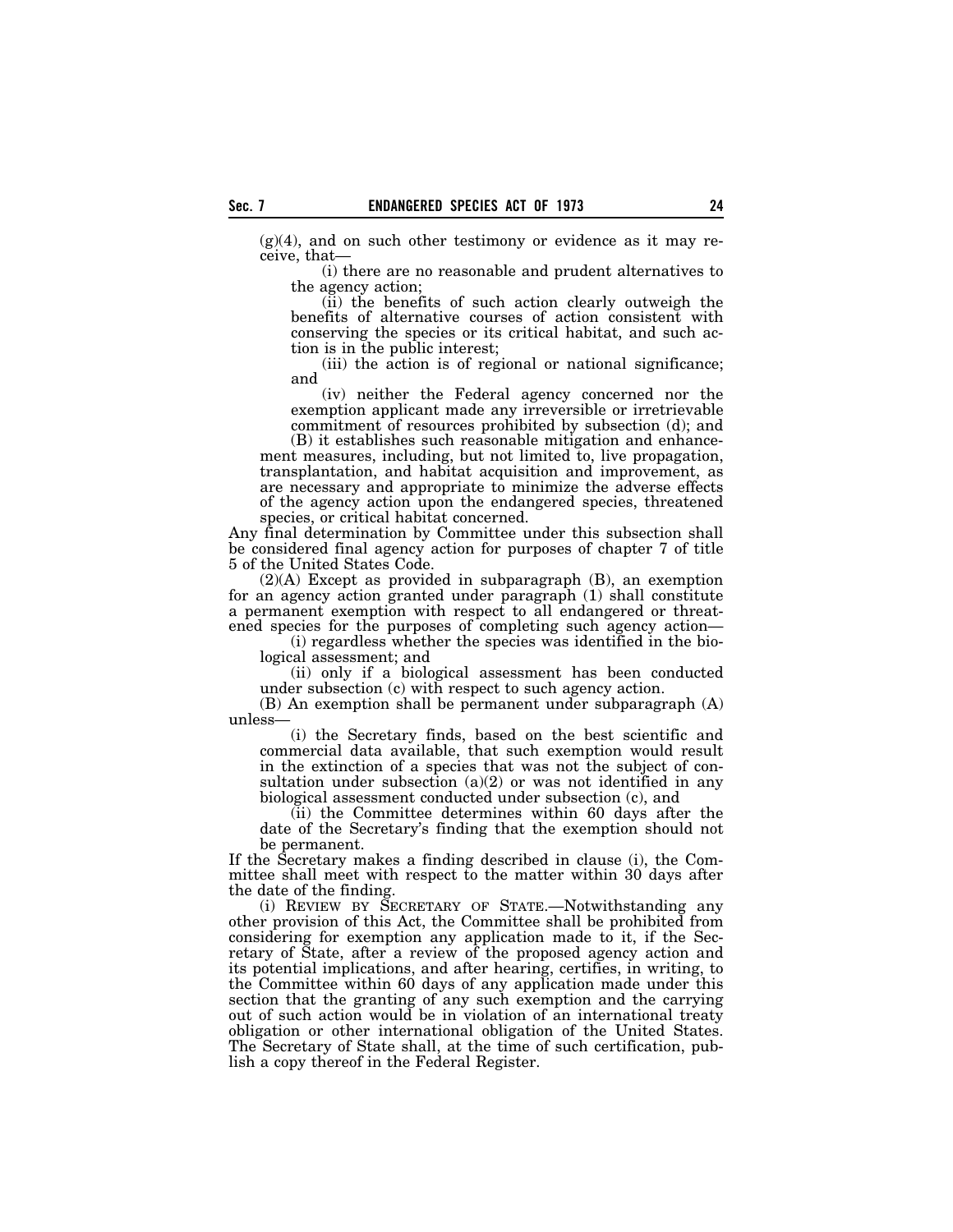(j) Notwithstanding any other provision of this Act, the Committee shall grant an exemption for any agency action if the Secretary of Defense finds that such exemption is necessary for reasons of national security.

(k) SPECIAL PROVISIONS.—An exemption decision by the Committee under this section shall not be a major Federal action for purposes of the National Environmental Policy Act of 1969 (42 U.S.C. 4321 et seq.): *Provided*, That an environmental impact statement which discusses the impacts upon endangered species or threatened species or their critical habitats shall have been previously prepared with respect to any agency action exempted by such order.

(l) COMMITTEE ORDERS.—(1) If the Committee determines under subsection (h) that an exemption should be granted with respect to any agency action, the Committee shall issue an order granting the exemption and specifying the mitigation and enhancement measures established pursuant to subsection (h) which shall be carried out and paid for by the exemption applicant in implementing the agency action. All necessary mitigation and enhance- ment measures shall be authorized prior to the implementing of the agency action and funded concurrently with all other project features.

(2) The applicant receiving such exemption shall include the costs of such mitigation and enhancement measures within the overall costs of continuing the proposed action. Notwithstanding the preceding sentence the costs of such measures shall not be treated as project costs for the purpose of computing benefit-cost or other ratios for the proposed action. Any applicant may request the Secretary to carry out such mitigation and enhancement measures. The costs incurred by the Secretary in carrying out any such measures shall be paid by the applicant receiving the exemption. No later than one year after the granting of an exemption, the exemption applicant shall submit to the Council on Environmental Quality a report describing its compliance with the mitigation and enhancement measures prescribed by this section. Such report shall be submitted annually until all such mitigation and enhancement measures have been completed. Notice of the public availability of such reports shall be published in the Federal Register by the Council on Environmental Quality.

(m) NOTICE.—The 60-day notice requirement of section 11(g) of this Act shall not apply with respect to review of any final determination of the Committee under subsection (h) of this section granting an exemption from the requirements of subsection  $(a)(2)$ of this section.

(n) JUDICIAL REVIEW.—Any person, as defined by section 3(13) of this Act, may obtain judicial review, under chapter 7 of title 5 of the United States Code, of any decision of the Endangered Species Committee under subsection (h) in the United States Court of Appeals for (1) any circuit wherein the agency action concerned will be, or is being, carried out, or (2) in any case in which the agency action will be, or is being, carried out outside of any circuit, the District of Columbia, by filing in such court within 90 days after the date of issuance of the decision, a written petition for review. A copy of such petition shall be transmitted by the clerk of the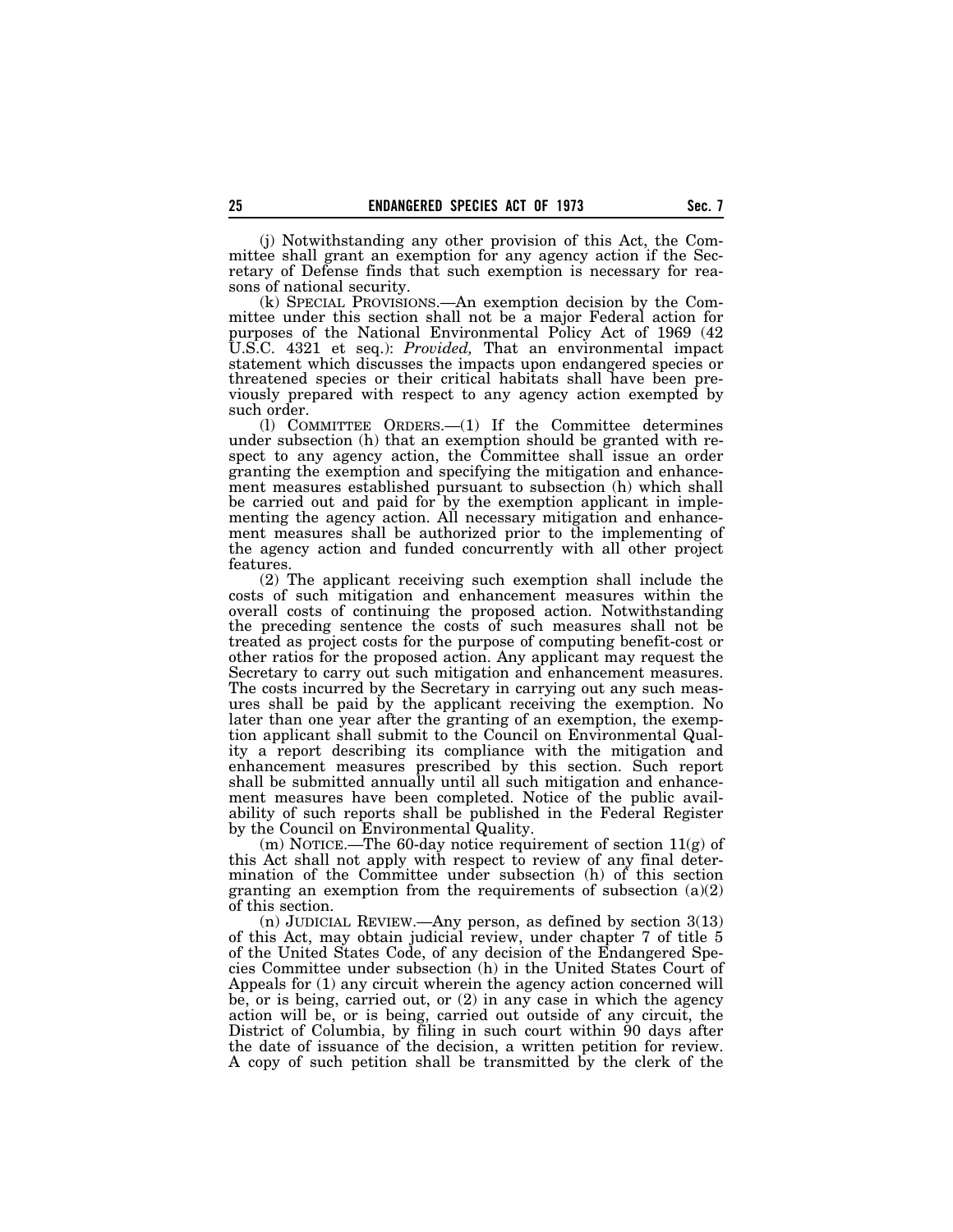court to the Committee and the Committee shall file in the court the record in the proceeding, as provided in section 2112, of title 28, United States Code. Attorneys designated by the Endangered Species Committee may appear for, and represent the Committee in any action for review under this subsection.

(o) EXEMPTION AS PROVIDING EXCEPTION ON TAKING OF ENDAN-GERED SPECIES.—Notwithstanding sections  $4(d)$  and  $9(a)(1)(B)$  and  $(C)$  of this Act, sections 101 and  $102$  of the Marine Mammal Protection Act of 1972, or any regulation promulgated to implement any such section—

(1) any action for which an exemption is granted under subsection (h) of this section shall not be considered to be a taking of any endangered species or threatened species with respect to any activity which is necessary to carry out such action; and

(2) any taking that is in compliance with the terms and conditions specified in a written statement provided under subsection (b)(4)(iv) of this section shall not be considered to be a prohibited taking of the species concerned.

(p) EXEMPTIONS IN PRESIDENTIALLY DECLARED DISASTER AREAS.—In any area which has been declared by the President to be a major disaster area under the Disaster Relief and Emergency Assistance Act, the President is authorized to make the determinations required by subsections (g) and (h) of this section for any project for the repair or replacement of a public facility substantially as it existed prior to the disaster under section 405 or 406 of the Disaster Relief and Emergency Assistance Act, and which the President determines (1) is necessary to prevent the recurrence of such a natural disaster and to reduce the potential loss of human life, and (2) to involve an emergency situation which does not allow the ordinary procedures of this section to be followed. Notwithstanding any other provision of this section, the Committee shall accept the determinations of the President under this subsection.

# INTERNATIONAL COOPERATION

SEC. 8. [16 U.S.C. 1537] (a) FINANCIAL ASSISTANCE.—As a demonstration of the commitment of the United States to the worldwide protection of endangered species and threatened species, the President may, subject to the provisions of section 1415 of the Supplemental Appropriation Act, 1953 (31 U.S.C. 724), use foreign currencies accruing to the United States Government under the Agricultural Trade Development and Assistance Act of 1954 or any other law to provide to any foreign county (with its consent) assistance in the development and management of programs in that country which the Secretary determines to be necessary or useful for the conservation of any endangered species or threatened species listed by the Secretary pursuant to section 4 of this Act. The President shall provide assistance (which includes, but is not limited to, the acquisition, by lease or otherwise, of lands, waters, or interests therein) to foreign countries under this section under such terms and conditions as he deems appropriate. Whenever foreign currencies are available for the provision of assistance under this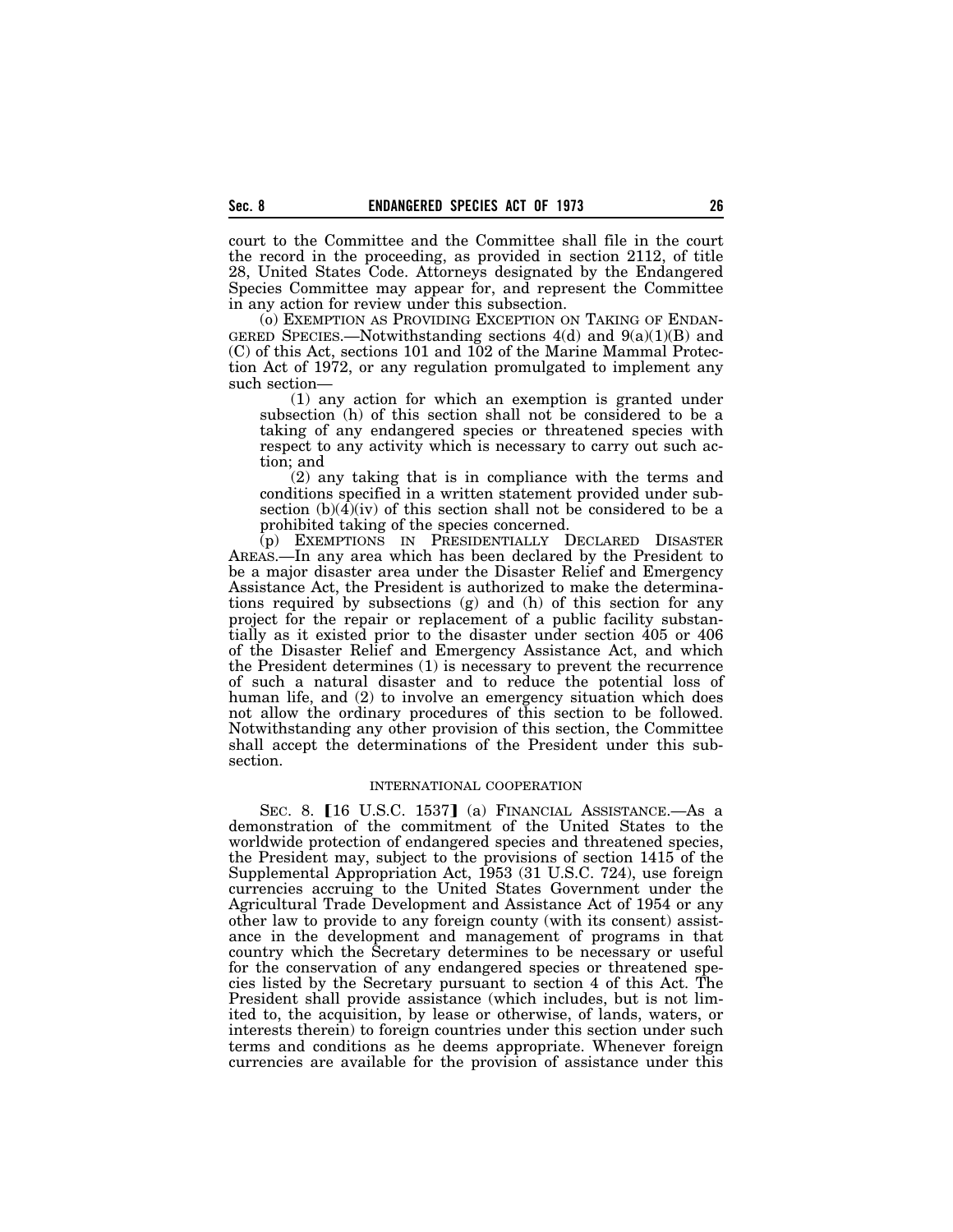section, such currencies shall be used in preference to funds appropriated under the authority of section 15 of this Act.

(b) ENCOURAGEMENT OF FOREIGN PROGRAMS.—In order to carry out further the provisions of this Act, the Secretary, through the Secretary of State shall encourage—

(1) foreign countries to provide for the conservation of fish or wildlife and plants including endangered species and threatened species listed pursuant to section 4 of this Act;

(2) the entering into of bilateral or multilateral agreements with foreign countries to provide for such conservation; and

(3) foreign persons who directly or indirectly take fish or wildlife or plants in foreign countries or on the high seas for importation into the United States for commercial or other purposes to develop and carry out with such assistance as he may provide, conservation practices designed to enhance such fish or wildlife or plants and their habitat.

(c) PERSONNEL.—After consultation with the Secretary of State, the Secretary may—

(1) assign or otherwise make available any officer or employee of his department for the purpose of cooperating with foreign countries and international organizations in developing personnel resources and programs which promote the conservation of fish or wildlife or plants, and

(2) conduct or provide financial assistance for the educational training of foreign personnel, in this country or abroad, in fish, wildlife, or plant management, research and law enforcement and to render professional assistance abroad in such matters.

(d) INVESTIGATIONS.—After consultation with the Secretary of State and the Secretary of the Treasury, as appropriate, the Secretary may conduct or cause to be conducted such law enforcement investigations and research abroad as he deems necessary to carry out the purposes of this Act.

## CONVENTION IMPLEMENTATION

SEC. 8A. [16 U.S.C. 1537a] (a) MANAGEMENT AUTHORITY AND SCIENTIFIC AUTHORITY.—The Secretary of the Interior (hereinafter in this section referred to as the ''Secretary'') is designated as the Management Authority and the Scientific Authority for purposes of the Convention and the respective functions of each such Authority shall be carried out through the United States Fish and Wildlife Service.

(b) MANAGEMENT AUTHORITY FUNCTIONS.—The Secretary shall do all things necessary and appropriate to carry out the functions of the Management Authority under the Convention.

(c) SCIENTIFIC AUTHORITY FUNCTIONS.—(1) The Secretary shall do all things necessary and appropriate to carry out the functions of the Scientific Authority under the Convention.

(2) The Secretary shall base the determinations and advice given by him under Article IV of the Convention with respect to wildlife upon the best available biological information derived from professionally accepted wildlife management practices; but is not required to make, or require any State to make, estimates of population size in making such determinations or giving such advice.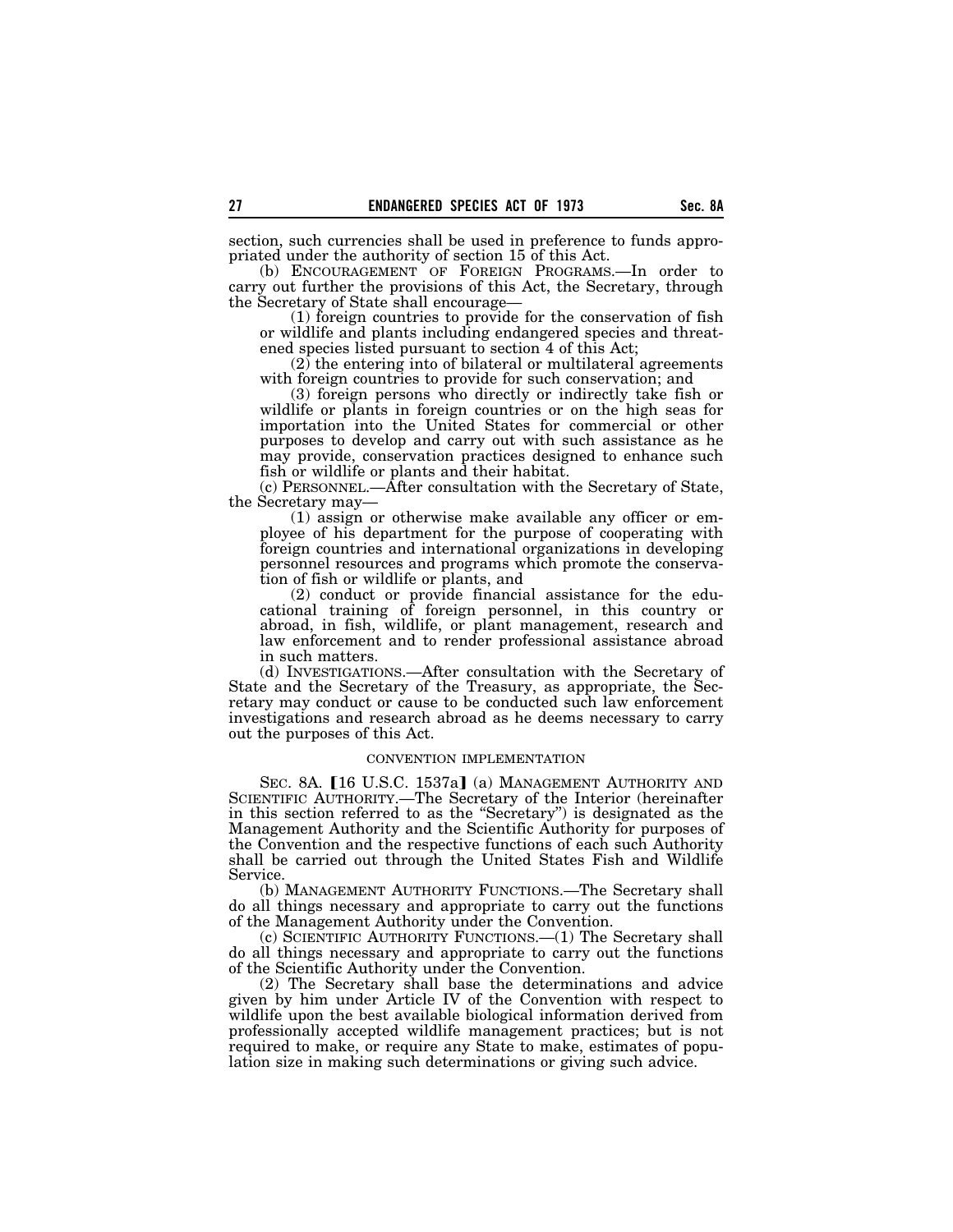(d) RESERVATIONS BY THE UNITED STATES UNDER CONVEN-TION.—If the United States votes against including any species in Appendix I or II of the Convention and does not enter a reservation pursuant to paragraph (3) of Article XV of the Convention with respect to that species, the Secretary of State, before the 90th day after the last day on which such a reservation could be entered, shall submit to the Committee on Merchant Marine and Fisheries<sup>9</sup> of the House of Representatives, and to the Committee on the Environment and Public Works of the Senate, a written report setting forth the reasons why such a reservation was not entered.

(e) WILDLIFE PRESERVATION IN WESTERN HEMISPHERE.—(1) The Secretary of the Interior (hereinafter in this subsection referred to as the "Secretary"), in cooperation with the Secretary of State, shall act on behalf of, and represent, the United States in all regards as required by the Convention on Nature Protection and Wildlife Preservation in the Western Hemisphere (56 Stat. 1354, T.S. 982, hereinafter in this subsection referred to as the ''Western Convention''). In the discharge of these responsibilities, the Secretary and the Secretary of State shall consult with the Secretary of Agriculture, the Secretary of Commerce, and the heads of other agencies with respect to matters relating to or affecting their areas of responsibility.

(2) The Secretary and the Secretary of State shall, in cooperation with the contracting parties to the Western Convention and, to the extent feasible and appropriate, with the participation of State agencies, take such steps as are necessary to implement the Western Convention. Such steps shall include, but not be limited to—

(A) cooperation with contracting parties and international organizations for the purpose of developing personnel resources and programs that will facilitate implementation of the Western Convention;

(B) identification of those species of birds that migrate between the United States and other contracting parties, and the habitats upon which those species depend, and the implementation of cooperative measures to ensure that such species will not become endangered or threatened; and

(C) identification of measures that are necessary and appropriate to implement those provisions of the Western Convention which address the protection of wild plants.

(3) No later than September 30, 1985, the Secretary and the Secretary of State shall submit a report to Congress describing those steps taken in accordance with the requirements of this subsection and identifying the principal remaining actions yet necessary for comprehensive and effective implementation of the Western Convention.

(4) The provisions of this subsection shall not be construed as affecting the authority, jurisdiction, or responsibility of the several States to manage, control, or regulate resident fish or wildlife under State law or regulations.

<sup>&</sup>lt;sup>9</sup>The reference to "the Committee on Merchant Marine and Fisheries" in subsection  $(f)(3)$ probably should refer to ''the Committee on Resources''.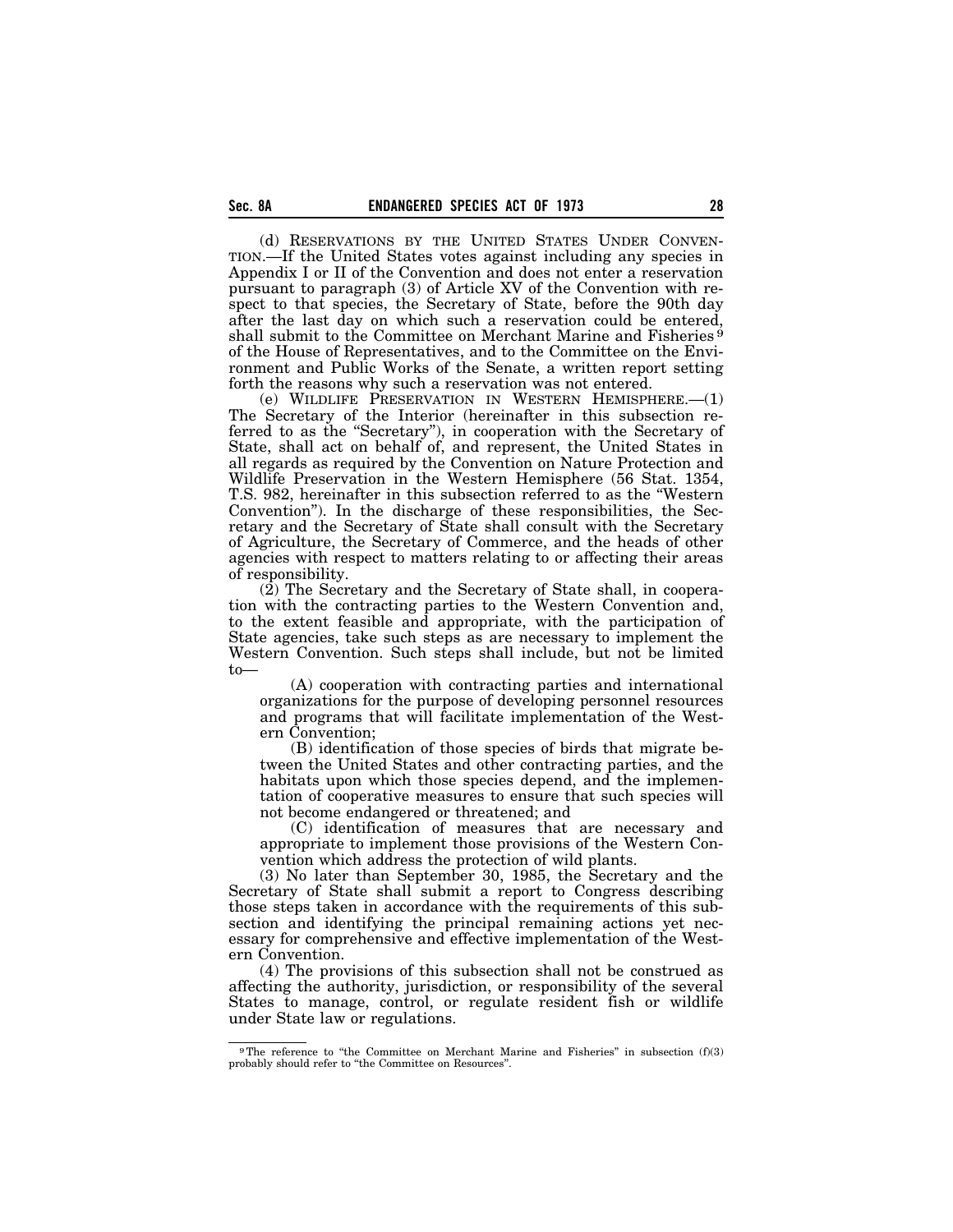#### PROHIBITED ACTS

SEC. 9.  $[16 \text{ U.S.C. } 1538]$  (a) GENERAL.—(1) Except as provided in sections  $6(g)(2)$  and 10 of this Act, with respect to any endangered species of fish or wildlife listed pursuant to section 4 of this Act it is unlawful for any person subject to the jurisdiction of the United States to—

(A) import any such species into, or export any such species from the United States;

(B) take any such species within the United States or the territorial sea of the United States;

(C) take any such species upon the high seas;

(D) possess, sell, deliver, carry, transport, or ship, by any means whatsoever, any such species taken in violation of subparagraphs (B) and (C);

(E) deliver, receive, carry, transport, or ship in interstate or foreign commerce, by any means whatsoever and in the course of a commercial activity, any such species;

(F) sell or offer for sale in interstate or foreign commerce any such species; or

(G) violate any regulation pertaining to such species or to any threatened species of fish or wildlife listed pursuant to section 4 of this Act and promulgated by the Secretary pursuant to authority provided by this Act.

(2) Except as provided in sections  $6(g)(2)$  and 10 of this Act, with respect to any endangered species of plants listed pursuant to section  $\overline{4}$  of this Act, it is unlawful for any person subject to the jurisdiction of the United States to—

(A) import any such species into, or export any such species from, the United States;

(B) remove and reduce to possession any such species from areas under Federal jurisdiction; maliciously damage or destroy any such species on any such area; or remove, cut, dig up, or damage or destroy any such species on any other area in knowing violation of any law or regulation of any state or in the course of any violation of a state criminal trespass law;

(C) deliver, receive, carry, transport, or ship in interstate or foreign commerce, by any means whatsoever and in the course of a commercial activity, any such species;

(D) sell or offer for sale in interstate or foreign commerce any such species; or

(E) violate any regulation pertaining to such species or to any threatened species of plants listed pursuant to section 4 of this Act and promulgated by the Secretary pursuant to author-

ity provided by this Act.<br>(b)(1) SPECIES HELD IN CAPTIVITY OR CONTROLLED ENVIRON-MENT.—The provisions of subsections  $(a)(1)(A)$  and  $(a)(1)(G)$  of this section shall not apply to any fish or wildlife which was held in captivity or in a controlled environment on (A) December 28, 1973, or (B) the date of the publication in the Federal Register of a final regulation adding such fish or wildlife species to any list published pursuant to subsection (c) of section 4 of this Act: Provided, That such holding and any subsequent holding or use of the fish or wildlife was not in the course of a commercial activity. With respect to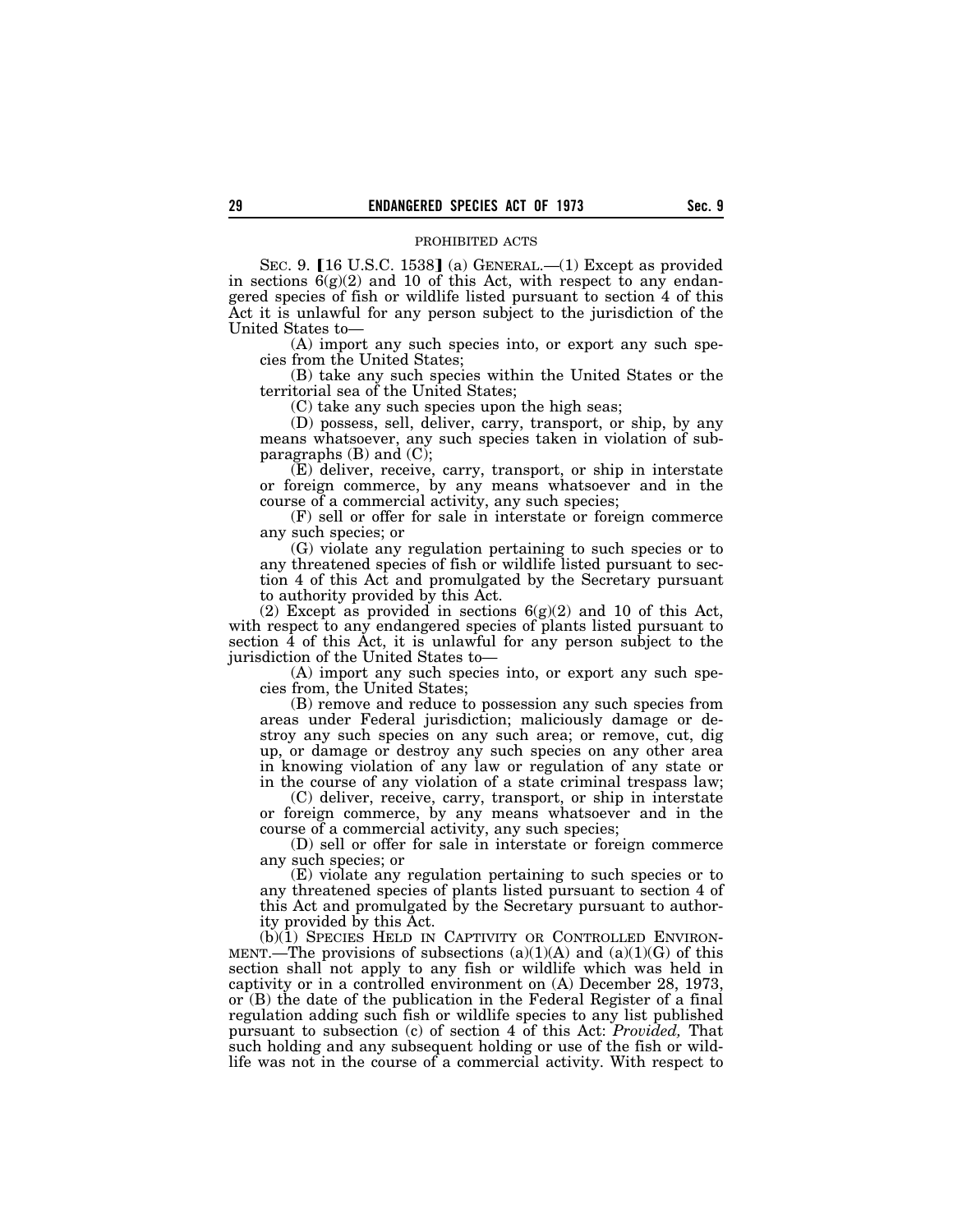any act prohibited by subsections  $(a)(1)(A)$  and  $(a)(1)(G)$  of this section which occurs after a period of 180 days from (i) December 28, 1973, or (ii) the date of publication in the Federal Register of a final regulation adding such fish or wildlife species to any list published pursuant to subsection (c) of section 4 of this Act, there shall be a rebuttable presumption that the fish or wildlife involved in such act is not entitled to the exemption contained in this subsection.

 $(2)(A)$  The provisions of subsections  $(a)(1)$  shall not apply to-

(i) any raptor legally held in captivity or in a controlled environment on the effective date of the Endangered Species Act Amendments of 1978; or

(ii) any progeny of any raptor described in clause (i);

until such time as any such raptor or progeny is intentionally returned to a wild state.

(B) Any person holding any raptor or progeny described in subparagraph (A) must be able to demonstrate that the raptor or progeny does, in fact, qualify under the provisions of this paragraph, and shall maintain and submit to the Secretary, on request, such inventories, documentation, and records as the Secretary may by regulation require as being reasonably appropriate to carry out the purposes of this paragraph. Such requirements shall not unnecessarily duplicate the requirements of other rules and regulations promulgated by the Secretary.

 $(c)$  VIOLATION OF CONVENTION.— $(1)$  It is unlawful for any person subject to the jurisdiction of the United States to engage in any trade in any specimens contrary to the provisions of the Convention, or to possess any specimens traded contrary to the provisions of the Convention, including the definitions of terms in article I thereof.

(2) Any importation into the United States of fish or wildlife shall, if—

(A) such fish or wildlife is not an endangered species listed pursuant to section 4 of this Act but is listed in Appendix II of the Convention;

(B) the taking and exportation of such fish or wildlife is not contrary to the provisions of the Convention and all other applicable requirements of the Convention have been satisfied;

(C) the applicable requirements of subsection (d), (e), and (f) of this section have been satisfied; and

(D) such importation is not made in the course of a commercial activity;

be presumed to be an importation not in violation of any provision of this Act or any regulation issued pursuant to this Act.

(d) IMPORTS AND EXPORTS.—

(1) IN GENERAL.—It is unlawful for any person, without first having obtained permission from the Secretary, to engage in business—

(A) as an importer or exporter of fish or wildlife (other than shellfish and fishery products which (i) are not listed pursuant to section 4 of this Act as endangered species or threatened species, and (ii) are imported for purposes of human or animal consumption or taken in waters under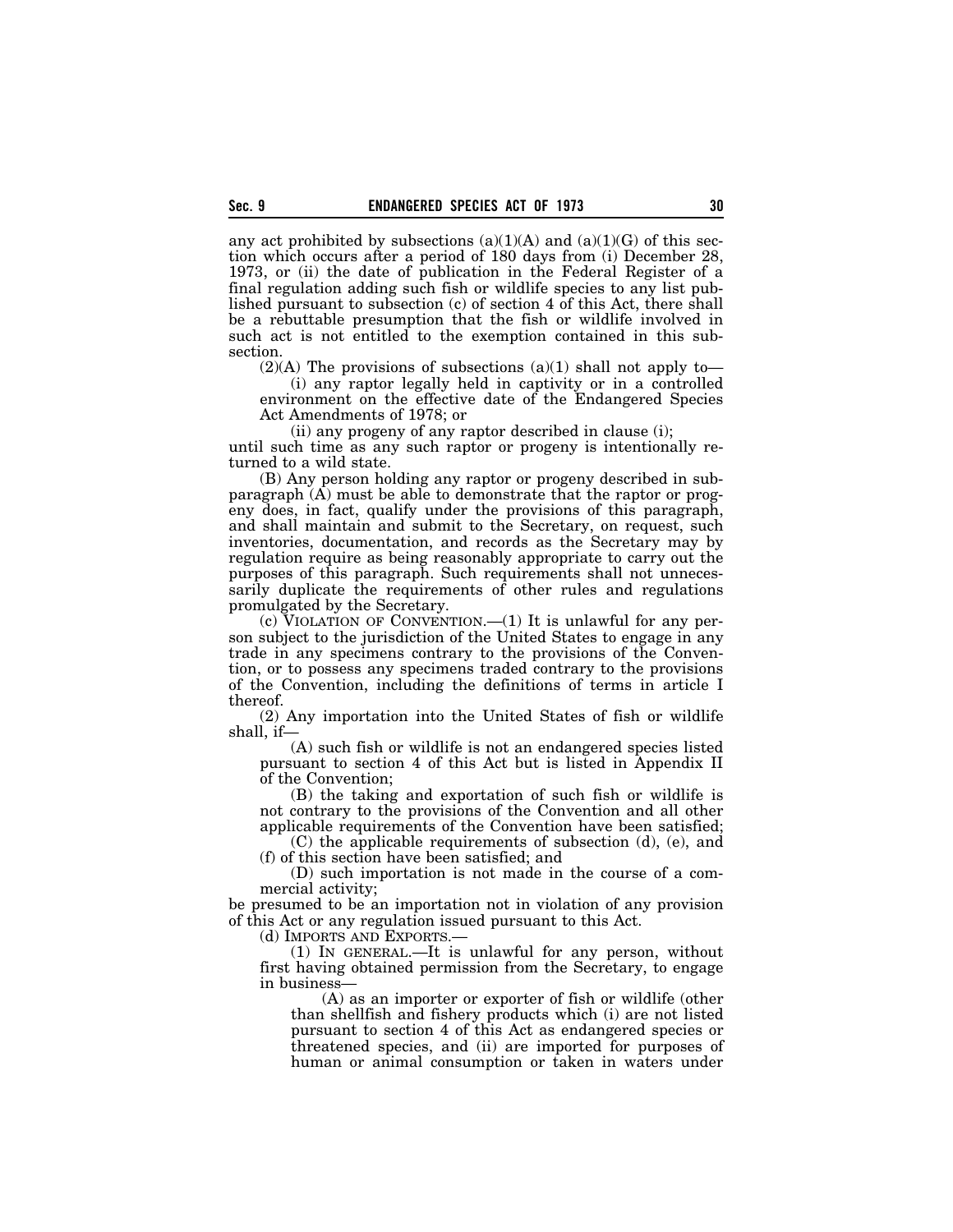the jurisdiction of the United States or on the high seas for recreational purposes) or plants; or

(B) as an importer or exporter of any amount of raw or worked African elephant ivory.

(2) REQUIREMENTS.—Any person required to obtain permission under paragraph (1) of this subsection shall—

(A) keep such records as will fully and correctly disclose each importation or exportation of fish, wildlife, plants, or African elephant ivory made by him and the subsequent disposition, made by him with respect to such fish, wildlife, plants, or ivory;

(B) at all reasonable times upon notice by a duly authorized representative of the Secretary, afford such representative access to his place of business, an opportunity to examine his inventory of imported fish, wildlife, plants, or African elephant ivory and the records required to be kept under subparagraph (A) of this paragraph, and to copy such records; and

(C) file such reports as the Secretary may require.

(3) REGULATIONS.—The Secretary shall prescribe such regulations as are necessary and appropriate to carry out the purposes of this subsection.

(4) RESTRICTION ON CONSIDERATION OF VALUE OF AMOUNT OF AFRICAN ELEPHANT IVORY IMPORTED OR EXPORTED.—In granting permission under this subsection for importation or exportation of African elephant ivory, the Secretary shall not vary the requirements for obtaining such permission on the basis of the value or amount of ivory imported or exported under such permission.

(e) REPORTS.—It is unlawful for any person importing or exporting fish or wildlife (other than shellfish and fishery products which  $(1)$  are not listed pursuant to section 4 of this Act as endangered or threatened species, and (2) are imported for purposes of human or animal consumption or taken in waters under the jurisdiction of the United States or on the high seas for recreational purposes) or plants to fail to file any declaration or report as the Secretary deems necessary to facilitate enforcement of this Act or to meet the obligations of the Convention.

(f) DESIGNATION OF PORTS.—(1) It is unlawful for any person subject to the jurisdiction of the United States to import into or export from the United States any fish or wildlife (other than shellfish and fishery products which (A) are not listed pursuant to section 4 of this Act as endangered species or threatened species, and (B) are imported for purposes of human or animal consumption or taken in waters under the jurisdiction of the United States or on the high seas for recreational purposes) or plants, except at a port or ports designated by the Secretary of the Interior. For the purposes of facilitating enforcement of this Act and reducing the costs thereof, the Secretary of the Interior, with approval of the Secretary of the Treasury and after notice and opportunity for public hearing, may, by regulation, designate ports and change such designations. The Secretary of the Interior, under such terms and conditions as he may prescribe, may permit the importation or exportation at nondesignated ports in the interest of the health or safety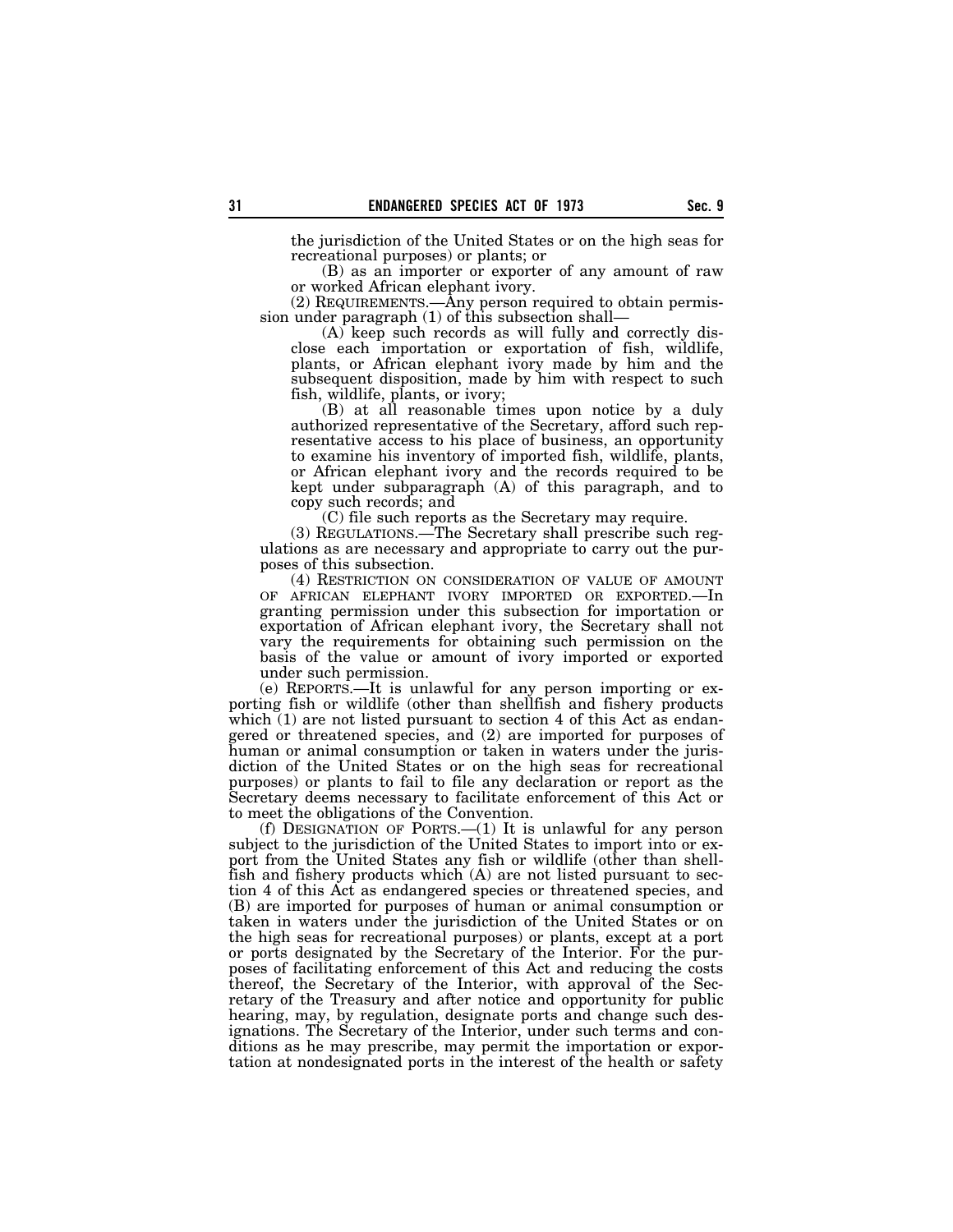of the fish or wildlife or plants, or for other reasons if, in his discretion, he deems it appropriate and consistent with the purpose of this subsection.

(2) Any port designated by the Secretary of the Interior under the authority of section 4(d) of the Act of December 5, 1969 (16 U.S.C.  $666cc-4(d)^{10}$ , shall, if such designation is in effect on the day before the date of the enactment of this Act, be deemed to be a port designated by the Secretary under paragraph (1) of this subsection until such time as the Secretary otherwise provides.

(g) VIOLATIONS.—It is unlawful for any person subject to the jurisdiction of the United States to attempt to commit, solicit another to commit, or cause to be committed, any offense defined in this section.

### EXCEPTIONS

SEC. 10.  $[16 \text{ U.S.C. } 1539]$  (a) PERMITS.—(1) The Secretary may permit, under such terms and conditions as he shall prescribe—

(A) any act otherwise prohibited by section 9 for scientific purposes or to enhance the propagation or survival of the affected species, including, but not limited to, acts necessary for the establishment and maintenance of experimental populations pursuant to subsection (j); or

(B) any taking otherwise prohibited by section  $9(a)(1)(B)$  if such taking is incidental to, and not the purpose of, the carrying out of an otherwise lawful activity.

 $(2)(\overline{A})$  No permit may be issued by the Secretary authorizing any taking referred to in paragraph (1)(B) unless the applicant therefor submits to the Secretary a conservation plan that specifies—

(i) the impact which will likely result from such taking;

(ii) what steps the applicant will take to minimize and mitigate such impacts, and the funding that will be available to implement such steps;

(iii) what alternative actions to such taking the applicant considered and the reasons why such alternatives are not being utilized; and

(iv) such other measures that the Secretary may require as being necessary or appropriate for purposes of the plan.

(B) If the Secretary finds, after opportunity for public comment, with respect to a permit application and the related conservation plan that—

(i) the taking will be incidental;

(ii) the applicant will, to the maximum extent practicable, minimize and mitigate the impacts of such taking;

(iii) the applicant will ensure that adequate funding for the plan will be provided;

(iv) the taking will not appreciably reduce the likelihood of the survival and recovery of the species in the wild; and

(v) the measures, if any, required under subparagraph  $(A)(iv)$  will be met;

<sup>10</sup>Section 4(d) of such Act was repealed by section 14 of Public Law 93–205 (87 Stat. 903). Also, there should be a closing parenthesis.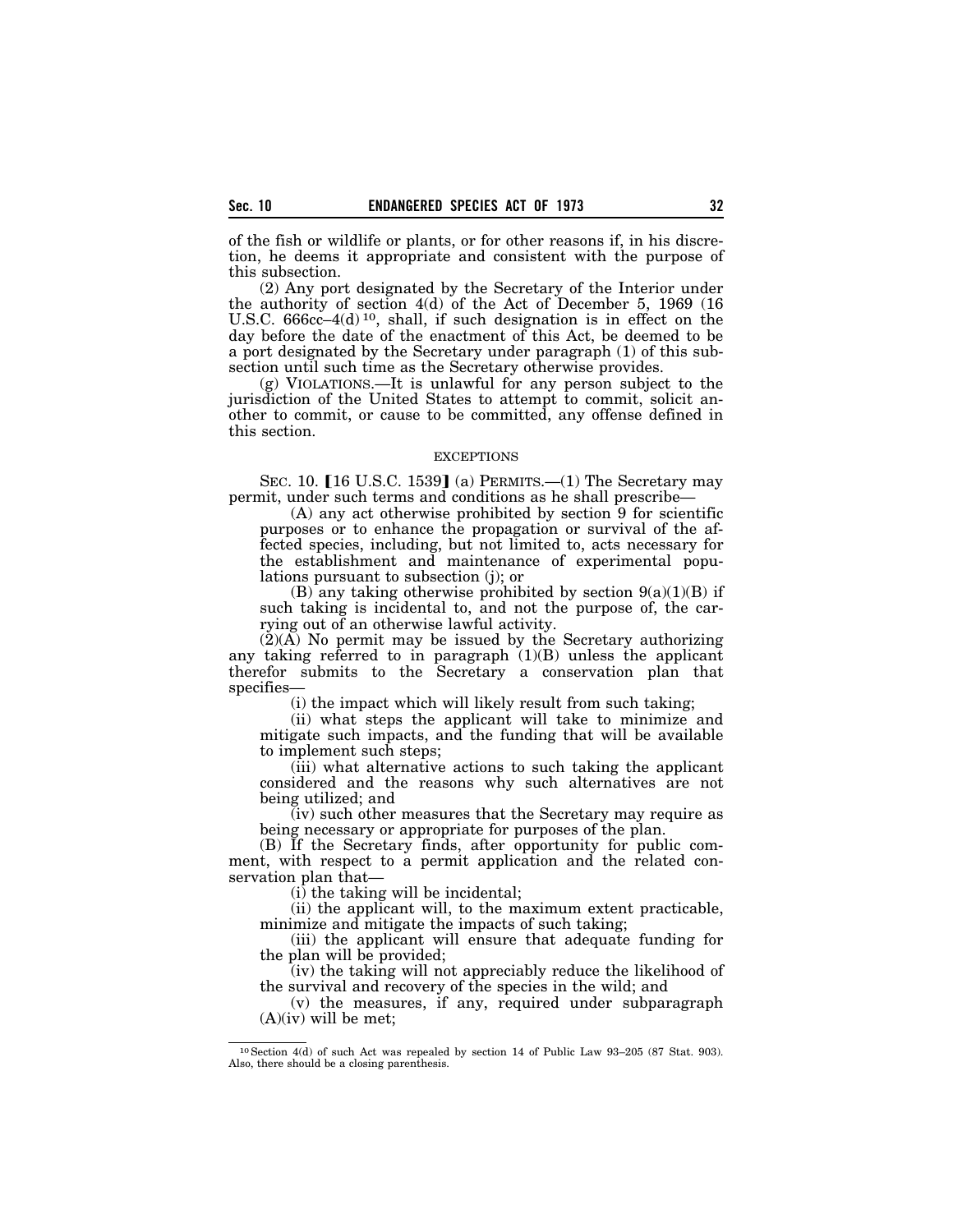and he has received such other assurances as he may require that the plan will be implemented, the Secretary shall issue the permit. The permit shall contain such terms and conditions as the Secretary deems necessary or appropriate to carry out the purposes of this paragraph, including, but not limited to, such reporting requirements as the Secretary deems necessary for determining whether such terms and conditions are being complied with.

(C) The Secretary shall revoke a permit issued under this paragraph if he finds that the permittee is not complying with the terms and conditions of the permit.

(b) HARDSHIP EXEMPTIONS.—(1) If any person enters into a contract with respect to a species of fish or wildlife or plant before the date of the publication in the Federal Register of notice of consideration of that species as an endangered species and the subsequent listing of that species as an endangered species pursuant to section 4 of this Act will cause undue hardship to such person under the contract, the Secretary, in order to minimize such hardship, may exempt such person from the application of section  $9(a)$ of this Act to the extent the Secretary deems appropriate if such person applies to him for such exemption and includes with such application such information as the Secretary may require to prove such hardship; except that (A) no such exemption shall be for a duration of more than one year from the date of publication in the Federal Register of notice of consideration of the species concerned, or shall apply to a quantity of fish or wildlife or plants in excess of that specified by the Secretary; (B) the one-year period for those species of fish or wildlife listed by the Secretary as endangered prior to the effective date of this Act shall expire in accordance with the terms of section 3 of the Act of December 5, 1969 (83 Stat. 275); and (C) no such exemption may be granted for the importation or exportation of a specimen listed in Appendix I of the Convention which is to be used in a commercial activity.

(2) As used in this subsection, the term ''undue economic hardship'' shall include, but not be limited to:

(A) substantial economic loss resulting from inability caused by this Act to perform contracts with respect to species of fish and wildlife entered into prior to the date of publication in the Federal Register of a notice of consideration of such species as an endangered species;

(B) substantial economic loss to persons who, for the year prior to the notice of consideration of such species as an endangered species, derived a substantial portion of their income from the lawful taking of any listed species, which taking would be made unlawful under this Act; or

(C) curtailment of subsistence taking made unlawful under this Act by persons (i) not reasonably able to secure other sources of subsistence; and (ii) dependent to a substantial extent upon hunting and fishing for subsistence; and (iii) who must engage in such curtailed taking for subsistence purposes.

(3) The Secretary may make further requirements for a showing of undue economic hardship as he deems fit. Exceptions granted under this section may be limited by the Secretary in his discretion as to time, area, or other factor of applicability.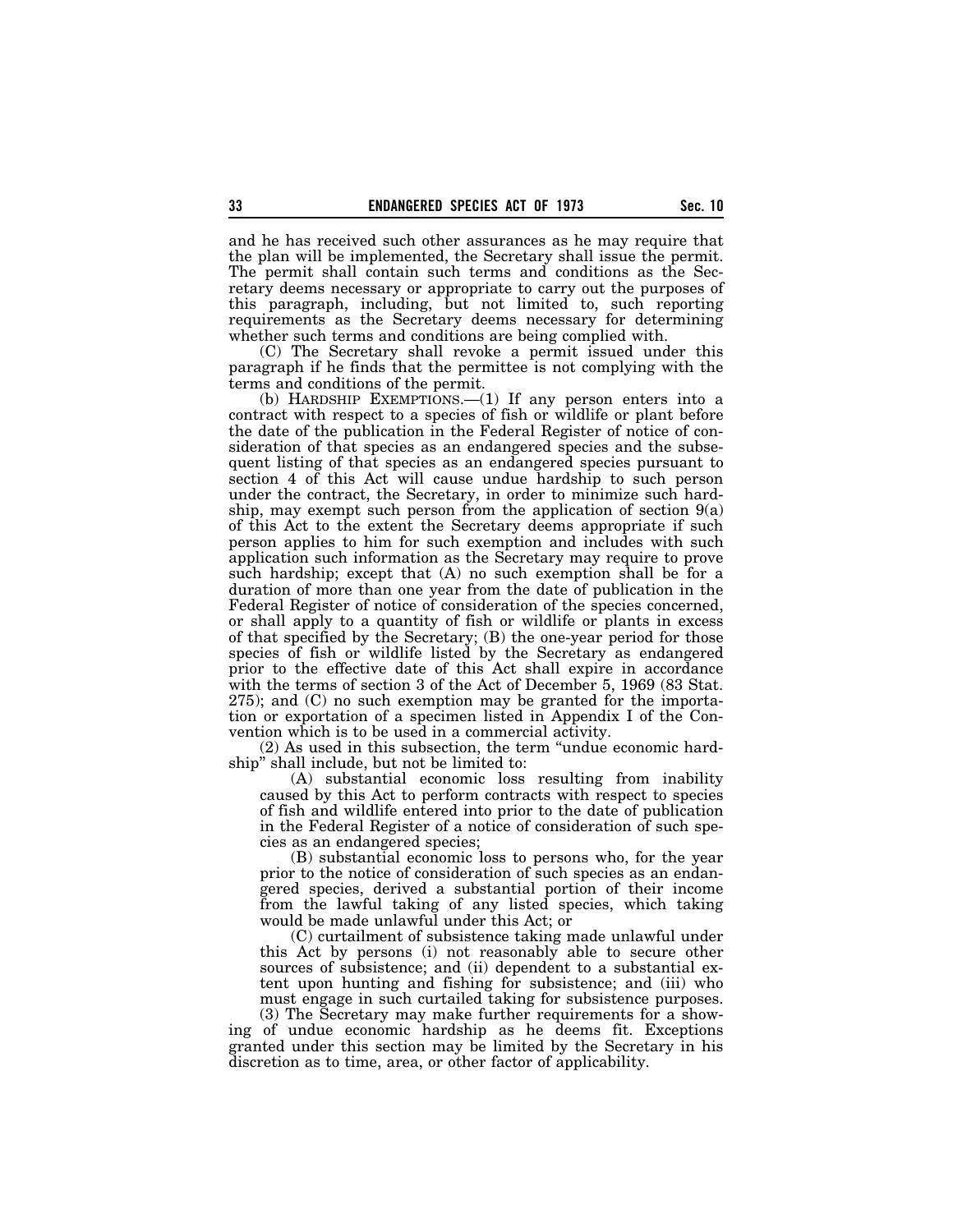(c) NOTICE AND REVIEW.—The Secretary shall publish notice in the Federal Register of each application for an exemption or permit which is made under this section. Each notice shall invite the submission from interested parties, within thirty days after the date of the notice, of written data, views, or arguments with respect to the application; except that such thirty-day period may be waived by the Secretary in an emergency situation where the health or life of an endangered animal is threatened and no reasonable alternative is available to the applicant, but notice of any such waiver shall be published by the Secretary in the Federal Register within ten days following the issuance of the exemption or permit. Information received by the Secretary as part of any application shall be available to the public as a matter of public record at every stage of the proceeding.

(d) PERMIT AND EXEMPTION POLICY.—The Secretary may grant exceptions under subsections  $(a)(1)(A)$  and  $(b)$  of this section only if he finds and publishes his finding in the Federal Register that (1) such exceptions were applied for in good faith, (2) if granted and exercised will not operate to the disadvantage of such endangered species, and (3) will be consistent with the purposes and policy set forth in section 2 of this Act.

(e) ALASKA NATIVES.—(1) Except as provided in paragraph (4) of this subsection the provisions of this Act shall not apply with respect to the taking of any endangered species or threatened species, or the importation of any such species taken pursuant to this section, by—

(A) any Indian, Aleut, or Eskimo who is an Alaskan Native who resides in Alaska; or

(B) any non-native permanent resident of an Alaska native village;

if such taking is primarily for subsistence purposes. Non-edible byproducts of species taken pursuant to this section may be sold in interstate commerce when made into authentic native articles of handicrafts and clothing; except that the provisions of this subsection shall not apply to any non-native resident of an Alaskan native village found by the Secretary to be not primarily dependent upon the taking of fish and wildlife for consumption or for the creation and sale of authentic native articles of handicrafts and clothing.

(2) Any taking under this subsection may not be accomplished in a wasteful manner.

(3) As used in this subsection—

(i) The term ''subsistence'' includes selling any edible portion of fish or wildlife in native villages and towns in Alaska for native consumption within native villages or towns; and

 $11$ (ii) The term "authentic native articles of handicrafts and clothing'' means items composed wholly or in some significant respect to natural materials, and which are produced, decorated or fashioned in the exercise of traditional native handicrafts without the use of pantographs, multiple carvers, or other mass copying devices. Traditional native handicrafts include, but are not limited to,

<sup>11</sup>So in law. Indentation of clause (ii) should be same as clause (i).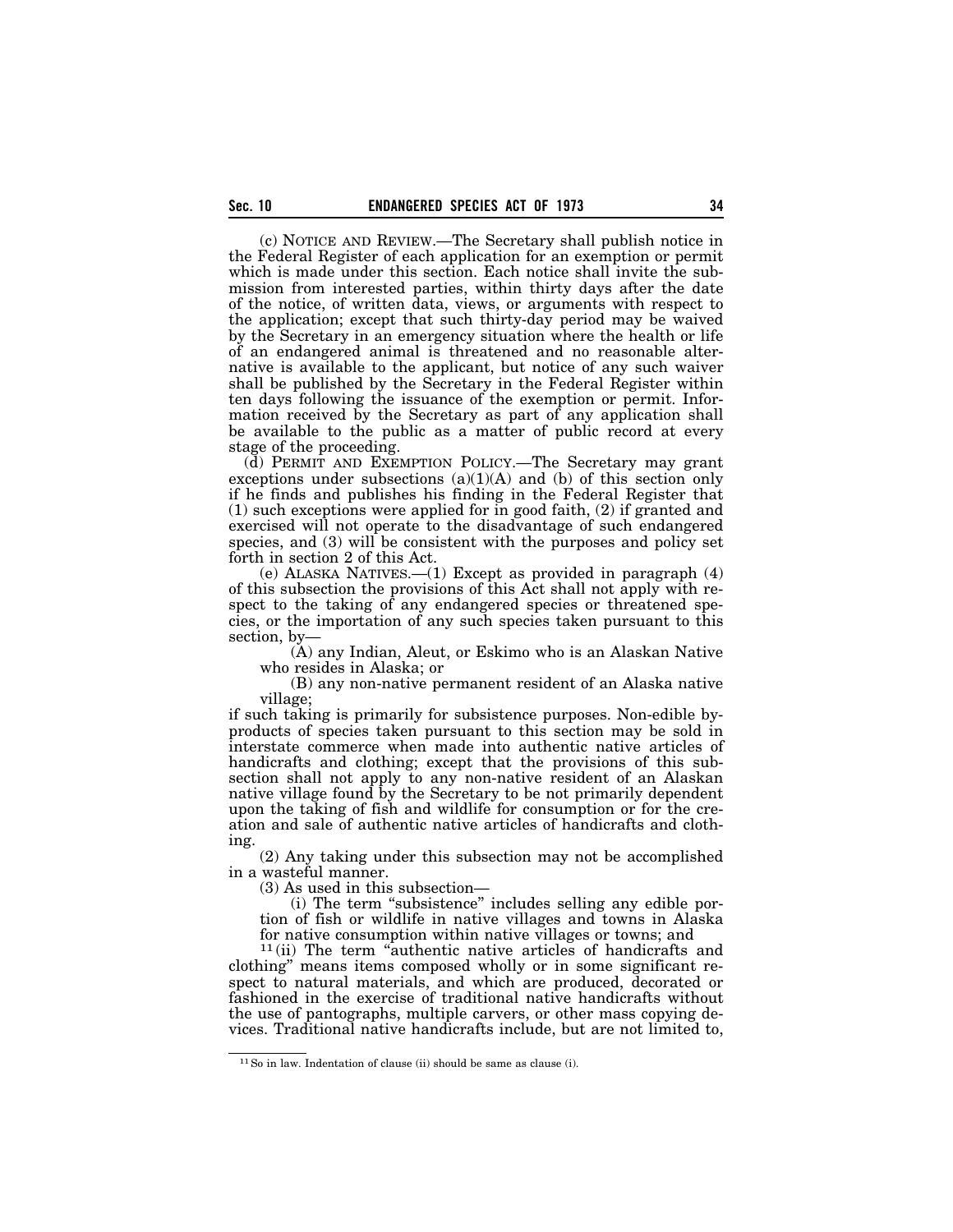weaving, carving, stitching, sewing, lacing, beading, drawing, and painting.

(4) Notwithstanding the provisions of paragraph (l) of this subsection, whenever the Secretary determines that any species of fish or wildlife which is subject to taking under the provisions of this subsection is an endangered species or threatened species, and that such taking materially and negatively affects the threatened or endangered species, he may prescribe regulations upon the taking of such species by any such Indian, Aleut, Eskimo, or non-native Alaskan resident of an Alaskan native village. Such regulations may be established with reference to species, geographical description of the area included, the season for taking, or any other factors related to the reason for establishing such regulations and consistent with the policy of this Act. Such regulations shall be prescribed after a notice and hearings in the affected judicial districts of Alaska and as otherwise required by section 103 of the Marine Mammal Protection Act of 1972, and shall be removed as soon as the Secretary determines that the need for their impositions has disappeared.

 $(f)(1)$  As used in this subsection—

(A) The term "pre-Act endangered species part" means—

(i) any sperm whale oil, including derivatives thereof, which was lawfully held within the United States on December 28, 1973, in the course of a commercial activity; or

(ii) any finished scrimshaw product, if such product or the raw material for such product was lawfully held within the United States on December 28, 1973, in the course of a commercial activity.

(B) The term ''scrimshaw product'' means any art form which involves the substantial etching or engraving of designs upon, or the substantial carving of figures, patterns, or designs from, any bone or tooth of any marine mammal of the order Cetacea. For purposes of this subsection, polishing or the adding of minor superficial markings does not constitute substantial etching, engraving, or carving.

(2) The Secretary, pursuant to the provisions of this subsection, may exempt, if such exemption is not in violation of the Convention, any pre-Act endangered species part from one or more of the following prohibitions.

(A) The prohibition on exportation from the United States set forth in section  $9(a)(1)(A)$  of this Act.

(B) Any prohibition set forth in section  $9(a)(1)$  (E) or (F) of this Act.

(3) Any person seeking an exemption described in paragraph (2) of this subsection shall make application therefor to the Secretary in such form and manner as he shall prescribe, but no such application may be considered by the Secretary unless the application—

(A) is received by the Secretary before the close of the oneyear period beginning on the date on which regulations promulgated by the Secretary to carry out this subsection first take effect;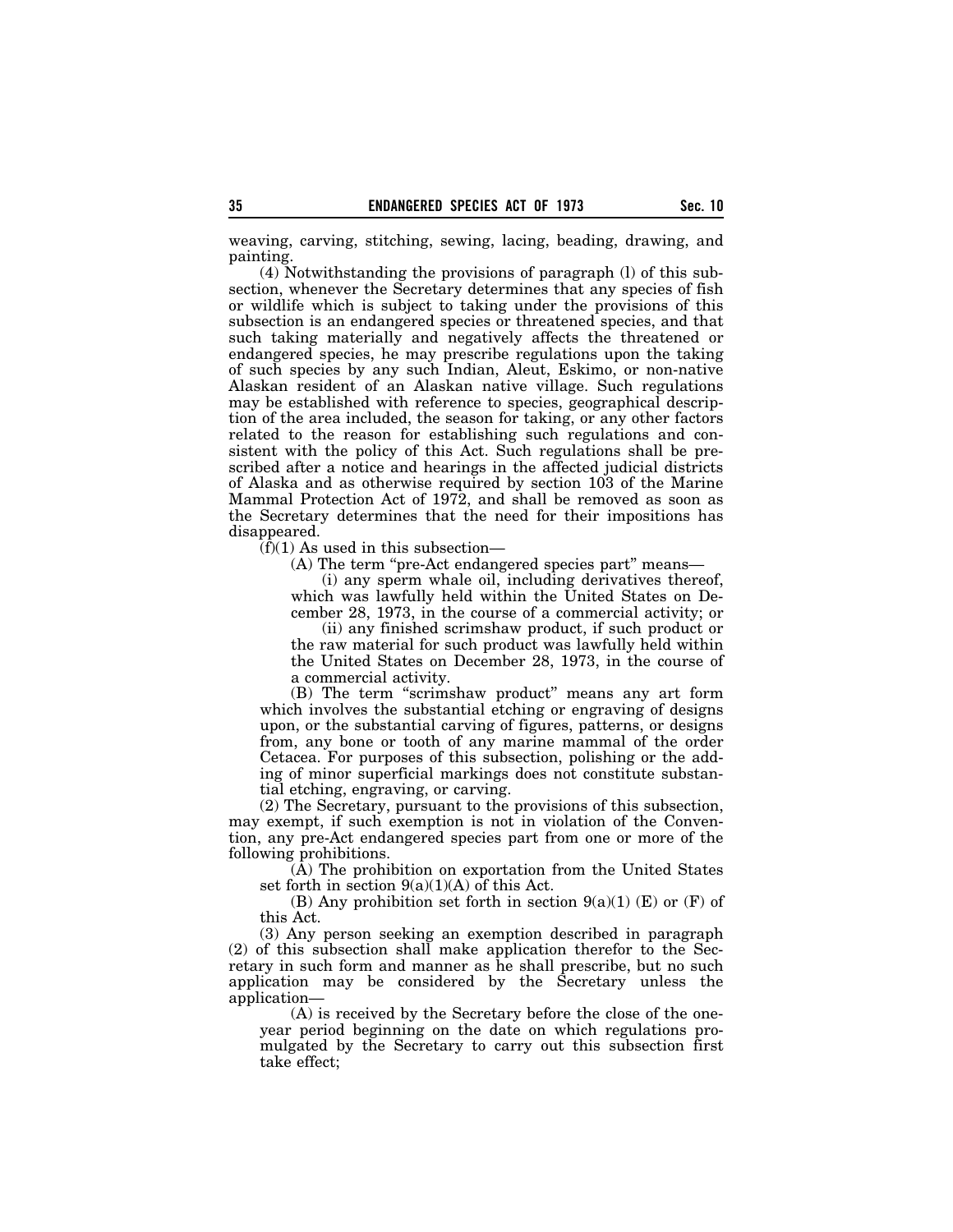(B) contains a complete and detailed inventory of all pre-Act endangered species parts for which the applicant seeks exemption;

(C) is accompanied by such documentation as the Secretary may require to prove that any endangered species part or product claimed by the applicant to be a pre-Act endangered species part is in fact such a part; and

(D) contains such other information as the Secretary deems necessary and appropriate to carry out the purposes of this subsection.

(4) If the Secretary approves any application for exemption made under this subsection, he shall issue to the applicant a certificate of exemption which shall specify—

(A) any prohibition in section 9(a) of this Act which is exempted;

(B) the pre-Act endangered species parts to which the exemption applies;

(C) the period of time during which the exemption is in effect, but no exemption made under this subsection shall have force and effect after the close of the three-year period beginning on the date of issuance of the certificate unless such exemption is renewed under paragraph (8); and

(D) any term or condition prescribed pursuant to paragraph (5) (A) or (B), or both, which the Secretary deems necessary or appropriate.

(5) The Secretary shall prescribe such regulations as he deems necessary and appropriate to carry out the purposes of this subsection. Such regulations may set forth—

(A) terms and conditions which may be imposed on applicants for exemptions under this subsection (including, but not limited to, requirements that applicants register inventories, keep complete sales records, permit duly authorized agents of the Secretary to inspect such inventories and records, and periodically file appropriate reports with the Secretary); and

(B) terms and conditions which may be imposed on any subsequent purchaser of any pre-Act endangered species part covered by an exemption granted under this subsection;

to insure that any such part so exempted is adequately accounted for and not disposed of contrary to the provisions of this Act. No regulation prescribed by the Secretary to carry out the purposes of this subsection shall be subject to section  $4(f)(2)(A)(i)$  of this Act.

(6)(A) Any contract for the sale of pre-Act endangered species parts which is entered into by the Administrator of General Services prior to the effective date of this subsection and pursuant to the notice published in the Federal Register on January 9, 1973, shall not be rendered invalid by virtue of the fact that fulfillment of such contract may be prohibited under section  $9(a)(1)(F)$ .

(B) In the event that this paragraph is held invalid, the validity of the remainder of the Act, including the remainder of this subsection, shall not be affected.

(7) Nothing in this subsection shall be construed to—

(A) exonerate any person from any act committed in violation of paragraphs  $(1)(A)$ ,  $(1)(E)$ , or  $(1)(F)$  of section 9(a) prior to the date of enactment of this subsection; or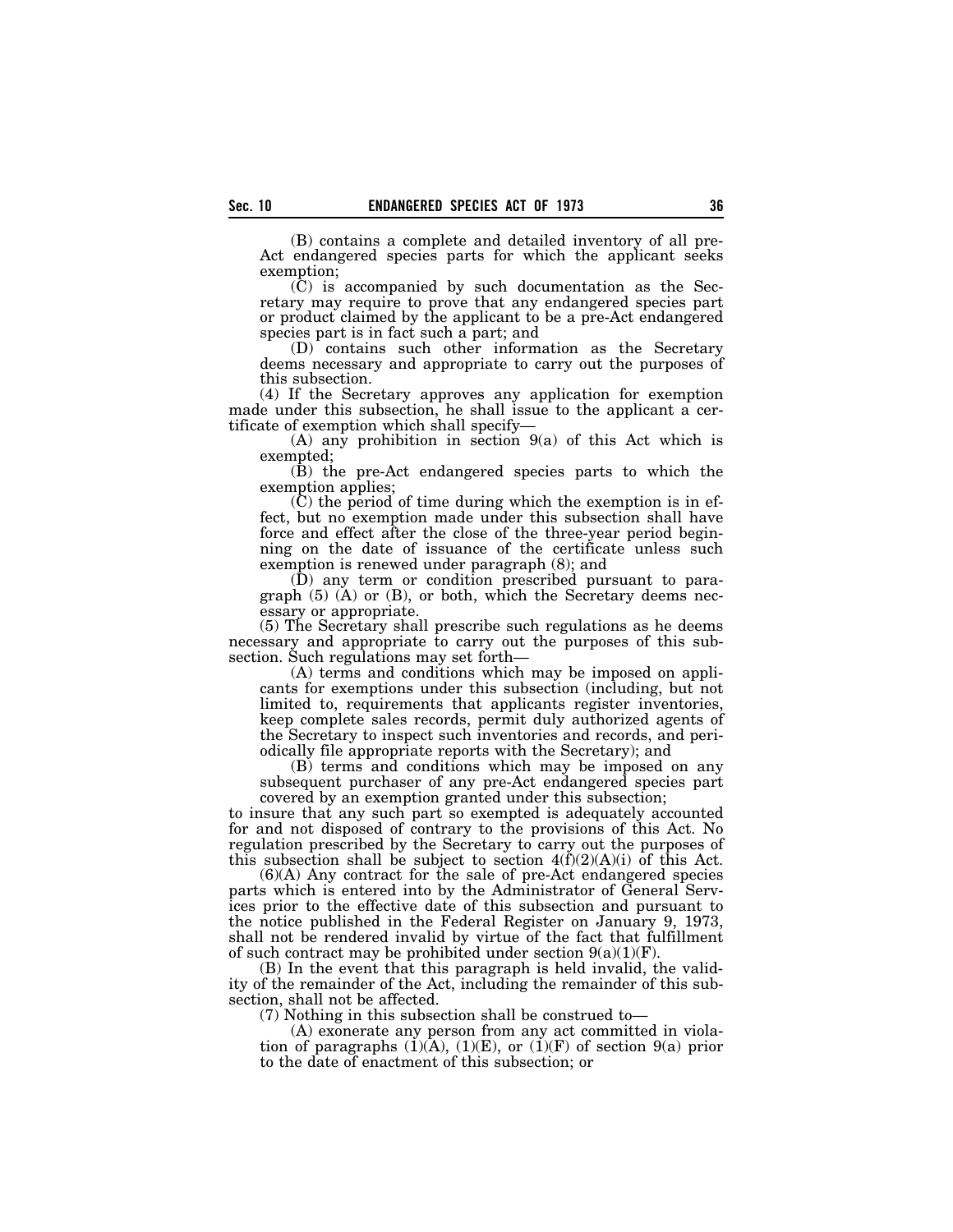(B) immunize any person from prosecution for any such act.

 $(8)(A)(i)$ <sup>12</sup> Any valid certificate of exemption which was renewed after October 13, 1982, and was in effect on March 31, 1988, shall be deemed to be renewed for a 6-month period beginning on the date of enactment of the Endangered Species Act Amendments of 1988. Any person holding such a certificate may apply to the Secretary for one additional renewal of such certificate for a period not to exceed 5 years beginning on the date of such enactment.

(B) If the Secretary approves any application for renewal of an exemption under this paragraph, he shall issue to the applicant a certificate of renewal of such exemption which shall provide that all terms, conditions, prohibitions, and other regulations made applicable by the previous certificate shall remain in effect during the period of the renewal.

(C) No exemption or renewal of such exemption made under this subsection shall have force and effect after the expiration date of the certificate of renewal of such exemption issued under this paragraph.

(D) No person may, after January 31, 1984, sell or offer for sale in interstate or foreign commerce, any pre-Act finished scrimshaw product unless such person holds a valid certificate of exemption issued by the Secretary under this subsection, and unless such product or the raw material for such product was held by such person on October 13, 1982.

(g) In connection with any action alleging a violation of section 9, any person claiming the benefit of any exemption or permit under this Act shall have the burden of proving that the exemption or permit is applicable, has been granted, and was valid and in force at the time of the alleged violation.

(h) CERTAIN ANTIQUE ARTICLES.—(1) Sections 4(d), 9(a), and 9(c) do not apply to any article which—

(A) is not less than 100 years of age;

(B) is composed in whole or in part of any endangered species or threatened species listed under section 4;

(C) has not been repaired or modified with any part of any such species on or after the date of the enactment of this Act; and

(D) is entered at a port designated under paragraph (3).

(2) Any person who wishes to import an article under the exception provided by this subsection shall submit to the customs officer concerned at the time of entry of the article such documentation as the Secretary of the Treasury, after consultation with the Secretary of the Interior, shall by regulation require as being necessary to establish that the article meets the requirements set forth in paragraph  $(1)$   $(A)$ ,  $(B)$ , and  $(C)$ .

(3) The Secretary of the Treasury, after consultation with the Secretary of the Interior, shall designate one port within each customs region at which articles described in paragraph (1) (A), (B), and (C) must be entered into the customs territory of the United States.

<sup>12</sup>So in law. There is no clause (ii).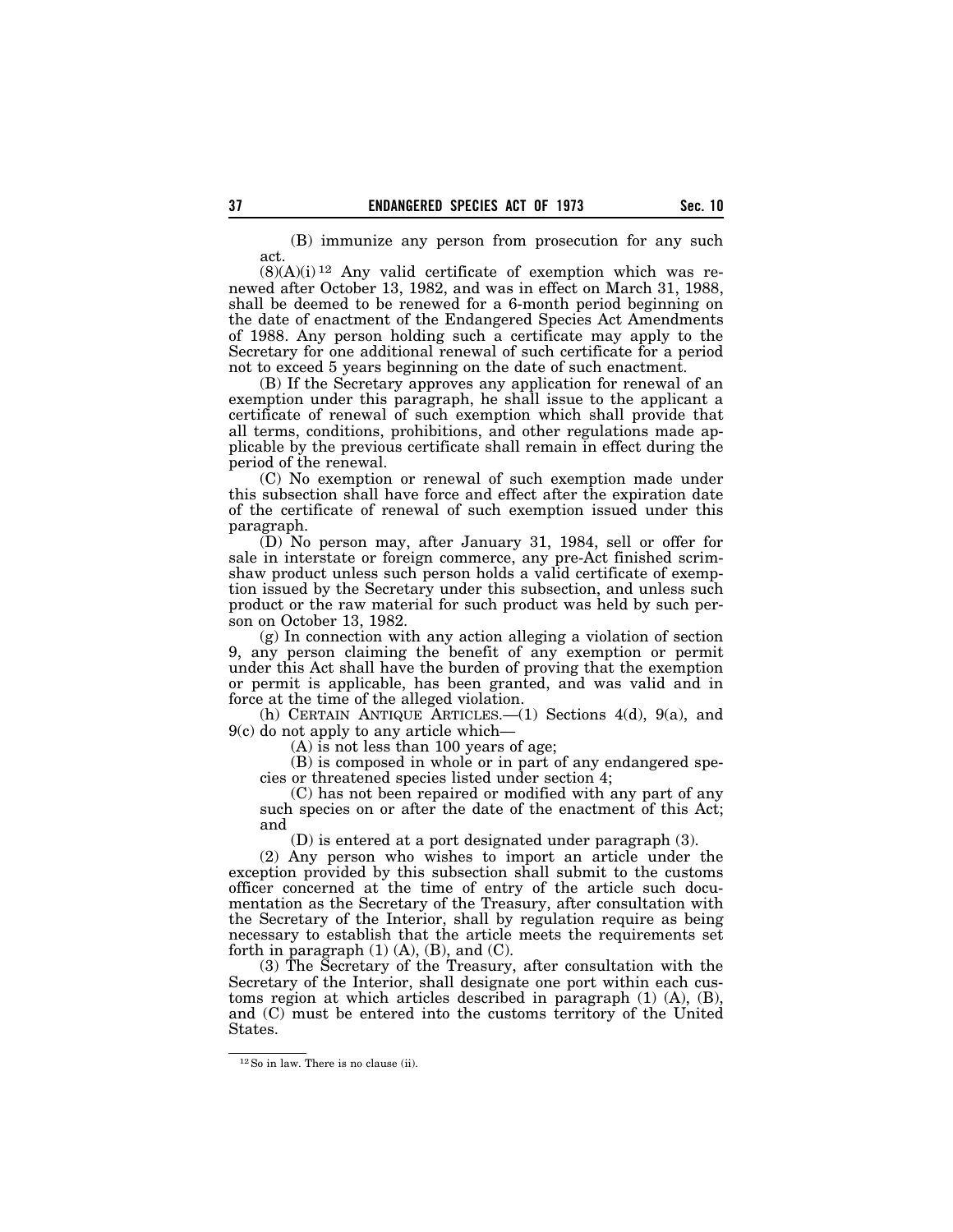(4) Any person who imported, after December 27, 1973, and on or before the date of the enactment of the Endangered Species Act Amendments of 1978, any article described in paragraph (1) which—

(A) was not repaired or modified after the date of importation with any part of any endangered species or threatened species listed under section 4;

(B) was forfeited to the United States before such date of the enactment, or is subject to forfeiture to the United States on such date of enactment, pursuant to the assessment of a civil penalty under section 11; and

(C) is in the custody of the United States on such date of enactment;

may, before the close of the one-year period beginning on such date of enactment make application to the Secretary for return of the article. Application shall be made in such form and manner, and contain such documentation, as the Secretary prescribes. If on the basis of any such application which is timely filed, the Secretary is satisfied that the requirements of this paragraph are met with respect to the article concerned, the Secretary shall return the article to the applicant and the importation of such article shall, on and after the date of return, be deemed to be a lawful importation under this Act.

(i) NONCOMMERCIAL TRANSSHIPMENTS.—Any importation into the United States of fish or wildlife shall, if—

(1) such fish or wildlife was lawfully taken and exported from the country of origin and country of reexport, if any;

(2) such fish or wildlife is in transit or transshipment through any place subject to the jurisdiction of the United States en route to a country where such fish or wildlife may be lawfully imported and received;

(3) the exporter or owner of such fish or wildlife gave explicit instructions not to ship such fish or wildlife through any place subject to the jurisdiction of the United States, or did all that could have reasonably been done to prevent transshipment, and the circumstances leading to the transshipment were beyond the exporter's or owner's control;

(4) the applicable requirements of the Convention have been satisfied; and

(5) such importation is not made in the course of a commercial activity,

be an importation not in violation of any provision of this Act or any regulation issued pursuant to this Act while such fish or wildlife remains in the control of the United States Customs Service.

(j) EXPERIMENTAL POPULATIONS.—(1) For purposes of this subsection, the term "experimental population" means any population (including any offspring arising solely therefrom) authorized by the Secretary for release under paragraph (2), but only when, and at such times as, the population is wholly separate geographically from nonexperimental populations of the same species.

(2)(A) The Secretary may authorize the release (and the related transportation) of any population (including eggs, propagules, or individuals) of an endangered species or a threatened species outside the current range of such species if the Secretary deter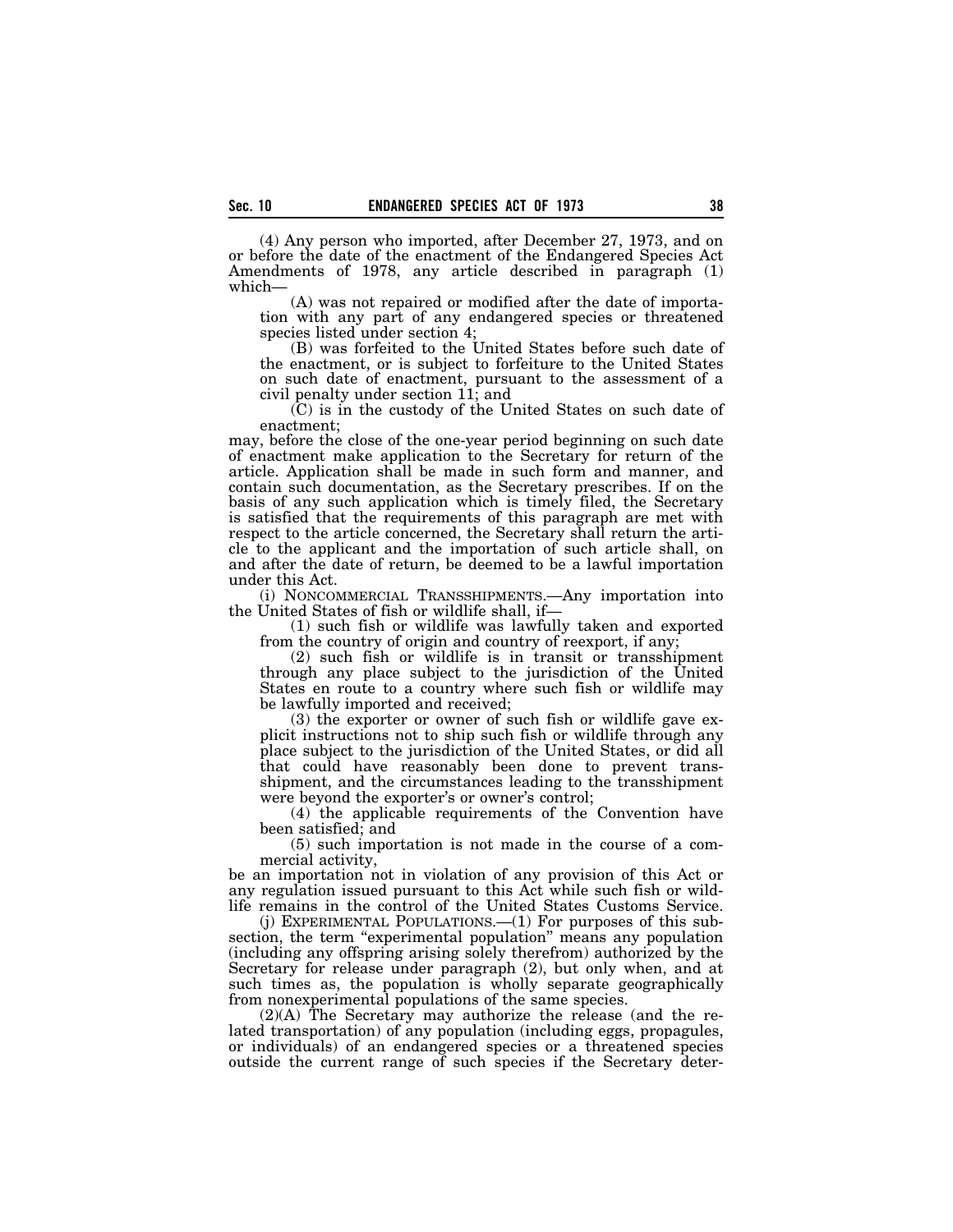mines that such release will further the conservation of such species.

(B) Before authorizing the release of any population under subparagraph (A), the Secretary shall by regulation identify the population and determine, on the basis of the best available information, whether or not such population is essential to the continued existence of an endangered species or a threatened species.

(C) For the purposes of this Act, each member of an experimental population shall be treated as a threatened species; except that—

(i) solely for purposes of section 7 (other than subsection (a)(1) thereof), an experimental population determined under subparagraph (B) to be not essential to the continued existence of a species shall be treated, except when it occurs in an area within the National Wildlife Refuge System or the National Park System, as a species proposed to be listed under section 4; and

(ii) critical habitat shall not be designated under this Act for any experimental population determined under subparagraph (B) to be not essential to the continued existence of a species.

(3) The Secretary, with respect to populations of endangered species or threatened species that the Secretary authorized, before the date of the enactment of this subsection, for release in geographical areas separate from the other populations of such species, shall determine by regulation which of such populations are an experimental population for the purposes of this subsection and whether or not each is essential to the continued existence of an endangered species or a threatened species.

## PENALTIES AND ENFORCEMENT

SEC. 11.  $[16 \text{ U.S.C. } 1540]$  (a) CIVIL PENALTIES.—(1) Any person who knowingly violates, and any person engaged in business as an importer or exporter of fish, wildlife, or plants who violates, any provision of this Act, or any provision of any permit or certificate issued hereunder, or of any regulation issued in order to implement subsection (a)(1)(A), (B), (C), (D), (E), or (F), (a)(2(A), (B),  $(C)$ , or  $(D)$ ,  $(c)$ ,  $(d)$ ,  $(\text{other than regulation relating to recording})$ or filing of reports), (f), or (g) of section 9 of this Act, may be assessed a civil penalty by the Secretary of not more than \$25,000 for each violation. Any person who knowingly violates, and any person engaged in business as an importer or exporter of fish, wildlife, or plants who violates, any provision of any other regulation issued under this Act may be assessed a civil penalty by the Secretary of not more than \$12,000 for each such violation. Any person who otherwise violates any provision of this Act, or any regulation, permit, or certificate issued hereunder, may be assessed a civil penalty by the Secretary of not more than \$500 for each such violation. No penalty may be assessed under this subsection unless such person is given notice and opportunity for a hearing with respect to such violation. Each violation shall be a separate offense. Any such civil penalty may be remitted or mitigated by the Secretary. Upon any failure to pay a penalty assessed under this subsection, the Secretary may request the Attorney General to institute a civil action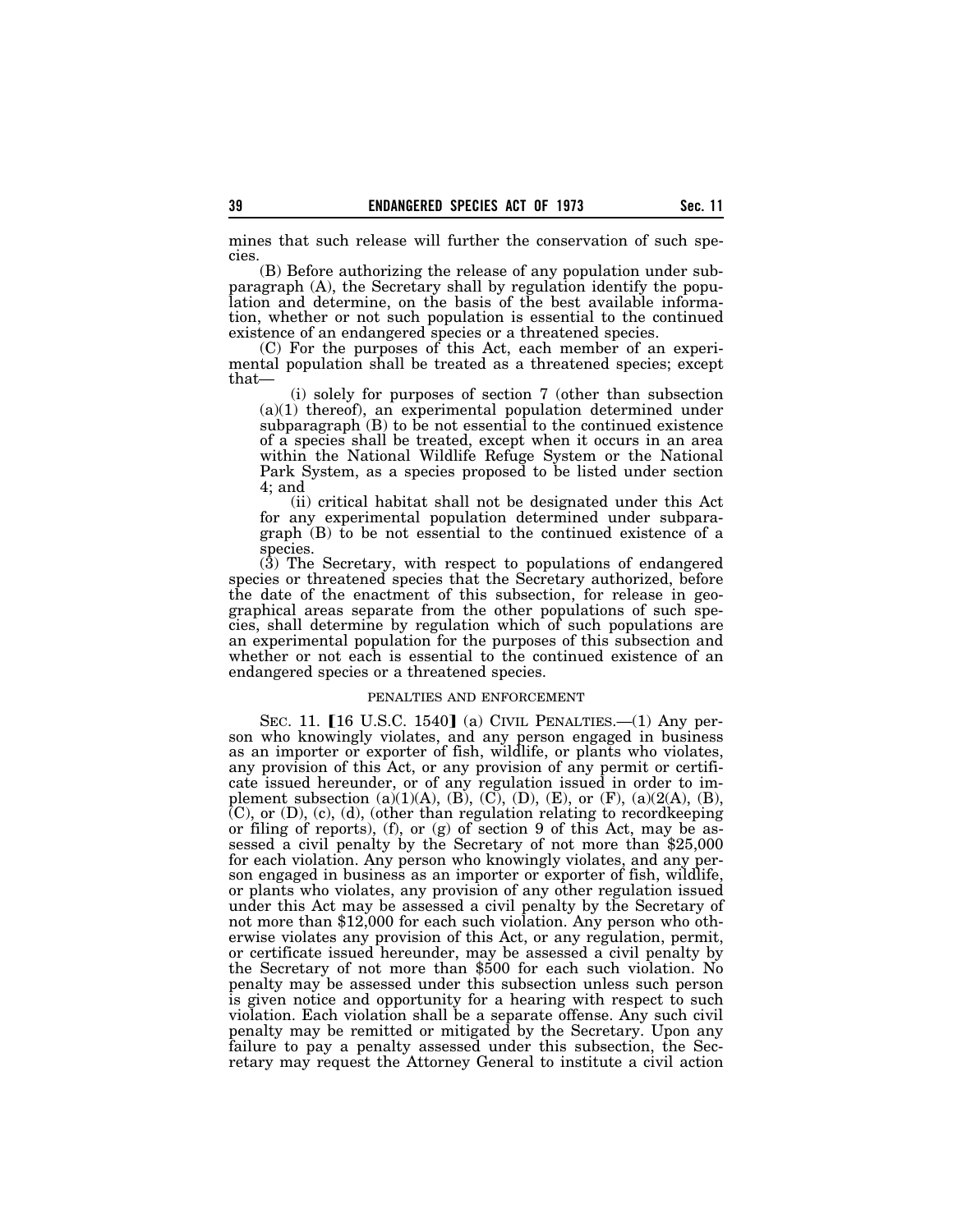in a district court of the United States for any district in which such person is found, resides, or transacts business to collect the penalty and such court shall have jurisdiction to hear and decide any such action. The court shall hear such action on the record made before the Secretary and shall sustain his action if it is supported by substantial evidence on the record considered as a whole.

(2) Hearings held during proceedings for the assessment of civil penalties by paragraph  $(1)$  of this subsection shall be conducted in accordance with section 554 of title 5, United States Code. The Secretary may issue subpoenas for the attendance and testimony of witnesses and the production of relevant papers, books, and documents, and administer oaths. Witnesses summoned shall be paid the same fees and mileage that are paid to witnesses in the courts of the United States. In case of contumacy or refusal to obey a subpoena served upon any person pursuant to this paragraph, the district court of the United States for any district in which such person is found or resides or transacts business, upon application by the United States and after notice to such person, shall have jurisdiction to issue an order requiring such person to appear and give testimony before the Secretary or to appear and produce documents before the Secretary, or both, and any failure to obey such order of the court may be punished by such court as a contempt thereof.

(3) Notwithstanding any other provision of this Act, no civil penalty shall be imposed if it can be shown by a preponderance of the evidence that the defendant committed an act based on a good faith belief that he was acting to protect himself or herself, a member of his or her family, or any other individual from bodily harm, from any endangered or threatened species.

(b) CRIMINAL VIOLATIONS.—(1) Any person who knowingly violates any provision of this Act, of any permit or certificate issued hereunder, or of any regulation issued in order to implement subsection (a)(1)(A), (B), (C), (D), (E), or (F); (a)(2)(A), (B), (C), or (D), (c), (d) (other than a regulation relating to recordkeeping, or filing of reports), (f), or (g) of section 9 of this Act shall, upon conviction, be fined not more than \$50,000 or imprisoned for not more than one year, or both. Any person who knowingly violates any provision of any other regulation issued under this Act shall, upon conviction, be fined not more than \$25,000 or imprisoned for not more than six months, or both.

(2) The head of any Federal agency which has issued a lease, license, permit, or other agreement authorizing a person to import or export fish, wildlife, or plants, or to operate a quarantine station for imported wildlife, or authorizing the use of Federal lands, including grazing of domestic livestock, to any person who is convicted of a criminal violation of this Act or any regulation, permit, or certificate issued hereunder may immediately modify, suspend, or revoke each lease, license, permit, or other agreement. The Secretary shall also suspend for a period of up to one year, or cancel, any Federal hunting or fishing permits or stamps issued to any person who is convicted of a criminal violation of any provision of this Act or any regulation, permit, or certificate issued hereunder. The United States shall not be liable for the payments of any compensation, reimbursement, or damages in connection with the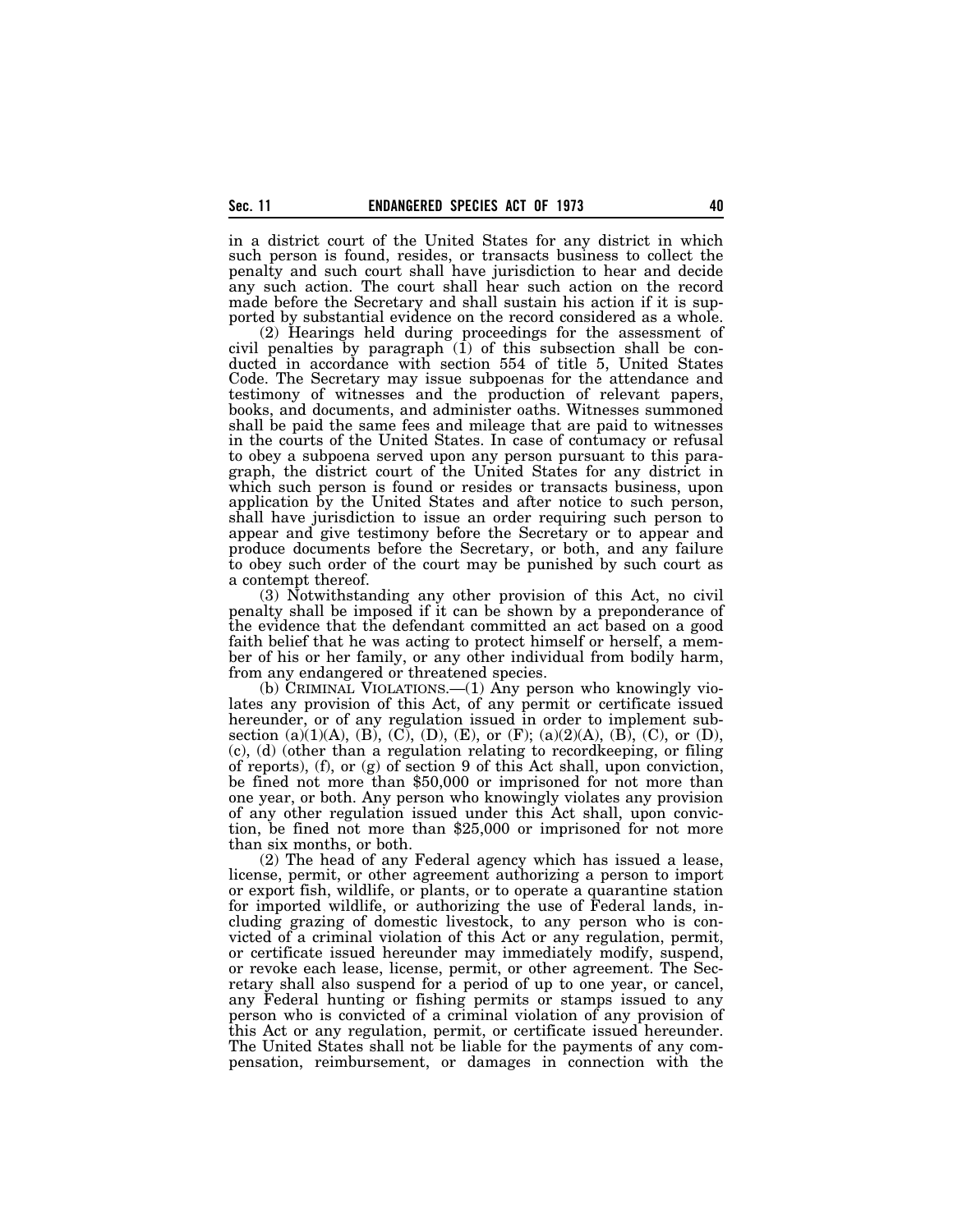modification, suspension, or revocation of any leases, licenses, permits, stamps, or other agreements pursuant to this section.

(3) Notwithstanding any other provision of this Act, it shall be a defense to prosecution under this subsection if the defendant committed the offense based on a good faith belief that he was acting to protect himself or herself, a member of his or her family, or any other individual, from bodily harm from any endangered or threatened species.

(c) DISTRICT COURT JURISDICTION.—The several district courts of the United States; including the courts enumerated in section 460 of title 28, United States Code, shall have jurisdiction over any actions arising under this Act. For the purpose of this Act, American Samoa shall be included within the judicial district of the District Court of the United States for the District of Hawaii.

(d) REWARDS AND CERTAIN INCIDENTAL EXPENSES.—The Secretary or the Secretary of the Treasury shall pay, from sums received as penalties, fines, or forfeitures of property for any violations of this chapter or any regulation issued hereunder (1) a reward to any person who furnishes information which leads to an arrest, a criminal conviction, civil penalty assessment, or forfeiture of property for any violation of this chapter or any regulation issued hereunder, and (2) the reasonable and necessary costs incurred by any person in providing temporary care for any fish, wildlife, or plant pending the disposition of any civil or criminal proceeding alleging a violation of this chapter with respect to that fish, wildlife, or plant. The amount of the reward, if any, is to be designated by the Secretary or the Secretary of the Treasury, as appropriate. Any officer or employee of the United States or any State or local government who furnishes information or renders service in the performance of his official duties is ineligible for payment under this subsection. Whenever the balance of sums received under this section and section 6(d) of the Act of November 16, 1981 (16 U.S.C. 3375(d)) as penalties or fines, or from forfeitures of property, exceed 13 \$500,000, the Secretary of the Treasury shall deposit an amount equal to such excess balance in the cooperative endangered species conservation fund established under section 6(i) of this Act.

(e) ENFORCEMENT.—(1) The provisions of this Act and any regulations or permits issued pursuant thereto shall be enforced by the Secretary, the Secretary of the Treasury, or the Secretary of the Department in which the Coast Guard is operating, or all such Secretaries. Each such Secretary may utilize by agreement, with or without reimbursement, the personnel, services, and facilities of any other Federal agency or any State agency for purposes of enforcing this Act.

(2) The judges of the district courts of the United States and the United States magistrates may within their respective jurisdictions, upon proper oath or affirmation showing probable cause, issue such warrants or other process as may be required for enforcement of this Act and any regulation issued thereunder.

(3) Any person authorized by the Secretary, the Secretary of the Treasury, or the Secretary of the Department in which the

<sup>13</sup>So in law. Probably should read ''exceeds''.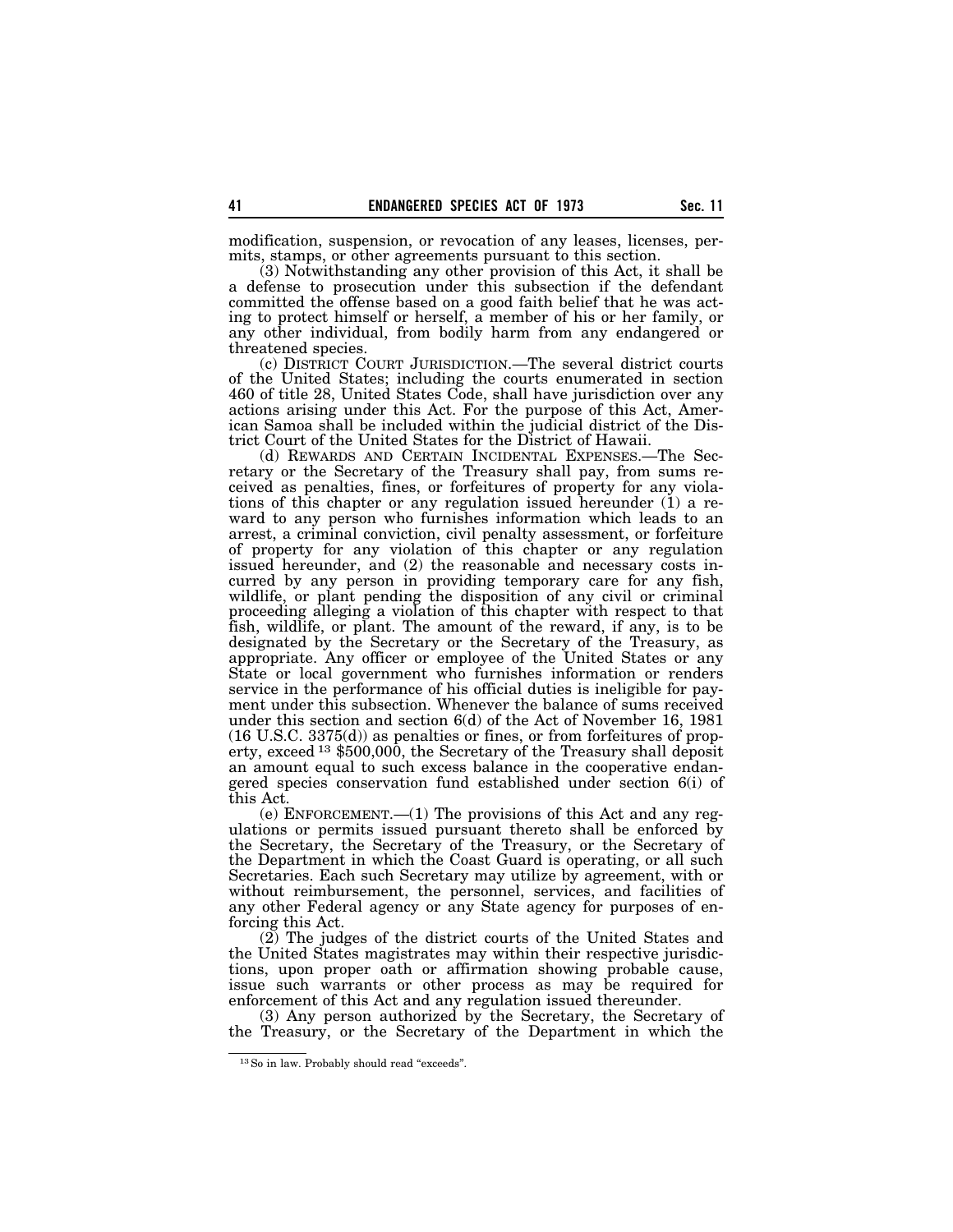Coast Guard is operating, to enforce this Act may detain for inspection and inspect any package, crate, or other container, including its contents, and all accompanying documents, upon importation or exportation. Such persons may make arrests without a warrant for any violation of this Act if he has reasonable grounds to believe that the person to be arrested is committing the violation in his presence or view and may execute and serve any arrest warrant, search warrant, or other warrant or civil or criminal process issued by any officer or court of competent jurisdiction for enforcement of this Act. Such person so authorized may search and seize, with or without a warrant, as authorized by law. Any fish, wildlife, property, or item so seized shall be held by any person authorized by the Secretary, the Secretary of the Treasury, or the Secretary of the Department in which the Coast Guard is operating pending disposition of civil or criminal proceedings, or the institution of an action in rem for forfeiture of such fish, wildlife, property, or item pursuant to paragraph (4) of the subsection; except that the Secretary may, in lieu of holding such fish, wildlife, property, or item, permit the owner or consignee to post a bond or other surety satisfactory to the Secretary, but upon forfeiture of any such property to the United States, or the abandonment or waiver of any claim to any such property, it shall be disposed of (other than by sale to the general public) by the Secretary in such a manner, consistent with the purposes of this Act, as the Secretary shall by regulation prescribe.

(4)(A) All fish or wildlife or plants taken, possessed, sold, purchased, offered for sale or purchase, transported, delivered, received, carried, shipped, exported, or imported contrary to the provisions of this Act, any regulation made pursuant thereto, or any permit or certificate issued hereunder shall be subject to forfeiture to the United States.

(B) All guns, traps, nets, and other equipment, vessels, vehicles, aircraft, and other means of transportation used to aid the taking, possessing, selling, purchasing, offering for sale or purchase, transporting, delivering, receiving, carrying, shipping, exporting, or importing of any fish or wildlife or plants in violation of this Act, any regulation made pursuant thereto, or any permit or certificate issued thereunder shall be subject to forfeiture to the United States upon conviction of a criminal violation pursuant to section 11(b)(1) of this Act.

(5) All provisions of law relating to the seizure, forfeiture, and condemnation of a vessel for violation of the customs laws, the disposition of such vessel or the proceeds from the sale thereof, and the remission or mitigation of such forfeiture, shall apply to the seizures and forfeitures incurred, or alleged to have been incurred, under the provisions of this Act, insofar as such provisions of law are applicable and not inconsistent with the provisions of this Act; except that all powers, rights, and duties conferred or imposed by the customs laws upon any officer or employee of the Treasury Department shall, for the purposes of this Act, be exercised or performed by the Secretary or by such persons as he may designate.

(6) The Attorney General of the United States may seek to enjoin any person who is alleged to be in violation of any provision of this Act or regulation issued under authority thereof.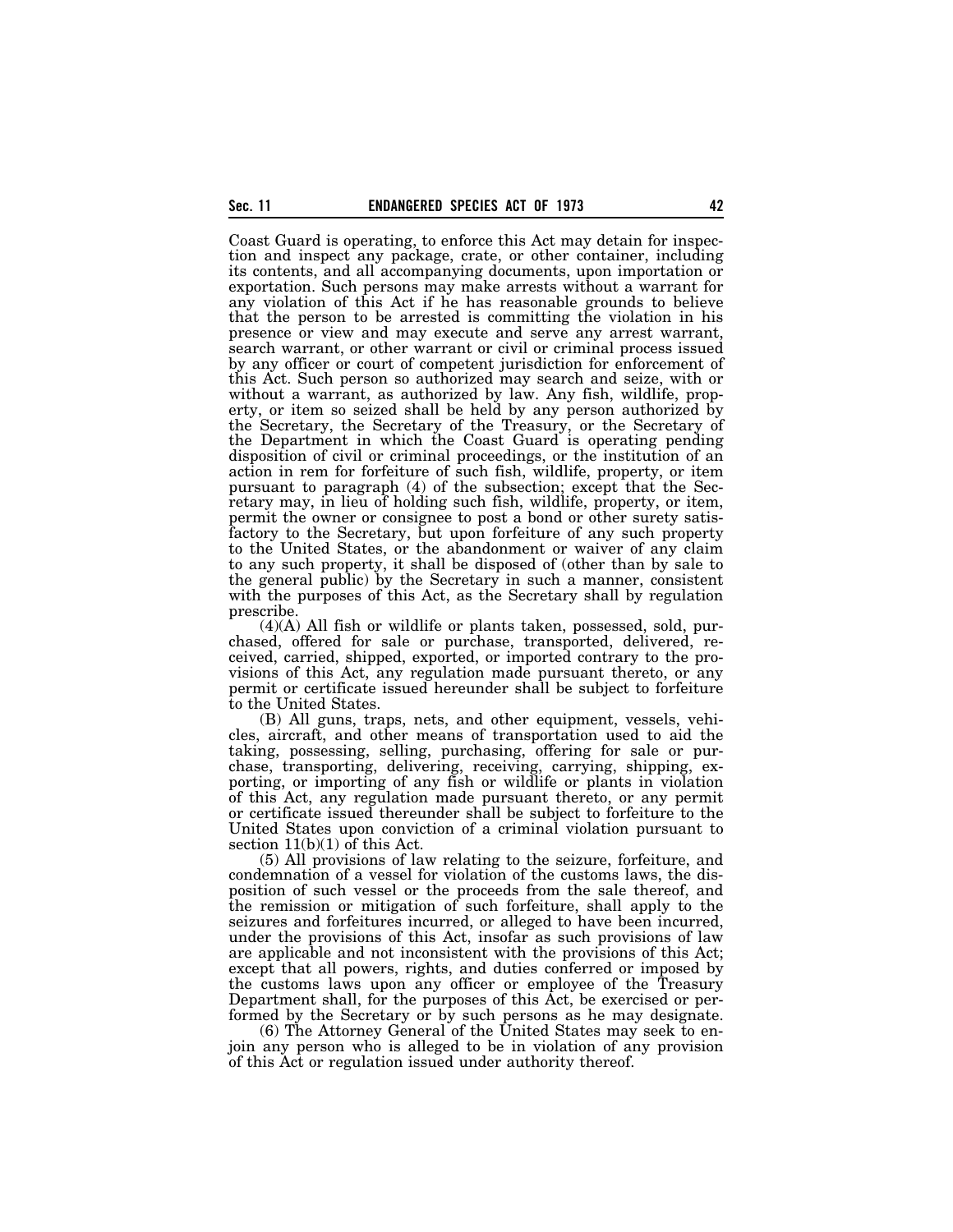(f) REGULATIONS.—The Secretary, the Secretary of the Treasury, and the Secretary of the Department in which the Coast Guard is operating, are authorized to promulgate such regulations as may be appropriate to enforce this Act, and charge reasonable fees for expenses to the Government connected with permits or certificates authorized by this Act including processing applications and reasonable inspections, and with the transfer, board, handling, or storage of fish or wildlife or plants and evidentiary items seized and forfeited under this Act. All such fees collected pursuant to this subsection shall be deposited in the Treasury to the credit of the appropriation which is current and chargeable for the cost of furnishing the services. Appropriated funds may be expended pending reimbursement from parties in interest.

(g) CITIZEN SUITS.—(1) Except as provided in paragraph  $(2)$  of this subsection any person may commence a civil suit on his own behalf—

(A) to enjoin any person, including the United States and any other governmental instrumentality or agency (to the extent permitted by the eleventh amendment to the Constitution), who is alleged to be in violation of any provision of this Act or regulation issued under the authority thereof; or

(B) to compel the Secretary to apply, pursuant to section  $6(g)(2)(B)(ii)$  of this Act, the prohibitions set forth in or authorized pursuant to section  $4(d)$  or section  $9(a)(1)(B)$  of this Act with respect to the taking of any resident endangered species or threatened species within any State; or

(C) against the Secretary where there is alleged a failure of the Secretary to perform any act or duty under section 4 which is not discretionary with the Secretary.

The district courts shall have jurisdiction, without regard to the amount in controversy or the citizenship of the parties, to enforce any such provision or regulation or to order the Secretary to perform such act or duty, as the case may be. In any civil suit commenced under subparagraph (B) the district court shall compel the Secretary to apply the prohibition sought if the court finds that the allegation that an emergency exists is supported by substantial evidence.

 $(2)(A)$  No action may be commenced under subparagraph  $(1)(A)$ of this section—

(i) prior to sixty days after written notice of the violation has been given to the Secretary, and to any alleged violator of any such provision or regulation;

(ii) if the Secretary has commenced action to impose a penalty pursuant to subsection (a) of this section; or

(iii) if the United States has commenced and is diligently prosecuting a criminal action in a court of the United States or a State to redress a violation of any such provision or regulation.

(B) No action may be commenced under subparagraph (1)(B) of this section—

(i) prior to sixty days after written notice has been given to the Secretary setting forth the reasons why an emergency is thought to exist with respect to an endangered species or a threatened species in the State concerned; or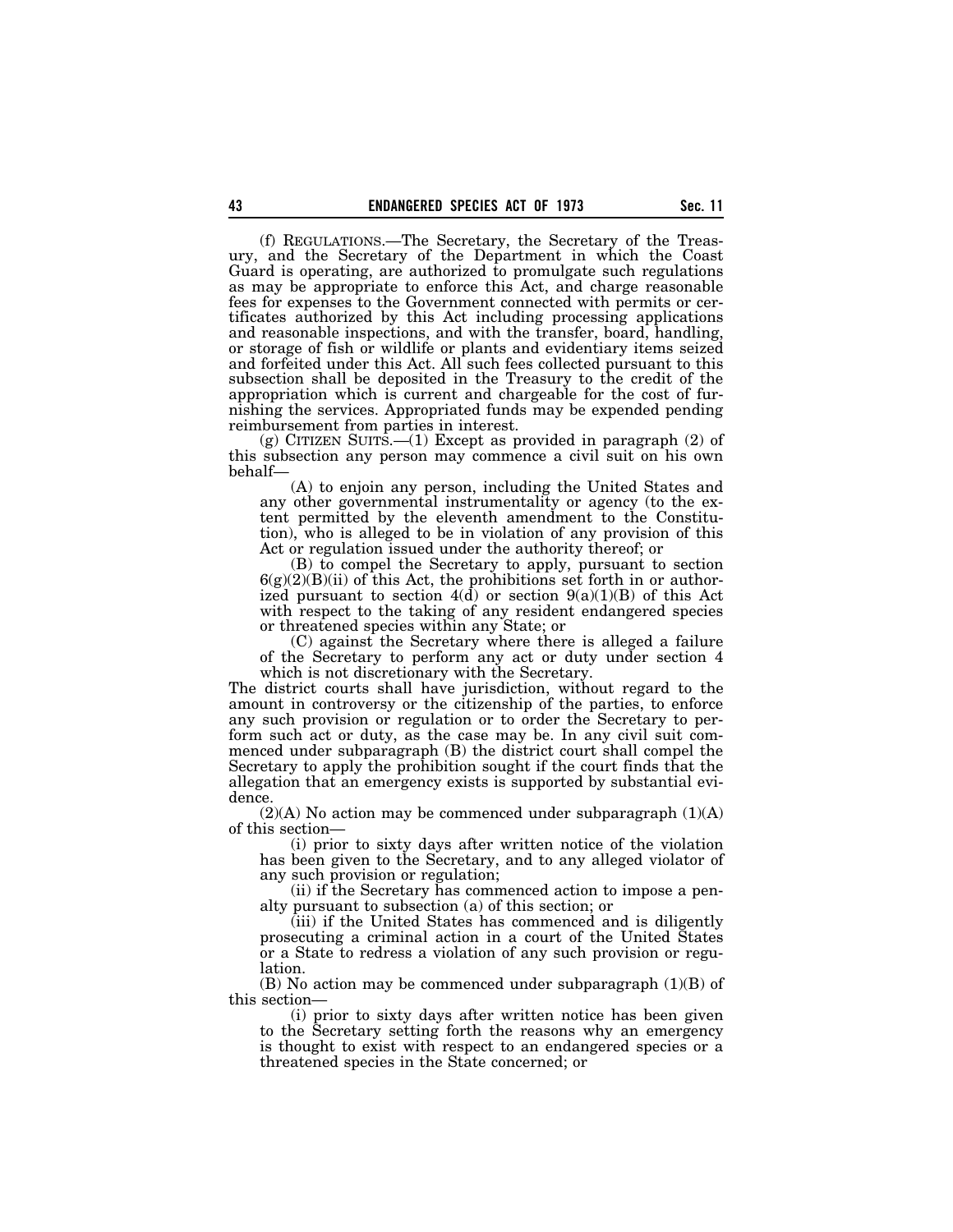(ii) if the Secretary has commenced and is diligently prosecuting action under section  $6(g)(2)(B)(ii)$  of this Act to determine whether any such emergency exists.

 $(C)$  No action may be commenced under subparagraph  $(1)(C)$  of this section prior to sixty days after written notice has been given to the Secretary; except that such action may be brought immediately after such notification in the case of an action under this section respecting an emergency posing a significant risk to the well-being of any species of fish or wildlife or plants.

(3)(A) Any suit under this subsection may be brought in the judicial district in which the violation occurs.

(B) In any such suit under this subsection in which the United States is not a party, the Attorney General, at the request of the Secretary, may intervene on behalf of the United States as a matter of right.

(4) The court, in issuing any final order in any suit brought pursuant to paragraph (1) of this subsection, may award costs of litigation (including reasonable attorney and expert witness fees) to any party, whenever the court determines such award is appropriate.

(5) The injunctive relief provided by this subsection shall not restrict any right which any person (or class of persons) may have under any statute or common law to seek enforcement of any standard or limitation or to seek any other relief (including relief against the Secretary or a State agency).

(h) COORDINATION WITH OTHER LAWS.—The Secretary of Agriculture and the Secretary shall provide for appropriate coordination of the administration of this Act with the administration of the animal quarantine laws (as defined in section 2509(f) of the Food, Agriculture, Conservation, and Trade Act of 1990 (21 U.S.C. 136a(f)) and section 306 of the Tariff Act of 1930 (19 U.S.C. 1306). Nothing in this Act or any amendment made by this Act shall be construed as superseding or limiting in any manner the functions of the Secretary of Agriculture under any other law relating to prohibited or restricted importations or possession of animals and other articles and no proceeding or determination under this Act shall preclude any proceeding or be considered determinative of any issue of fact or law in any proceeding under any Act administered by the Secretary of Agriculture. Nothing in this Act shall be construed as superseding or limiting in any manner the functions and responsibilities of the Secretary of the Treasury under the Tariff Act of 1930, including, without limitation, section 527 of that Act (19 U.S.C. 1527), relating to the importation of wildlife taken, killed, possessed, or exported to the United States in violation of the laws or regulations of a foreign country.

### ENDANGERED PLANTS

SEC. 12. [16 U.S.C. 1541] The Secretary of the Smithsonian Institution, in conjunction with other affected agencies, is authorized and directed to review (1) species of plants which are now or may become endangered, or threatened and (2) methods of adequately conserving such species, and to report to Congress, within one year after the date of the enactment of this Act, the results of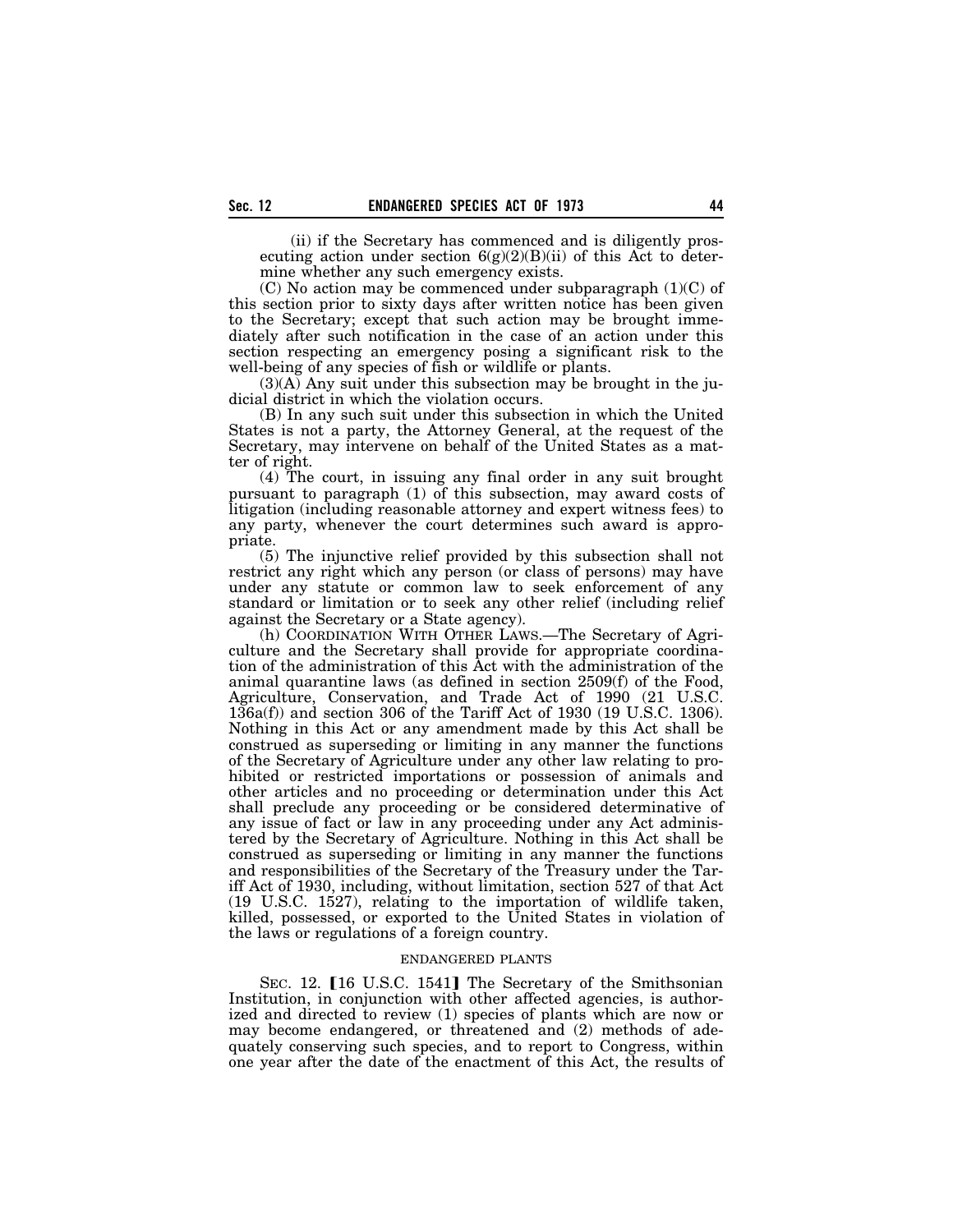such review including recommendations for new legislation or the amendment of existing legislation.

## CONFORMING AMENDMENTS

# SEC. 13. [Section 13 consists of amendments to other Acts.]

# REPEALER

# SEC. 14. [Section 14 consists of repeals of provisions of law.]

# AUTHORIZATION OF APPROPRIATIONS

SEC. 15.  $[16 \text{ U.S.C. } 1542]$  (a) In GENERAL.—Except as provided in subsection (b), (c), and (d), there are authorized to be appropriated—

(1) not to exceed \$35,000,000 for fiscal year 1988, \$36,500,000 for fiscal year 1989, \$38,000,000 for fiscal year 1990, \$39,500,000 for fiscal year 1991, and \$41,500,000 for fiscal year 1992 to enable the Department of the Interior to carry out such functions and responsibilities as it may have been given under this Act;

(2) not to exceed \$5,750,000 for fiscal year 1988, \$6,250,000 for each of fiscal years 1989 and 1990, and \$6,750,000 for each of fiscal years 1991 and 1992 to enable the Department of Commerce to carry out such functions and responsibilities as it may have been given under this Act; and

(3) not to exceed \$2,200,000 for fiscal year 1988, \$2,400,000 for each of fiscal years 1989 and 1990, and \$2,600,000 for each of fiscal years 1991 and 1992, to enable the Department of Agriculture to carry out its functions and responsibilities with respect to the enforcement of this Act and the Convention which pertain to the importation or exportation of plants.

(b) EXEMPTIONS FROM ACT.—There are authorized to be appropriated to the Secretary to assist him and the Endangered Species Committee in carrying out their functions under sections  $14\overline{7}$  (e), (g), and (h) not to exceed \$600,000 for each of fiscal years 1988, 1989, 1990, 1991, and 1992.

(c) CONVENTION IMPLEMENTATION.—There are authorized to be appropriated to the Department of the Interior for purposes of carrying out section 8A(e) not to exceed \$400,000 for each of fiscal years 1988, 1989, and 1990, and \$500,000 for each of fiscal years 1991 and 1992, and such sums shall remain available until expended.

### EFFECTIVE DATE

SEC. 16. [16 U.S.C. 1531 note] This Act shall take effect on the date of its enactment.

## MARINE MAMMAL PROTECTION ACT OF 1972

SEC. 17. **[16 U.S.C. 1543] Except as otherwise provided in this** Act, no provision of this Act shall take precedence over any more

<sup>&</sup>lt;sup>14</sup> So in law. Probably should be "section".